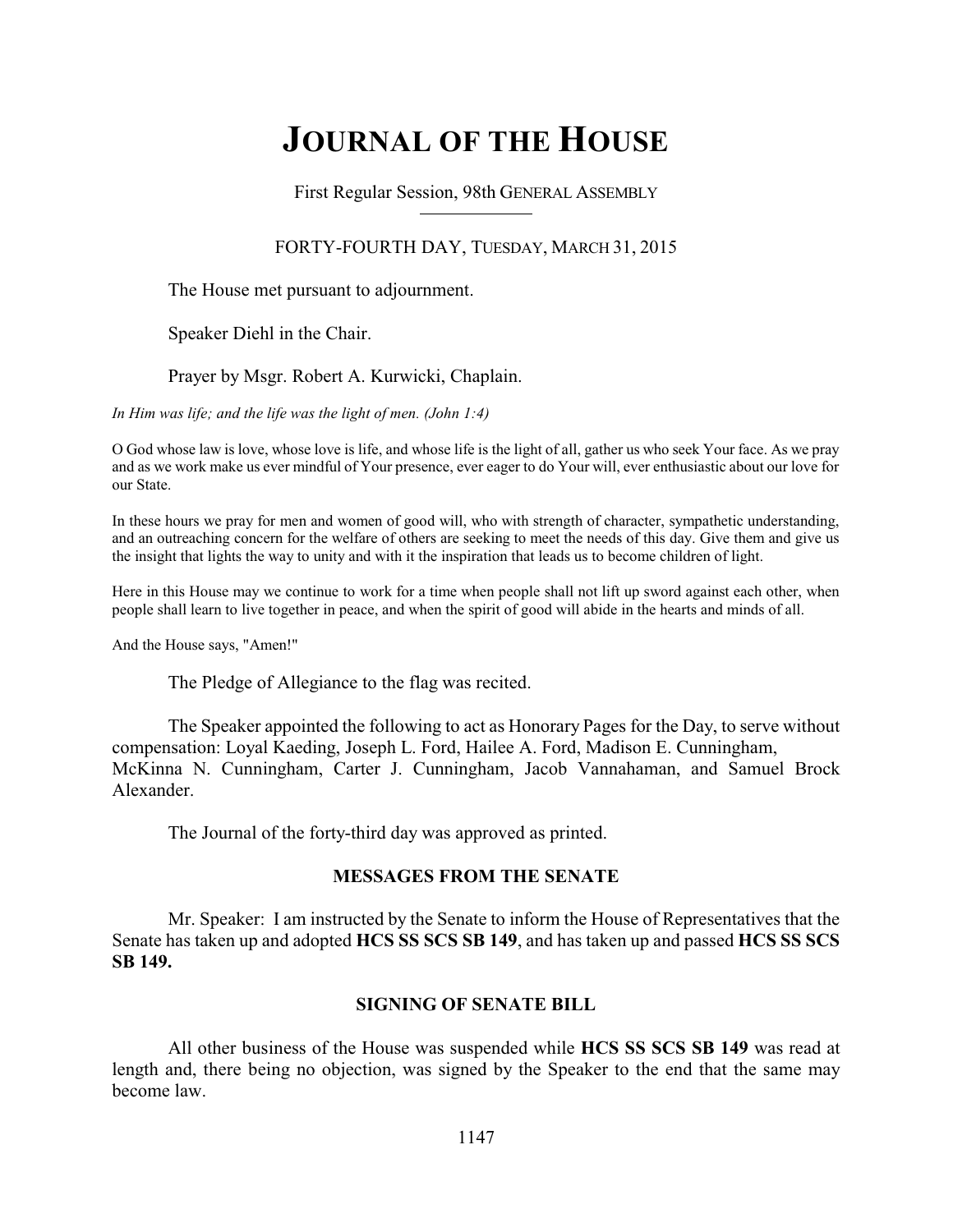#### **SECOND READING OF SENATE BILLS**

The following Senate Bills were read the second time:

**SB 254**, relating to the World War I memorial trust fund.

**SB 272**, relating to municipal commercial zones.

**SCS SB 315**, relating to urban school districts.

**SB 318**, relating to the designation of a highway.

**SCS SB 340**, relating to the determination of heirship.

**SCS SB 380**, relating to the money follows the person demonstration program.

**SB 426**, relating to community mental health liaisons.

**SB 446**, relating to Purple Heart license plates.

**SB 458**, relating to the renewal of licenses issued by the board of pharmacy.

### **PERFECTION OF HOUSE BILLS**

**HB 341**, relating to the filing of ethics reports, was taken up by Representative Dugger.

#### Representative McManus offered **House Amendment No. 1**.

#### *House Amendment No. 1*

AMEND House Bill No. 341, Page 1, In the Title, Line 2, by deleting the word "section" and inserting in lieu thereof the following:

"sections 130.011 and"; and

Further amend said bill, Page 1, In the Title, Line 3, by inserting immediately after the word "session," the following:

"and section 130.011 as enacted by house bill no. 1900, ninety-third general assembly, second regular session,"; and

Further amend said bill, Page 1, Section A, Line 1, by deleting the word "Section" and inserting in lieu thereof the following:

"Sections 130.011 and"; and

Further amend said bill, Page 1, Section A, Line 2, by inserting immediately after the word "session," the following:

"and section 130.011 as enacted by house bill no. 1900, ninety-third general assembly, second regular session,"; and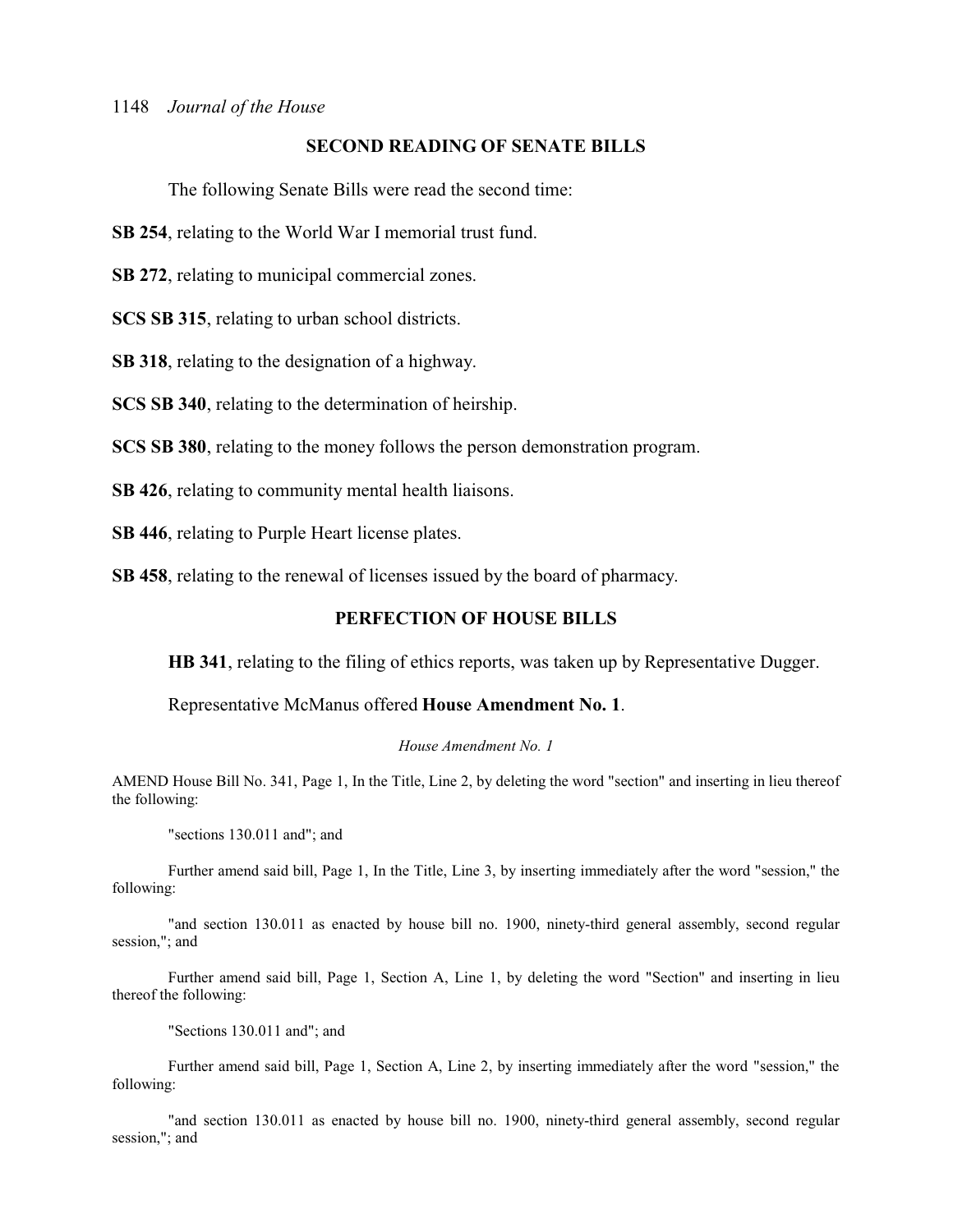Further amend said bill, Page 1, Section A, Line 4, by inserting after all of said line the following:

"**[**130.011. As used in this chapter, unless the context clearly indicates otherwise, the following terms mean:

(1) "Appropriate officer" or "appropriate officers", the person or persons designated in section 130.026 to receive certain required statements and reports;

(2) "Ballot measure" or "measure", any proposal submitted or intended to be submitted to qualified voters for their approval or rejection, including any proposal submitted by initiative petition, referendum petition, or by the general assembly or any local governmental body having authority to refer proposals to the voter;

(3) "Campaign committee", a committee, other than a candidate committee, which shall be formed by an individual or group of individuals to receive contributions or make expenditures and whose sole purpose is to support or oppose the qualification and passage of one or more particular ballot measures in an election or the retention of judges under the nonpartisan court plan, such committee shall be formed no later than thirty days prior to the election for which the committee receives contributions or makes expenditures, and which shall terminate the later of either thirty days after the general election or upon the satisfaction of all committee debt after the general election, except that no committee retiring debt shall engage in any other activities in support of a measure for which the committee was formed;

(4) "Candidate", an individual who seeks nomination or election to public office. The term "candidate" includes an elected officeholder who is the subject of a recall election, an individual who seeks nomination by the individual's political party for election to public office, an individual standing for retention in an election to an office to which the individual was previously appointed, an individual who seeks nomination or election whether or not the specific elective public office to be sought has been finally determined by such individual at the time the individual meets the conditions described in paragraph (a) or (b) of this subdivision, and an individual who is a write-in candidate as defined in subdivision (28) of this section. A candidate shall be deemed to seek nomination or election when the person first:

(a) Receives contributions or makes expenditures or reserves space or facilities with intent to promote the person's candidacy for office; or

(b) Knows or has reason to know that contributions are being received or expenditures are being made or space or facilities are being reserved with the intent to promote the person's candidacy for office; except that, such individual shall not be deemed a candidate if the person files a statement with the appropriate officer within five days after learning of the receipt of contributions, the making of expenditures, or the reservation of space or facilities disavowing the candidacy and stating that the person will not accept nomination or take office if elected; provided that, if the election at which such individual is supported as a candidate is to take place within five days after the person's learning of the above-specified activities, the individual shall file the statement disavowing the candidacy within one day; or

(c) Announces or files a declaration of candidacy for office;

(5) "Candidate committee", a committee which shall be formed by a candidate to receive contributions or make expenditures in behalf of the person's candidacy and which shall continue in existence for use by an elected candidate or which shall terminate the later of either thirty days after the general election for a candidate who was not elected or upon the satisfaction of all committee debt after the election, except that no committee retiring debt shall engage in any other activities in support of the candidate for which the committee was formed. Any candidate for elective office shall have only one candidate committee for the elective office sought, which is controlled directly by the candidate for the purpose of making expenditures. A candidate committee is presumed to be under the control and direction of the candidate unless the candidate files an affidavit with the appropriate officer stating that the committee is acting without control or direction on the candidate's part;

(6) "Cash", currency, coin, United States postage stamps, or any negotiable instrument which can be transferred from one person to another person without the signature or endorsement of the transferor;

(7) "Check", a check drawn on a state or federal bank, or a draft on a negotiable order of withdrawal account in a savings and loan association or a share draft account in a credit union;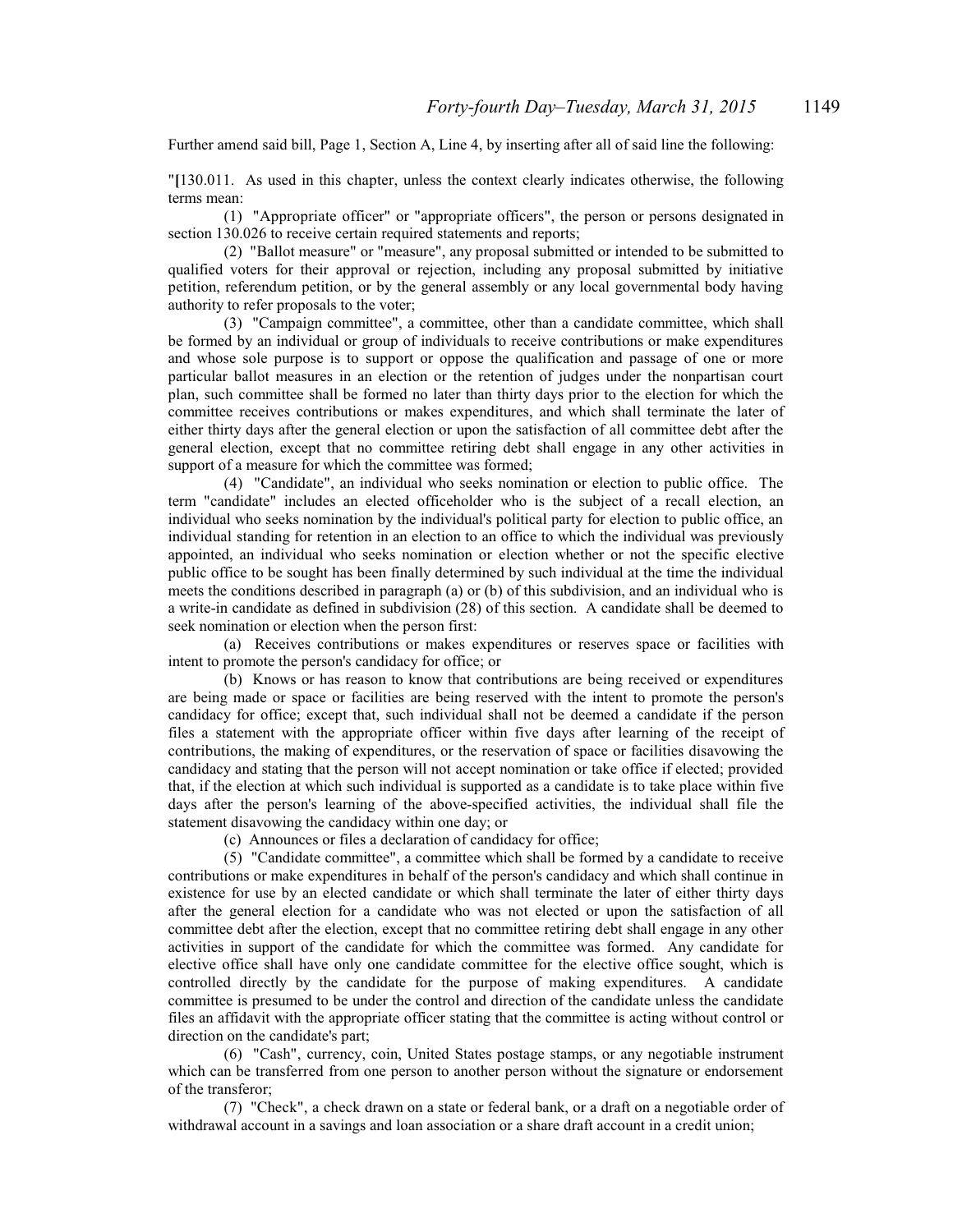(8) "Closing date", the date through which a statement or report is required to be complete;

(9) "Committee", a person or any combination of persons, who accepts contributions or makes expenditures for the primary or incidental purpose of influencing or attempting to influence the action of voters for or against the nomination or election to public office of one or more candidates or the qualification, passage or defeat of any ballot measure or for the purpose of paying a previously incurred campaign debt or obligation of a candidate or the debts or obligations of a committee or for the purpose of contributing funds to another committee:

(a) "Committee", does not include:

a. A person or combination of persons, if neither the aggregate of expenditures made nor the aggregate of contributions received during a calendar year exceeds five hundred dollars and if no single contributor has contributed more than two hundred fifty dollars of such aggregate contributions;

b. An individual, other than a candidate, who accepts no contributions and who deals only with the individual's own funds or property;

c. A corporation, cooperative association, partnership, proprietorship, or joint venture organized or operated for a primary or principal purpose other than that of influencing or attempting to influence the action of voters for or against the nomination or election to public office of one or more candidates or the qualification, passage or defeat of any ballot measure, and it accepts no contributions, and all expenditures it makes are from its own funds or property obtained in the usual course of business or in any commercial or other transaction and which are not contributions as defined by subdivision (11) of this section;

d. A labor organization organized or operated for a primary or principal purpose other than that of influencing or attempting to influence the action of voters for or against the nomination or election to public office of one or more candidates, or the qualification, passage, or defeat of any ballot measure, and it accepts no contributions, and expenditures made by the organization are from its own funds or property received from membership dues or membership fees which were given or solicited for the purpose of supporting the normal and usual activities and functions of the organization and which are not contributions as defined by subdivision (11) of this section;

e. A person who acts as an authorized agent for a committee in soliciting or receiving contributions or in making expenditures or incurring indebtedness on behalf of the committee if such person renders to the committee treasurer or deputy treasurer or candidate, if applicable, an accurate account of each receipt or other transaction in the detail required by the treasurer to comply with all record-keeping and reporting requirements of this chapter;

f. Any department, agency, board, institution or other entity of the state or any of its subdivisions or any officer or employee thereof, acting in the person's official capacity;

(b) The term "committee" includes, but is not limited to, each of the following committees: campaign committee, candidate committee, political action committee, exploratory committee, and political party committee;

(10) "Connected organization", any organization such as a corporation, a labor organization, a membership organization, a cooperative, or trade or professional association which expends funds or provides services or facilities to establish, administer or maintain a committee or to solicit contributions to a committee from its members, officers, directors, employees or security holders. An organization shall be deemed to be the connected organization if more than fifty percent of the persons making contributions to the committee during the current calendar year are members, officers, directors, employees or security holders of such organization or their spouses;

(11) "Contribution", a payment, gift, loan, advance, deposit, or donation of money or anything of value for the purpose of supporting or opposing the nomination or election of any candidate for public office or the qualification, passage or defeat of any ballot measure, or for the support of any committee supporting or opposing candidates or ballot measures or for paying debts or obligations of any candidate or committee previously incurred for the above purposes. A contribution of anything of value shall be deemed to have a money value equivalent to the fair market value. "Contribution" includes, but is not limited to: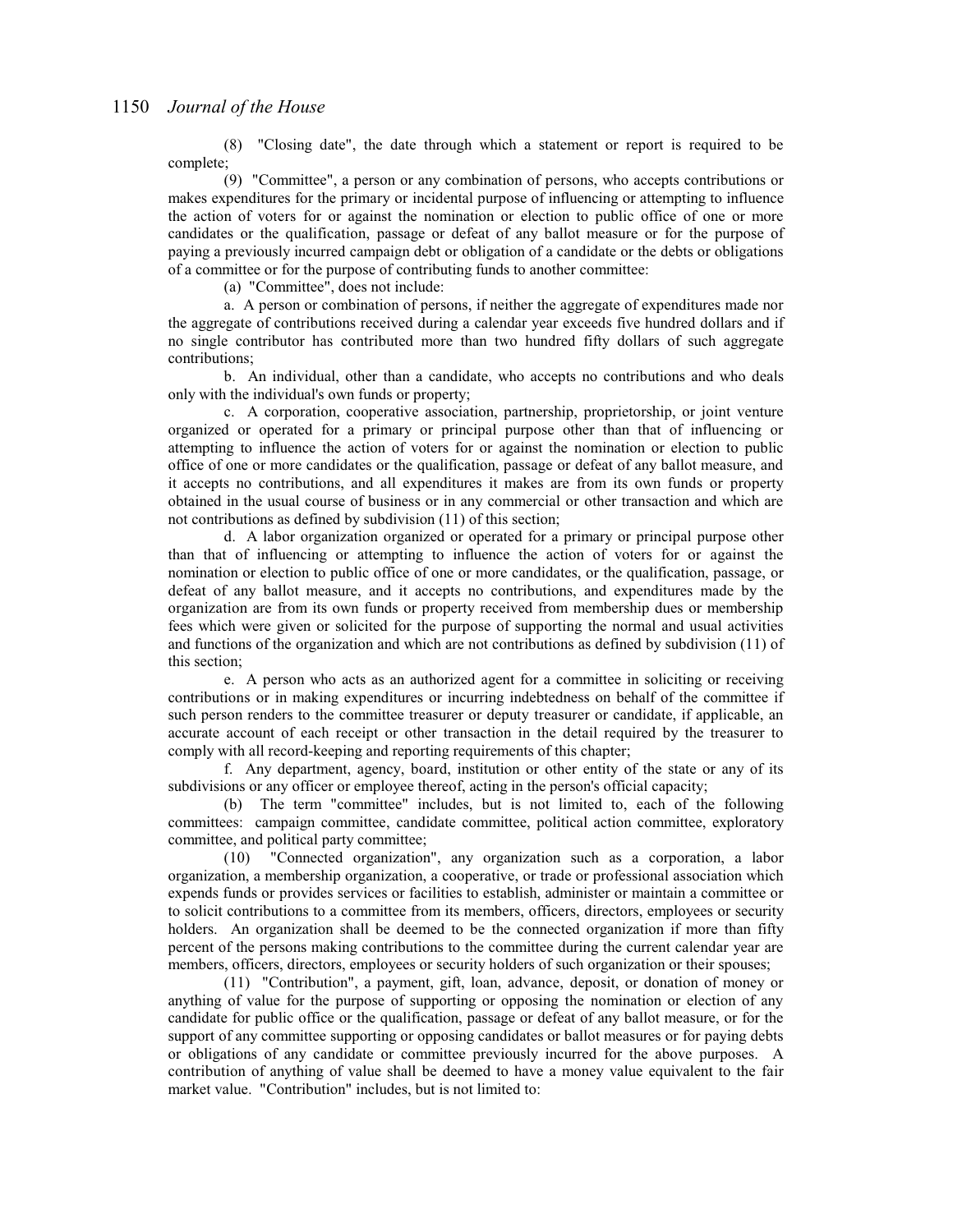(a) A candidate's own money or property used in support of the person's candidacy other than expense of the candidate's food, lodging, travel, and payment of any fee necessary to the filing for public office;

(b) Payment by any person, other than a candidate or committee, to compensate another person for services rendered to that candidate or committee;

(c) Receipts from the sale of goods and services, including the sale of advertising space in a brochure, booklet, program or pamphlet of a candidate or committee and the sale of tickets or political merchandise;

(d) Receipts from fund-raising events including testimonial affairs;

(e) Any loan, guarantee of a loan, cancellation or forgiveness of a loan or debt or other obligation by a third party, or payment of a loan or debt or other obligation by a third party if the loan or debt or other obligation was contracted, used, or intended, in whole or in part, for use in an election campaign or used or intended for the payment of such debts or obligations of a candidate or committee previously incurred, or which was made or received by a committee;

(f) Funds received by a committee which are transferred to such committee from another committee or other source, except funds received by a candidate committee as a transfer of funds from another candidate committee controlled by the same candidate but such transfer shall be included in the disclosure reports;

(g) Facilities, office space or equipment supplied by any person to a candidate or committee without charge or at reduced charges, except gratuitous space for meeting purposes which is made available regularly to the public, including other candidates or committees, on an equal basis for similar purposes on the same conditions;

(h) The direct or indirect payment by any person, other than a connected organization, of the costs of establishing, administering, or maintaining a committee, including legal, accounting and computer services, fund raising and solicitation of contributions for a committee;

(i) "Contribution" does not include:

a. Ordinary home hospitality or services provided without compensation by individuals volunteering their time in support of or in opposition to a candidate, committee or ballot measure, nor the necessary and ordinary personal expenses of such volunteers incidental to the performance of voluntary activities, so long as no compensation is directly or indirectly asked or given;

b. An offer or tender of a contribution which is expressly and unconditionally rejected and returned to the donor within ten business days after receipt or transmitted to the state treasurer; c. Interest earned on deposit of committee funds;

d. The costs incurred by any connected organization listed pursuant to subdivision (4) of subsection 5 of section 130.021 for establishing, administering or maintaining a committee, or for the solicitation of contributions to a committee which solicitation is solely directed or related to the members, officers, directors, employees or security holders of the connected organization;

(12) "County", any one of the several counties of this state or the city of St. Louis;

(13) "Disclosure report", an itemized report of receipts, expenditures and incurred indebtedness which is prepared on forms approved by the Missouri ethics commission and filed at the times and places prescribed;

(14) "Election", any primary, general or special election held to nominate or elect an individual to public office, to retain or recall an elected officeholder or to submit a ballot measure to the voters, and any caucus or other meeting of a political party or a political party committee at which that party's candidate or candidates for public office are officially selected. A primary election and the succeeding general election shall be considered separate elections;

(15) "Expenditure", a payment, advance, conveyance, deposit, donation or contribution of money or anything of value for the purpose of supporting or opposing the nomination or election of any candidate for public office or the qualification or passage of any ballot measure or for the support of any committee which in turn supports or opposes any candidate or ballot measure or for the purpose of paying a previously incurred campaign debt or obligation of a candidate or the debts or obligations of a committee; a payment, or an agreement or promise to pay, money or anything of value, including a candidate's own money or property, for the purchase of goods, services, property, facilities or anything of value for the purpose of supporting or opposing the nomination or election of any candidate for public office or the qualification or passage of any ballot measure or for the support of any committee which in turn supports or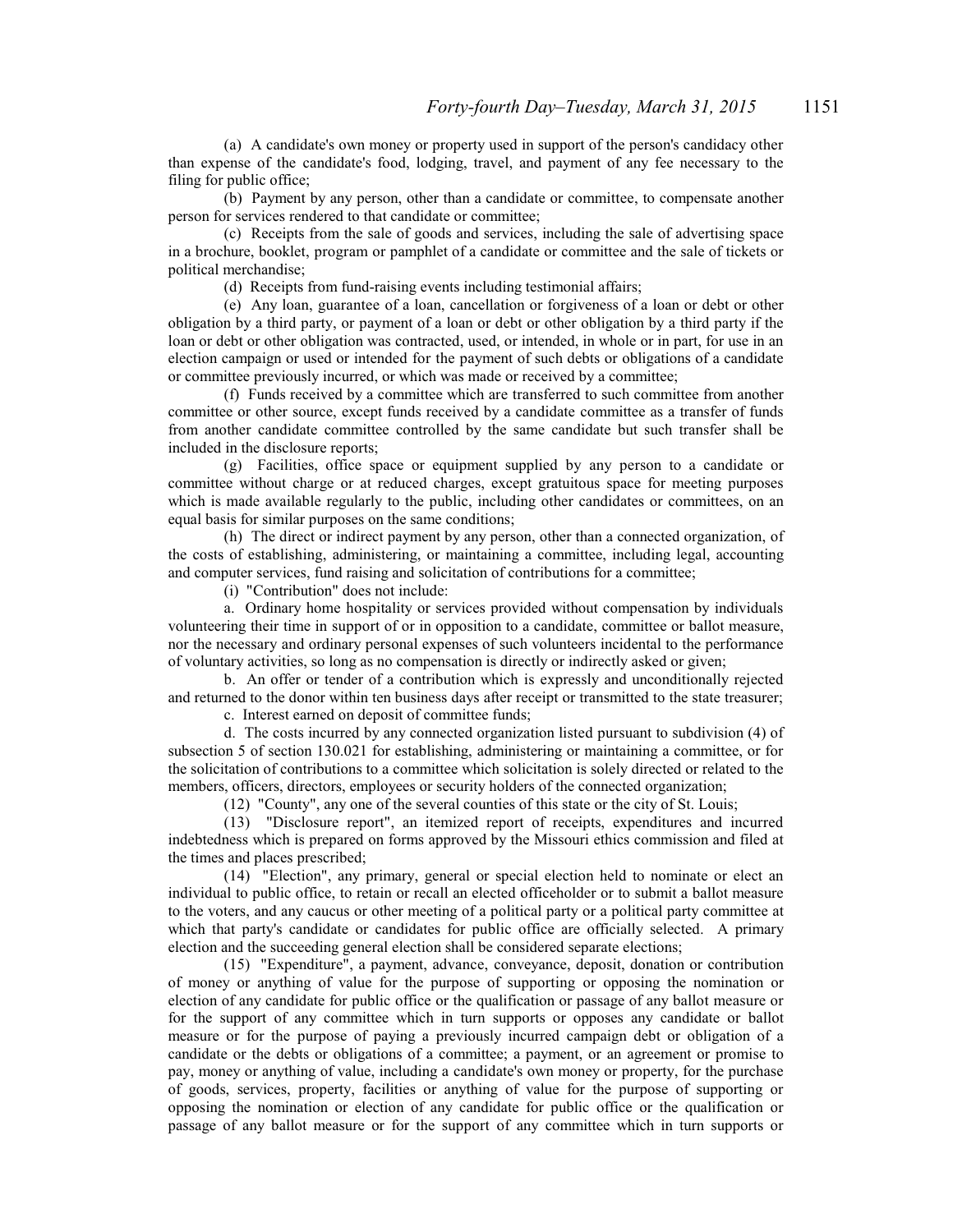opposes any candidate or ballot measure or for the purpose of paying a previously incurred campaign debt or obligation of a candidate or the debts or obligations of a committee. An expenditure of anything of value shall be deemed to have a money value equivalent to the fair market value. "Expenditure" includes, but is not limited to:

(a) Payment by anyone other than a committee for services of another person rendered to such committee;

(b) The purchase of tickets, goods, services or political merchandise in connection with any testimonial affair or fund-raising event of or for candidates or committees, or the purchase of advertising in a brochure, booklet, program or pamphlet of a candidate or committee;

(c) The transfer of funds by one committee to another committee;

(d) The direct or indirect payment by any person, other than a connected organization for a committee, of the costs of establishing, administering or maintaining a committee, including legal, accounting and computer services, fund raising and solicitation of contributions for a committee; but

(e) "Expenditure" does not include:

a. Any news story, commentary or editorial which is broadcast or published by any broadcasting station, newspaper, magazine or other periodical without charge to the candidate or to any person supporting or opposing a candidate or ballot measure;

b. The internal dissemination by any membership organization, proprietorship, labor organization, corporation, association or other entity of information advocating the election or defeat of a candidate or candidates or the passage or defeat of a ballot measure or measures to its directors, officers, members, employees or security holders, provided that the cost incurred is reported pursuant to subsection 2 of section 130.051;

c. Repayment of a loan, but such repayment shall be indicated in required reports;

d. The rendering of voluntary personal services by an individual of the sort commonly performed by volunteer campaign workers and the payment by such individual of the individual's necessary and ordinary personal expenses incidental to such volunteer activity, provided no compensation is, directly or indirectly, asked or given;

e. The costs incurred by any connected organization listed pursuant to subdivision (4) of subsection 5 of section 130.021 for establishing, administering or maintaining a committee, or for the solicitation of contributions to a committee which solicitation is solely directed or related to the members, officers, directors, employees or security holders of the connected organization;

f. The use of a candidate's own money or property for expense of the candidate's personal food, lodging, travel, and payment of any fee necessary to the filing for public office, if such expense is not reimbursed to the candidate from any source;

(16) "Exploratory committees", a committee which shall be formed by an individual to receive contributions and make expenditures on behalf of this individual in determining whether or not the individual seeks elective office. Such committee shall terminate no later than December thirty-first of the year prior to the general election for the possible office;

(17) "Fund-raising event", an event such as a dinner, luncheon, reception, coffee, testimonial, rally, auction or similar affair through which contributions are solicited or received by such means as the purchase of tickets, payment of attendance fees, donations for prizes or through the purchase of goods, services or political merchandise;

(18) "In-kind contribution" or "in-kind expenditure", a contribution or expenditure in a form other than money;

(19) "Labor organization", any organization of any kind, or any agency or employee representation committee or plan, in which employees participate and which exists for the purpose, in whole or in part, of dealing with employers concerning grievances, labor disputes, wages, rates of pay, hours of employment, or conditions of work;

(20) "Loan", a transfer of money, property or anything of ascertainable monetary value in exchange for an obligation, conditional or not, to repay in whole or in part and which was contracted, used, or intended for use in an election campaign, or which was made or received by a committee or which was contracted, used, or intended to pay previously incurred campaign debts or obligations of a candidate or the debts or obligations of a committee;

(21) "Person", an individual, group of individuals, corporation, partnership, committee, proprietorship, joint venture, any department, agency, board, institution or other entity of the state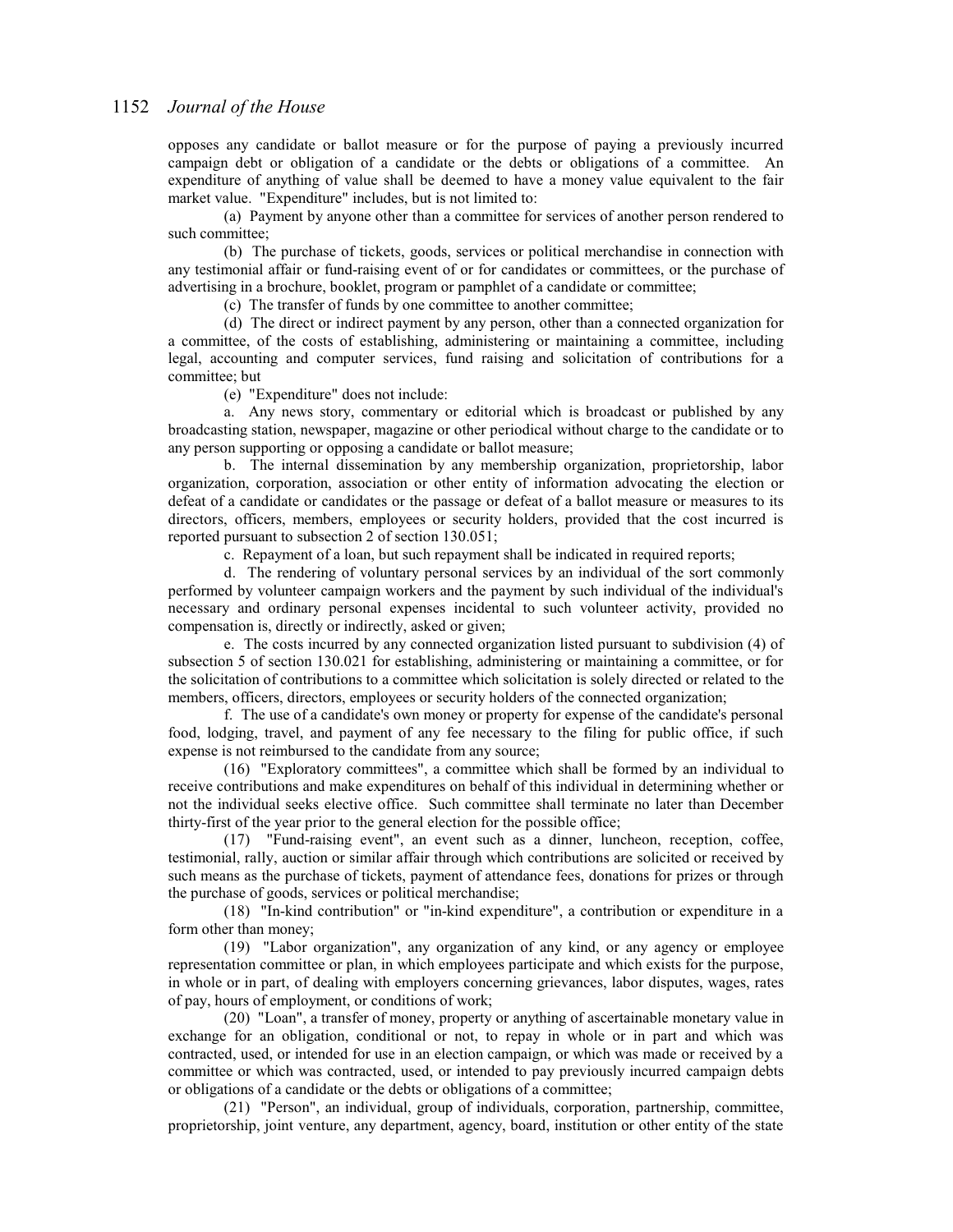or any of its political subdivisions, union, labor organization, trade or professional or business association, association, political party or any executive committee thereof, or any other club or organization however constituted or any officer or employee of such entity acting in the person's official capacity;

(22) "Political action committee", a committee of continuing existence which is not formed, controlled or directed by a candidate, and is a committee other than a candidate committee, political party committee, campaign committee, exploratory committee, or debt service committee, whose primary or incidental purpose is to receive contributions or make expenditures to influence or attempt to influence the action of voters whether or not a particular candidate or candidates or a particular ballot measure or measures to be supported or opposed has been determined at the time the committee is required to file any statement or report pursuant to the provisions of this chapter. Such a committee includes, but is not limited to, any committee organized or sponsored by a business entity, a labor organization, a professional association, a trade or business association, a club or other organization and whose primary purpose is to solicit, accept and use contributions from the members, employees or stockholders of such entity and any individual or group of individuals who accept and use contributions to influence or attempt to influence the action of voters. Such committee shall be formed no later than sixty days prior to the election for which the committee receives contributions or makes expenditures;

(23) "Political merchandise", goods such as bumper stickers, pins, hats, ties, jewelry, literature, or other items sold or distributed at a fund-raising event or to the general public for publicity or for the purpose of raising funds to be used in supporting or opposing a candidate for nomination or election or in supporting or opposing the qualification, passage or defeat of a ballot measure;

(24) "Political party", a political party which has the right under law to have the names of its candidates listed on the ballot in a general election;

(25) "Political party committee", a committee of a political party which may be organized as a not-for-profit corporation under Missouri law and has the primary or incidental purpose of receiving contributions and making expenditures to influence or attempt to influence the action of voters on behalf of the political party. Political party committees shall only take the following forms:

(a) One congressional district committee per political party for each congressional district in the state; and

(b) One state party committee per political party;

(26) "Public office" or "office", any state, judicial, county, municipal, school or other district, ward, township, or other political subdivision office or any political party office which is filled by a vote of registered voters;

(27) "Regular session", includes that period beginning on the first Wednesday after the first Monday in January and ending following the first Friday after the second Monday in May;

(28) "Write-in candidate", an individual whose name is not printed on the ballot but who otherwise meets the definition of candidate in subdivision (4) of this section.**]**

130.011. As used in this chapter, unless the context clearly indicates otherwise, the following terms mean:

(1) "Appropriate officer" or "appropriate officers", the person or persons designated in section 130.026 to receive certain required statements and reports;

(2) "Ballot measure" or "measure", any proposal submitted or intended to be submitted to qualified voters for their approval or rejection, including any proposal submitted by initiative petition, referendum petition, or by the general assembly or any local governmental body having authority to refer proposals to the voter;

(3) "Candidate", an individual who seeks nomination or election to public office. The term "candidate" includes an elected officeholder who is the subject of a recall election, an individual who seeks nomination by the individual's political party for election to public office, an individual standing for retention in an election to an office to which the individual was previously appointed, an individual who seeks nomination or election whether or not the specific elective public office to be sought has been finally determined by such individual at the time the individual meets the conditions described in paragraph (a) or (b) of this subdivision, and an individual who is a write-in candidate as defined in **[**subdivision (28) of**]** this section. A candidate shall be deemed to seek nomination or election when the person first: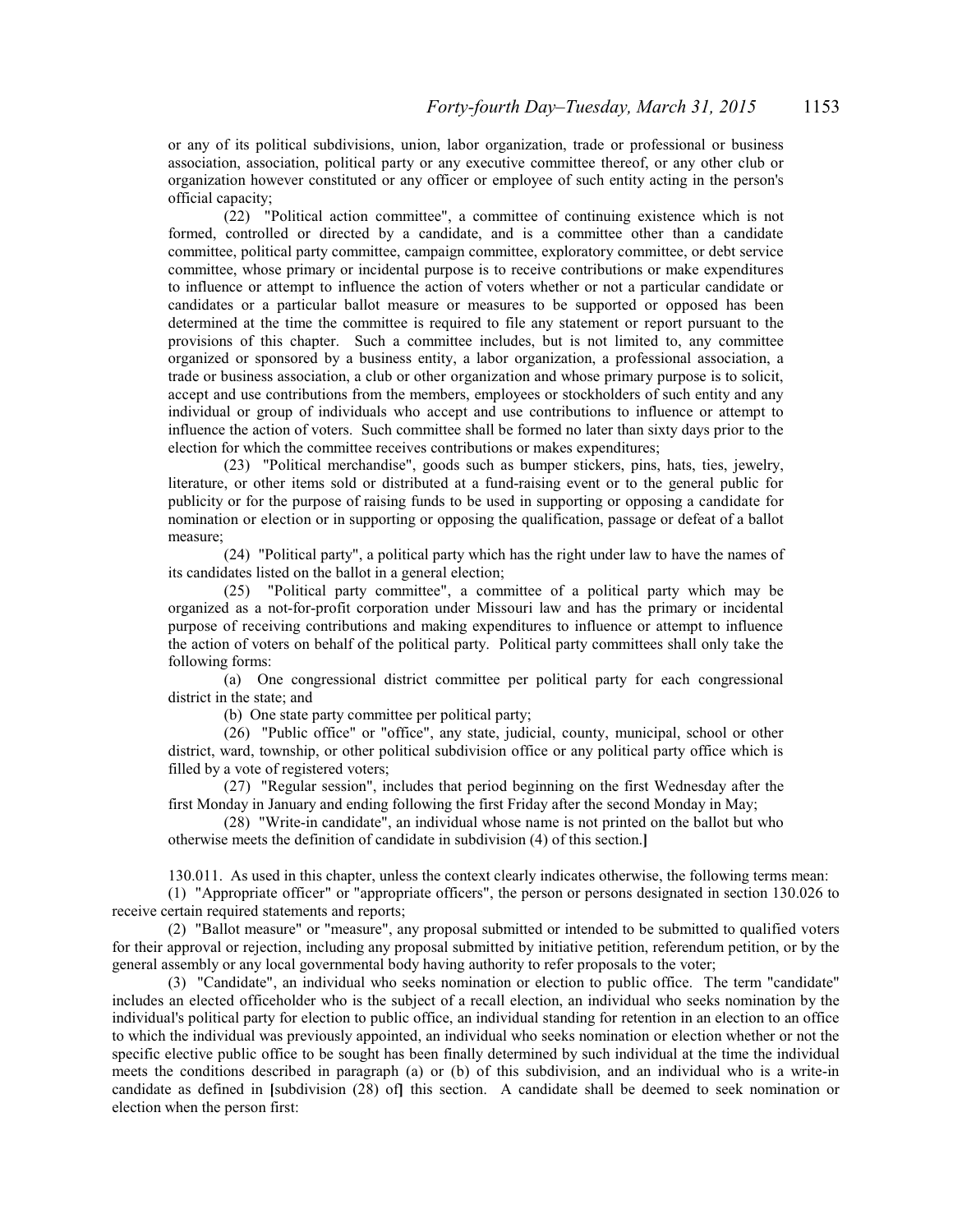(a) Receives contributions or makes expenditures or reserves space or facilities with intent to promote the person's candidacy for office; or

(b) Knows or has reason to know that contributions are being received or expenditures are being made or space or facilities are being reserved with the intent to promote the person's candidacy for office; except that, such individual shall not be deemed a candidate if the person files a statement with the appropriate officer within five days after learning of the receipt of contributions, the making of expenditures, or the reservation of space or facilities disavowing the candidacy and stating that the person will not accept nomination or take office if elected; provided that, if the election at which such individual is supported as a candidate is to take place within five days after the person's learning of the above-specified activities, the individual shall file the statement disavowing the candidacy within one day; or

(c) Announces or files a declaration of candidacy for office;

(4) "Cash", currency, coin, United States postage stamps, or any negotiable instrument which can be transferred from one person to another person without the signature or endorsement of the transferor;

(5) "Check", a check drawn on a state or federal bank, or a draft on a negotiable order of withdrawal account in a savings and loan association or a share draft account in a credit union;

(6) "Closing date", the date through which a statement or report is required to be complete;

(7) "Committee", a person or any combination of persons, who accepts contributions or makes expenditures for the primary or incidental purpose of influencing or attempting to influence the action of voters for or against the nomination or election to public office of one or more candidates or the qualification, passage or defeat of any ballot measure or for the purpose of paying a previously incurred campaign debt or obligation of a candidate or the debts or obligations of a committee or for the purpose of contributing funds to another committee**. The term "committee" shall also include organizations exempt from taxation under 26 U.S.C. Section 501(c)(4), as amended, that accept contributions and make expenditures as described in this subdivision, and the annual aggregate amount of such expenditures consists of more than ten percent of the organization's assets**:

(a) "Committee", does not include:

a. A person or combination of persons, if neither the aggregate of expenditures made nor the aggregate of contributions received during a calendar year exceeds five hundred dollars and if no single contributor has contributed more than two hundred fifty dollars of such aggregate contributions;

b. An individual, other than a candidate, who accepts no contributions and who deals only with the individual's own funds or property;

c. A corporation, cooperative association, partnership, proprietorship, or joint venture organized or operated for a primary or principal purpose other than that of influencing or attempting to influence the action of voters for or against the nomination or election to public office of one or more candidates or the qualification, passage or defeat of any ballot measure, and it accepts no contributions, and all expenditures it makes are from its own funds or property obtained in the usual course of business or in any commercial or other transaction and which are not contributions as defined by **[**subdivision (12) of**]** this section;

d. A labor organization organized or operated for a primary or principal purpose other than that of influencing or attempting to influence the action of voters for or against the nomination or election to public office of one or more candidates, or the qualification, passage, or defeat of any ballot measure, and it accepts no contributions, and expenditures made by the organization are from its own funds or property received from membership dues or membership fees which were given or solicited for the purpose of supporting the normal and usual activities and functions of the organization and which are not contributions as defined by **[**subdivision (12) of**]** this section;

e. A person who acts as an authorized agent for a committee in soliciting or receiving contributions or in making expenditures or incurring indebtedness on behalf of the committee if such person renders to the committee treasurer or deputy treasurer or candidate, if applicable, an accurate account of each receipt or other transaction in the detail required by the treasurer to comply with all record-keeping and reporting requirements of this chapter;

f. Any department, agency, board, institution or other entity of the state or any of its subdivisions or any officer or employee thereof, acting in the person's official capacity;

(b) The term "committee" includes, but is not limited to, each of the following committees: campaign committee, candidate committee, **[**continuing**] political action** committee**, exploratory committee,** and political party committee;

(8) "Campaign committee", a committee, other than a candidate committee, which shall be formed by an individual or group of individuals to receive contributions or make expenditures and whose sole purpose is to support or oppose the qualification and passage of one or more particular ballot measures in an election or the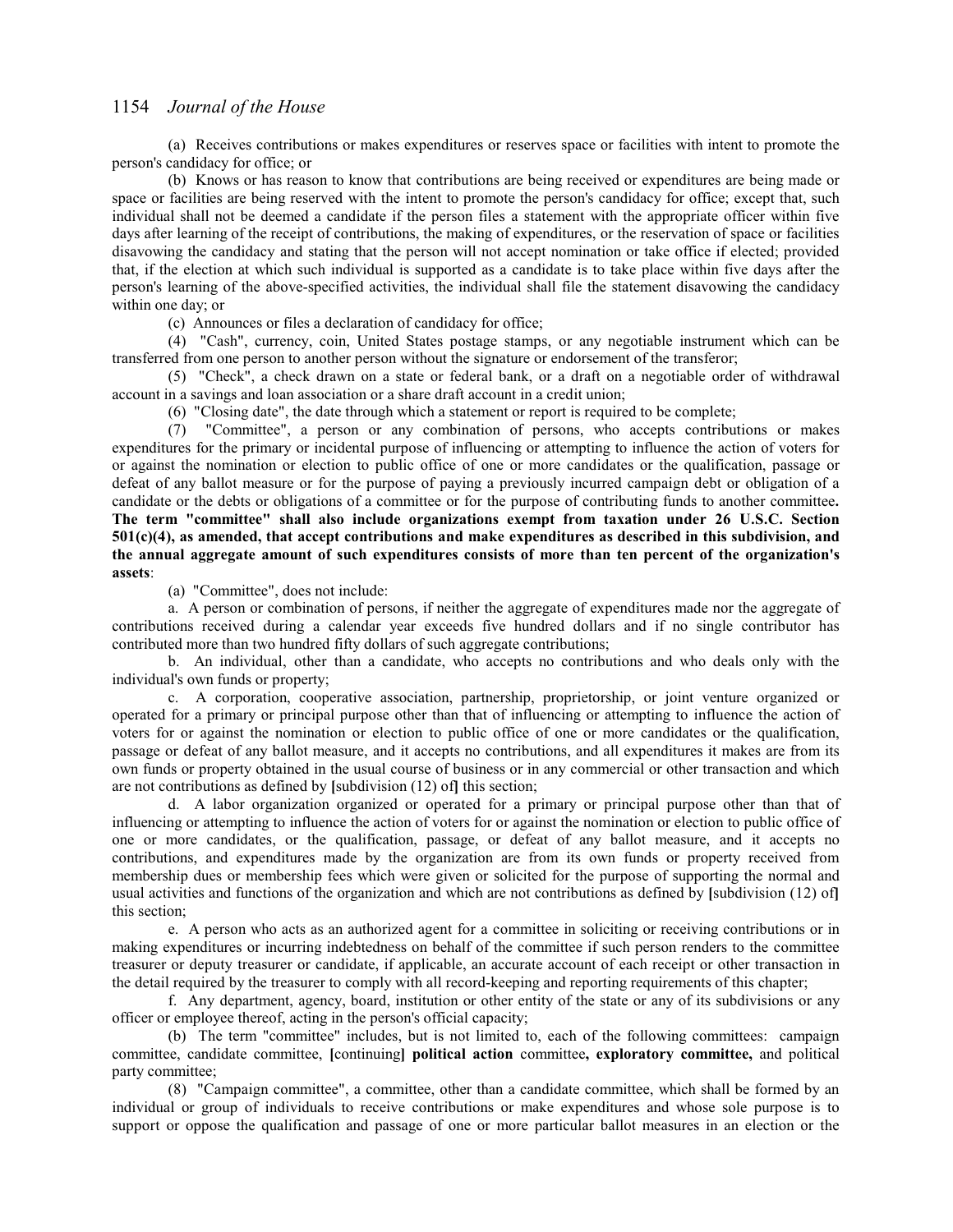retention of judges under the nonpartisan court plan, such committee shall be formed no later than thirty days prior to the election for which the committee receives contributions or makes expenditures, and which shall terminate the later of either thirty days after the general election or upon the satisfaction of all committee debt after the general election, except that no committee retiring debt shall engage in any other activities in support of a measure for which the committee was formed;

(9) "Candidate committee", a committee which shall be formed by a candidate to receive contributions or make expenditures **[**in**] on** behalf of the person's candidacy and which shall continue in existence for use by an elected candidate or which shall terminate the later of either thirty days after the general election for a candidate who was not elected or upon the satisfaction of all committee debt after the election, except that no committee retiring debt shall engage in any other activities in support of the candidate for which the committee was formed. Any candidate for elective office shall have only one candidate committee for the elective office sought, which is controlled directly by the candidate for the purpose of making expenditures. A candidate committee is presumed to be under the control and direction of the candidate unless the candidate files an affidavit with the appropriate officer stating that the committee is acting without control or direction on the candidate's part;

(10) "**[**Continuing**] Political action** committee", a committee of continuing existence **[**which is not formed, controlled or directed by a candidate, and is a committee**]** other than a candidate committee **[**or**], political party committee,** campaign committee, **exploratory committee, or debt service committee,** whose primary or incidental purpose is to receive contributions or make expenditures to influence or attempt to influence the action of voters whether or not a particular candidate or candidates or a particular ballot measure or measures to be supported or opposed has been determined at the time the committee is required to file any statement or report pursuant to the provisions of this chapter. **[**"Continuing committee"**] Such a committee** includes, but is not limited to, any committee organized or sponsored by a business entity, a labor organization, a professional association, a trade or business association, a club or other organization and whose primary purpose is to solicit, accept and use contributions from the members, employees or stockholders of such entity and any individual or group of individuals who accept and use contributions to influence or attempt to influence the action of voters. Such committee shall be formed no later than sixty days prior to the election for which the committee receives contributions or makes expenditures;

(11) "Connected organization", any organization such as a corporation, a labor organization, a membership organization, a cooperative, or trade or professional association which expends funds or provides services or facilities to establish, administer or maintain a committee or to solicit contributions to a committee from its members, officers, directors, employees or security holders. An organization shall be deemed to be the connected organization if more than fifty percent of the persons making contributions to the committee during the current calendar year are members, officers, directors, employees or security holders of such organization or their spouses;

(12) "Contribution", a payment, gift, loan, advance, deposit, or donation of money or anything of value for the purpose of supporting or opposing the nomination or election of any candidate for public office or the qualification, passage or defeat of any ballot measure, or for the support of any committee supporting or opposing candidates or ballot measures or for paying debts or obligations of any candidate or committee previously incurred for the above purposes. A contribution of anything of value shall be deemed to have a money value equivalent to the fair market value. "Contribution" includes, but is not limited to:

(a) A candidate's own money or property used in support of the person's candidacy other than expense of the candidate's food, lodging, travel, and payment of any fee necessary to the filing for public office;

(b) Payment by any person, other than a candidate or committee, to compensate another person for services rendered to that candidate or committee;

(c) Receipts from the sale of goods and services, including the sale of advertising space in a brochure, booklet, program or pamphlet of a candidate or committee and the sale of tickets or political merchandise;

(d) Receipts from fund-raising events including testimonial affairs;

(e) Any loan, guarantee of a loan, cancellation or forgiveness of a loan or debt or other obligation by a third party, or payment of a loan or debt or other obligation by a third party if the loan or debt or other obligation was contracted, used, or intended, in whole or in part, for use in an election campaign or used or intended for the payment of such debts or obligations of a candidate or committee previously incurred, or which was made or received by a committee;

(f) Funds received by a committee which are transferred to such committee from another committee or other source, except funds received by a candidate committee as a transfer of funds from another candidate committee controlled by the same candidate but such transfer shall be included in the disclosure reports;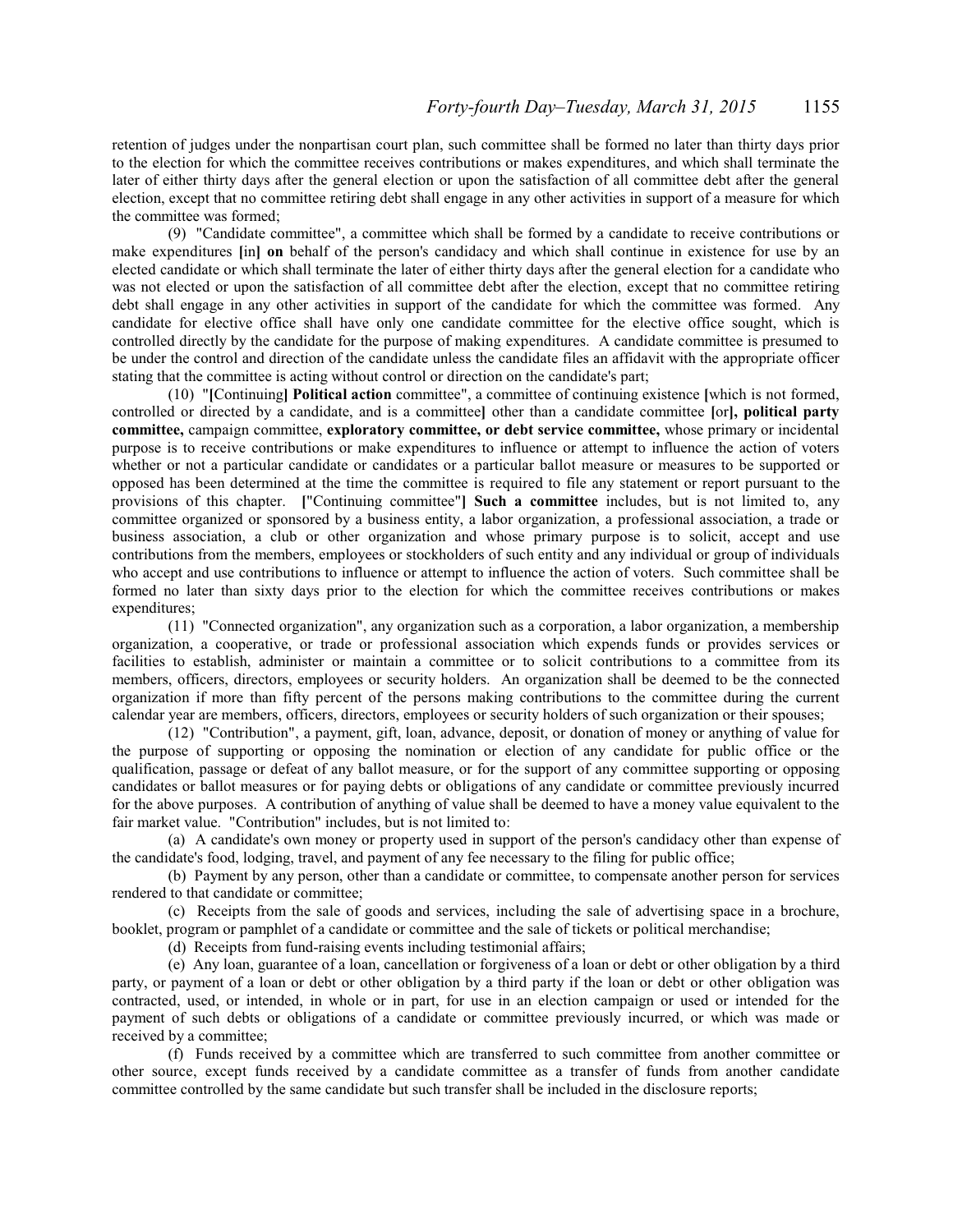(g) Facilities, office space or equipment supplied by any person to a candidate or committee without charge or at reduced charges, except gratuitous space for meeting purposes which is made available regularly to the public, including other candidates or committees, on an equal basis for similar purposes on the same conditions;

(h) The direct or indirect payment by any person, other than a connected organization, of the costs of establishing, administering, or maintaining a committee, including legal, accounting and computer services, fund raising and solicitation of contributions for a committee;

(i) "Contribution" does not include:

a. Ordinary home hospitality or services provided without compensation by individuals volunteering their time in support of or in opposition to a candidate, committee or ballot measure, nor the necessary and ordinary personal expenses of such volunteers incidental to the performance of voluntary activities, so long as no compensation is directly or indirectly asked or given;

b. An offer or tender of a contribution which is expressly and unconditionally rejected and returned to the donor within ten business days after receipt or transmitted to the state treasurer;

c. Interest earned on deposit of committee funds;

d. The costs incurred by any connected organization listed pursuant to subdivision **[**(4)**] (5)** of subsection 5 of section 130.021 for establishing, administering or maintaining a committee, or for the solicitation of contributions to a committee which solicitation is solely directed or related to the members, officers, directors, employees or security holders of the connected organization;

(13) "County", any one of the several counties of this state or the city of St. Louis;

(14) "Disclosure report", an itemized report of receipts, expenditures and incurred indebtedness which is prepared on forms approved by the Missouri ethics commission and filed at the times and places prescribed;

(15) "Election", any primary, general or special election held to nominate or elect an individual to public office, to retain or recall an elected officeholder or to submit a ballot measure to the voters, and any caucus or other meeting of a political party or a political party committee at which that party's candidate or candidates for public office are officially selected. A primary election and the succeeding general election shall be considered separate elections;

(16) "Expenditure", a payment, advance, conveyance, deposit, donation or contribution of money or anything of value for the purpose of supporting or opposing the nomination or election of any candidate for public office or the qualification or passage of any ballot measure or for the support of any committee which in turn supports or opposes any candidate or ballot measure or for the purpose of paying a previously incurred campaign debt or obligation of a candidate or the debts or obligations of a committee; a payment, or an agreement or promise to pay, money or anything of value, including a candidate's own money or property, for the purchase of goods, services, property, facilities or anything of value for the purpose of supporting or opposing the nomination or election of any candidate for public office or the qualification or passage of any ballot measure or for the support of any committee which in turn supports or opposes any candidate or ballot measure or for the purpose of paying a previously incurred campaign debt or obligation of a candidate or the debts or obligations of a committee. An expenditure of anything of value shall be deemed to have a money value equivalent to the fair market value. "Expenditure" includes, but is not limited to:

(a) Payment by anyone other than a committee for services of another person rendered to such committee;

(b) The purchase of tickets, goods, services or political merchandise in connection with any testimonial affair or fund-raising event of or for candidates or committees, or the purchase of advertising in a brochure, booklet, program or pamphlet of a candidate or committee;

(c) The transfer of funds by one committee to another committee;

(d) The direct or indirect payment by any person, other than a connected organization for a committee, of the costs of establishing, administering or maintaining a committee, including legal, accounting and computer services, fund raising and solicitation of contributions for a committee; but

(e) "Expenditure" does not include:

a. Any news story, commentary or editorial which is broadcast or published by any broadcasting station, newspaper, magazine or other periodical without charge to the candidate or to any person supporting or opposing a candidate or ballot measure;

b. The internal dissemination by any membership organization, proprietorship, labor organization, corporation, association or other entity of information advocating the election or defeat of a candidate or candidates or the passage or defeat of a ballot measure or measures to its directors, officers, members, employees or security holders, provided that the cost incurred is reported **[**pursuant to subsection 2 of section 130.051**] as provided by law**;

c. Repayment of a loan, but such repayment shall be indicated in required reports;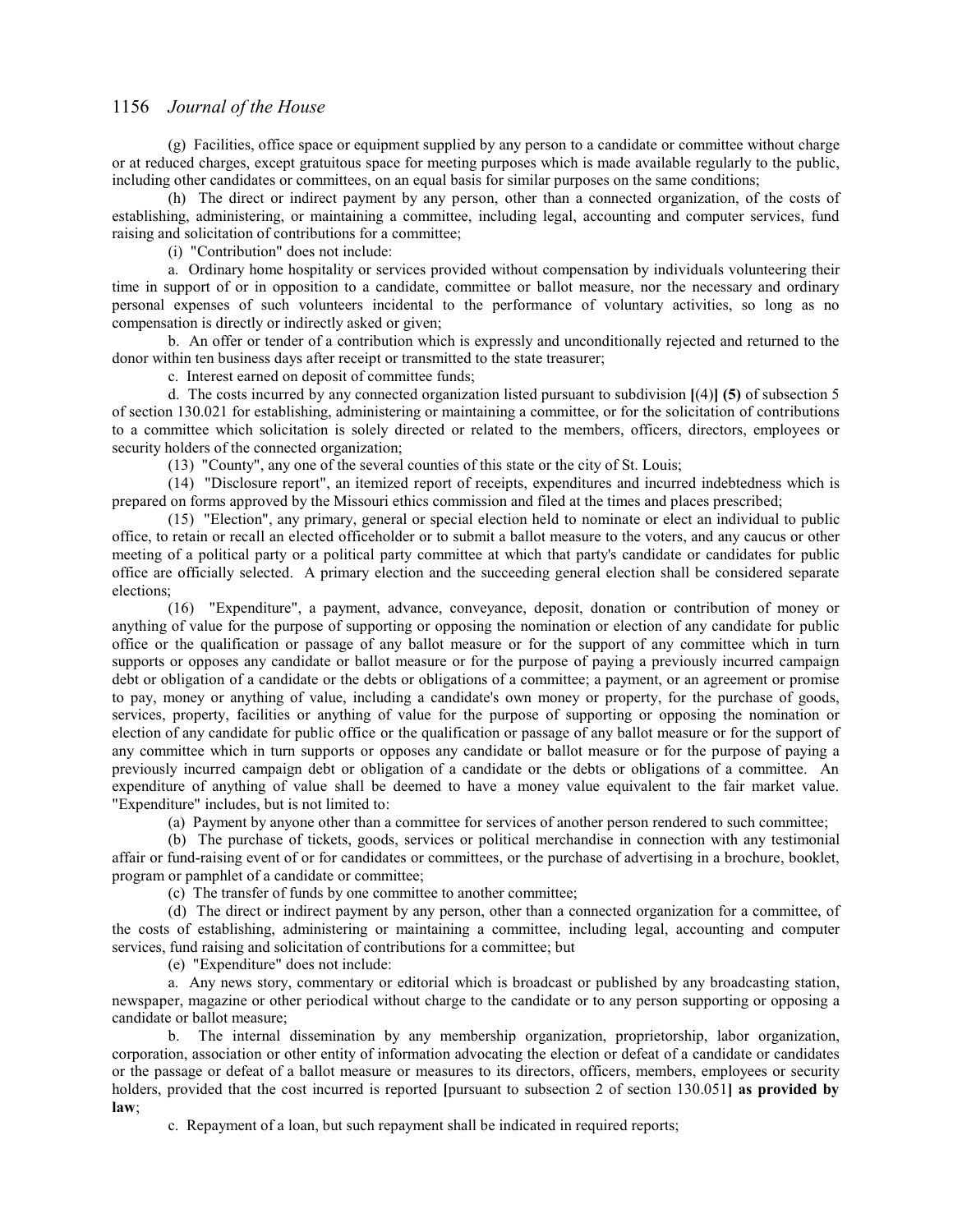d. The rendering of voluntary personal services by an individual of the sort commonly performed by volunteer campaign workers and the payment by such individual of the individual's necessary and ordinary personal expenses incidental to such volunteer activity, provided no compensation is, directly or indirectly, asked or given;

e. The costs incurred by any connected organization listed pursuant to subdivision **[**(4)**] (5)** of subsection 5 of section 130.021 for establishing, administering or maintaining a committee, or for the solicitation of contributions to a committee which solicitation is solely directed or related to the members, officers, directors, employees or security holders of the connected organization;

f. The use of a candidate's own money or property for expense of the candidate's personal food, lodging, travel, and payment of any fee necessary to the filing for public office, if such expense is not reimbursed to the candidate from any source;

(17) "Exploratory **[**committees**] committee**", a committee which shall be formed by an individual to receive contributions and make expenditures on behalf of this individual in determining whether or not the individual seeks elective office.

Such committee shall terminate no later than December thirty-first of the year prior to the general election for the possible office;

(18) "Fund-raising event", an event such as a dinner, luncheon, reception, coffee, testimonial, rally, auction or similar affair through which contributions are solicited or received by such means as the purchase of tickets, payment of attendance fees, donations for prizes or through the purchase of goods, services or political merchandise;

(19) "In-kind contribution" or "in-kind expenditure", a contribution or expenditure in a form other than money;

(20) "Labor organization", any organization of any kind, or any agency or employee representation committee or plan, in which employees participate and which exists for the purpose, in whole or in part, of dealing with employers concerning grievances, labor disputes, wages, rates of pay, hours of employment, or conditions of work;

(21) "Loan", a transfer of money, property or anything of ascertainable monetary value in exchange for an obligation, conditional or not, to repay in whole or in part and which was contracted, used, or intended for use in an election campaign, or which was made or received by a committee or which was contracted, used, or intended to pay previously incurred campaign debts or obligations of a candidate or the debts or obligations of a committee;

(22) "Person", an individual, group of individuals, corporation, partnership, committee, proprietorship, joint venture, any department, agency, board, institution or other entity of the state or any of its political subdivisions, union, labor organization, trade or professional or business association, association, political party or any executive committee thereof, or any other club or organization however constituted or any officer or employee of such entity acting in the person's official capacity;

(23) "Political merchandise", goods such as bumper stickers, pins, hats, ties, jewelry, literature, or other items sold or distributed at a fund-raising event or to the general public for publicity or for the purpose of raising funds to be used in supporting or opposing a candidate for nomination or election or in supporting or opposing the qualification, passage or defeat of a ballot measure;

(24) "Political party", a political party which has the right under law to have the names of its candidates listed on the ballot in a general election;

(25) "Political party committee", a state, **congressional** district, **or** county**[**, city, or area**] political action** committee of a political party, as **[**defined**] authorized** in section 115.603, which may be organized as a not-for-profit corporation under Missouri law, and which committee is of continuing existence, and has the primary or incidental purpose of receiving contributions and making expenditures to influence or attempt to influence the action of voters on behalf of the political party;

(26) "Public office" or "office", any state, judicial, county, municipal, school or other district, ward, township, or other political subdivision office or any political party office which is filled by a vote of registered voters;

(27) "Regular session", includes that period beginning on the first Wednesday after the first Monday in January and ending following the first Friday after the second Monday in May;

(28) "Write-in candidate", an individual whose name is not printed on the ballot but who otherwise meets the definition of candidate in **[**subdivision (3) of**]** this section."; and

Further amend said title, enacting clause and intersectional references accordingly.

Representative Corlew raised a point of order that **House Amendment No. 1** is not germane and goes beyond the scope of the bill.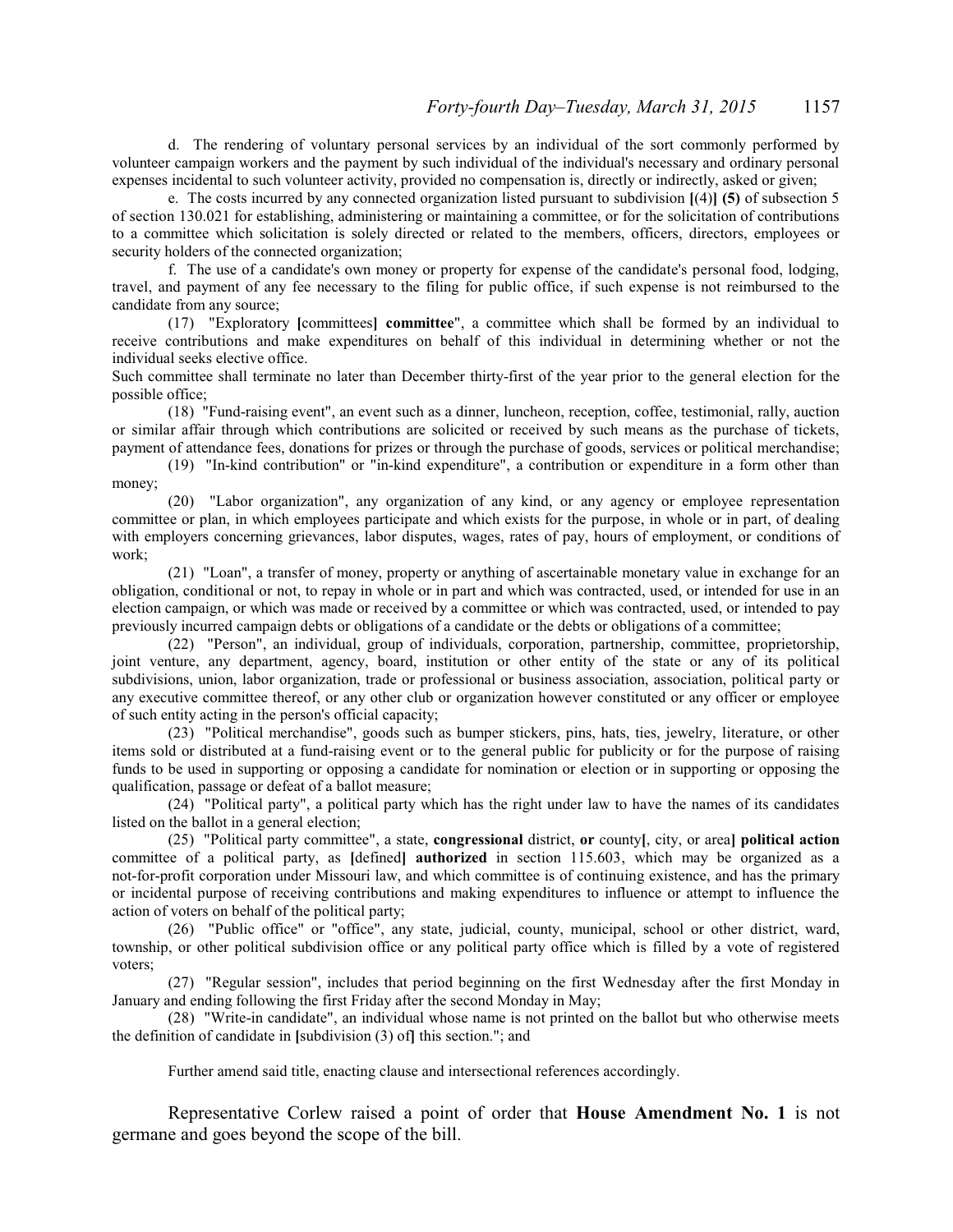The Chair ruled the point of order well taken.

On motion of Representative Dugger, **HB 341** was ordered perfected and printed.

**HCS HBs 517 & 754**, relating to the imposition of tax on gratuities, was taken up by Representative Higdon.

Speaker Pro Tem Hoskins assumed the Chair.

#### Representative Miller offered **House Amendment No. 1**.

#### *House Amendment No. 1*

AMEND House Committee Substitute for House Bill Nos. 517 & 754, Page 1, In the Title, Line 3, by deleting the words "the imposition of tax on gratuities" and inserting in lieu thereof the word "taxation"; and

Further amend said bill, Section 143.191, Page 3, Line 59, by inserting after all of said section and line the following:

"143.801. 1. A claim for credit or refund of an overpayment of any tax imposed by sections 143.011 to 143.996 shall be filed by the taxpayer within three years from the time the return was filed or two years from the time the tax was paid, whichever of such periods expires the later; or if no return was filed by the taxpayer, within two years from the time the tax was paid. No credit or refund shall be allowed or made after the expiration of the period of limitation prescribed in this subsection for the filing of a claim for credit or refund, unless a claim for credit or refund is filed by the taxpayer within such period.

2. If the claim is filed by the taxpayer during the three-year period prescribed in subsection 1 **of this section**, the amount of the credit or refund shall not exceed the portion of the tax paid within the three years immediately preceding the filing of the claim plus the period of any extension of time for filing the return. If the claim is not filed within such three-year period, but is filed within the two-year period, the amount of the credit or refund shall not exceed the portion of the tax paid during the two years immediately preceding the filing of the claim. If no claim is filed, the credit or refund shall not exceed the amount which would be allowable under either of the preceding sentences, as the case may be, if a claim was filed on the date the credit or refund is allowed.

3. If pursuant to subsection 6 of section 143.711 an agreement for an extension of the period for assessment of income taxes is made within the period prescribed in subsection 1 of this section for the filing of a claim for credit or refund, the period for filing a claim for credit or for making a credit or refund if no claim is filed, shall not expire prior to six months after the expiration of the period within which an assessment may be made pursuant to the agreement or any extension thereof. The amount of such credit or refund shall not exceed the portion of the tax paid after the execution of the agreement and before the filing of the claim or the making of the credit or refund, as the case may be, plus the portion of the tax paid within the period which would be applicable under subsection 1 of this section if a claim had been filed on the date the agreement was executed.

4. If a taxpayer is required by section 143.601 to report a change or correction in federal taxable income reported on his federal income tax return, or to report a change or correction which is treated in the same manner as if it were an overpayment for federal income tax purposes, an amended return or a claim for credit or refund of any resulting overpayment of tax shall be filed by the taxpayer within one year from the time the notice of such change or correction or such amended return was required to be filed with the director of revenue. If the report or amended return required by section 143.601 is not filed within the ninety-day period therein specified, interest on any resulting refund or credit shall cease to accrue after such ninetieth day. The amount of such credit or refund shall not exceed the amount of the reduction in tax attributable to:

(1) The issues on which such federal change or correction or the items amended on the taxpayer's amended federal income tax return are based**[**,**] ;** and

(2) Any change in the amount of **[**his**] the taxpayer's** federal income tax deduction under the provisions of subsection 1 of section 143.171. No effect shall be given in the preceding sentence to any federal change or correction or to any item on an amended return unless it is timely under the applicable federal period of limitations. The time and amount provisions of this subsection shall be in lieu of any other provisions of this section. This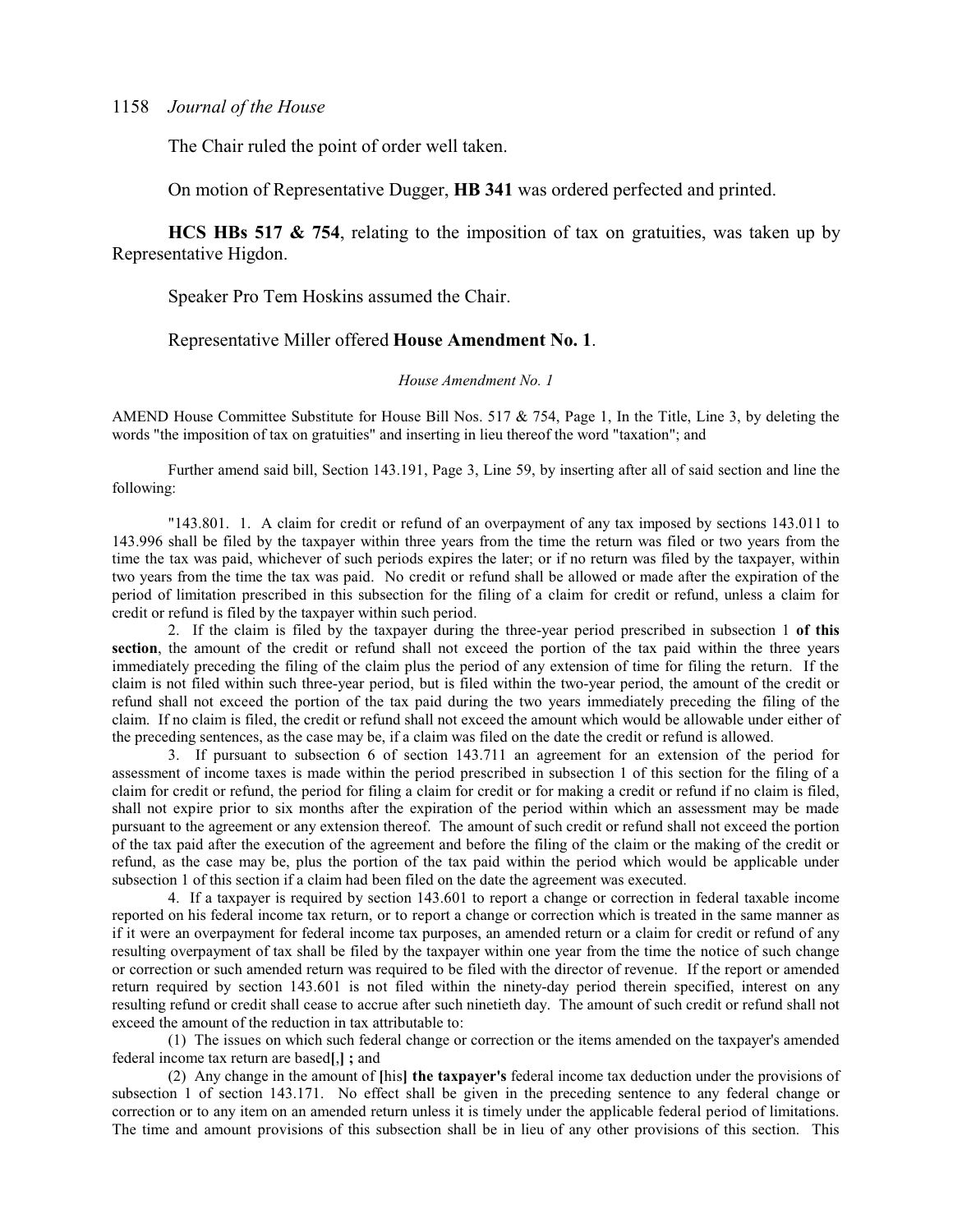subsection shall not affect the time within which or the amount for which a claim for credit or refund may be filed apart from this subsection.

5. If the claim for credit or refund relates to an overpayment of tax on account of the deductibility by the taxpayer of a debt as a debt which became worthless or a loss from worthlessness of a security or the effect that the deductibility of a debt or of a loss has on the application to the taxpayer of a carryover, the claim may be made, under regulations prescribed by the director of revenue within seven years from the date prescribed by law for filing the return for the year with respect to which the claim is made.

6. If the claim for credit or refund relates to an overpayment attributable to a net operating loss carryback or a capital loss carryback, in lieu of the three-year period of limitations prescribed in subsection 1 of this section, the period shall be that period which ends with the expiration of the fifteenth day of the fortieth month (or the thirtyninth month, in the case of a corporation) following the end of the taxable year of the net operating loss or net capital loss which results in such carryback, or the period prescribed in subsection 3 of this section in respect of such taxable year, whichever expires later. In the case of such a claim, the amount of the credit or refund may exceed the portion of the tax paid within the period provided in subsections 2, 3 and 4 of this section, whichever is applicable, to the extent of the amount of the overpayment attributable to such carryback.

**7. (1) No period of limitations provided in subsections 1 to 6 of this section shall apply if the director of revenue examines or causes to have examined any return filed and retained uder section 143.971 and:**

**(a) Such examination is conducted after any period of limitations provided in subsections 1 to 6 of this section has expired;**

**(b) Such examination reveals that the taxpayer is eligible to claim a credit or refund of an overpayment of any tax imposed under this chapter; and**

**(c) A period of limitations provided in subsections 1 to 6 of this section prohibits the taxpayer from claiming such credit or refund.**

**(2) The director shall notify the taxpayer of any overpayment discovered under this subsection and inform the taxpayer of the procedure for filing a claim for a credit or refund of such overpayment. If the taxpayer files a claim for such credit or refund, the claim shall be filed in the manner provided in this chapter and shall be filed within one year from the time the director provided notice to the taxpayer.**"; and

Further amend said bill by amending the title, enacting clause, and intersectional references accordingly.

On motion of Representative Miller, **House Amendment No. 1** was adopted.

Representative Ellington offered **House Amendment No. 2**.

#### *House Amendment No. 2*

AMEND House Committee Substitute for House Bill Nos. 517 & 754, Page 1, In the Title, Line 3, by deleting all of said line and inserting in lieu thereof the words "relating to taxation."; and

Further amend said bill, Page 3, Section 143.191, Line 59, by inserting immediately after said line the following:

"**143.266. 1. This section shall be known and may be cited as the "Missouri Supporting Families Income Tax Holiday Act".**

**2. The department of revenue shall conduct a review of the collection of withholding tax imposed by sections 143.191 to 143.265 in all tax years ending on or before December thirty-first of each tax year in which employees are exempt from the withholding tax under this section. Upon the completion of the review, the department shall calculate the average amount of withholding tax collected in each month in all such tax years to determine in which month the amount of withholding tax collected is historically the lowest.**

**3. For all tax years beginning on or after January 1, 2016, all employees of this state shall be exempt from the withholding tax imposed by sections 143.191 to 143.265 during the month in which the amount of withholding tax collected is historically the lowest as determined under subsection 2 of this section. This section shall not be construed to exempt such employees from any other required withholding or to limit any deduction such employees may claim.**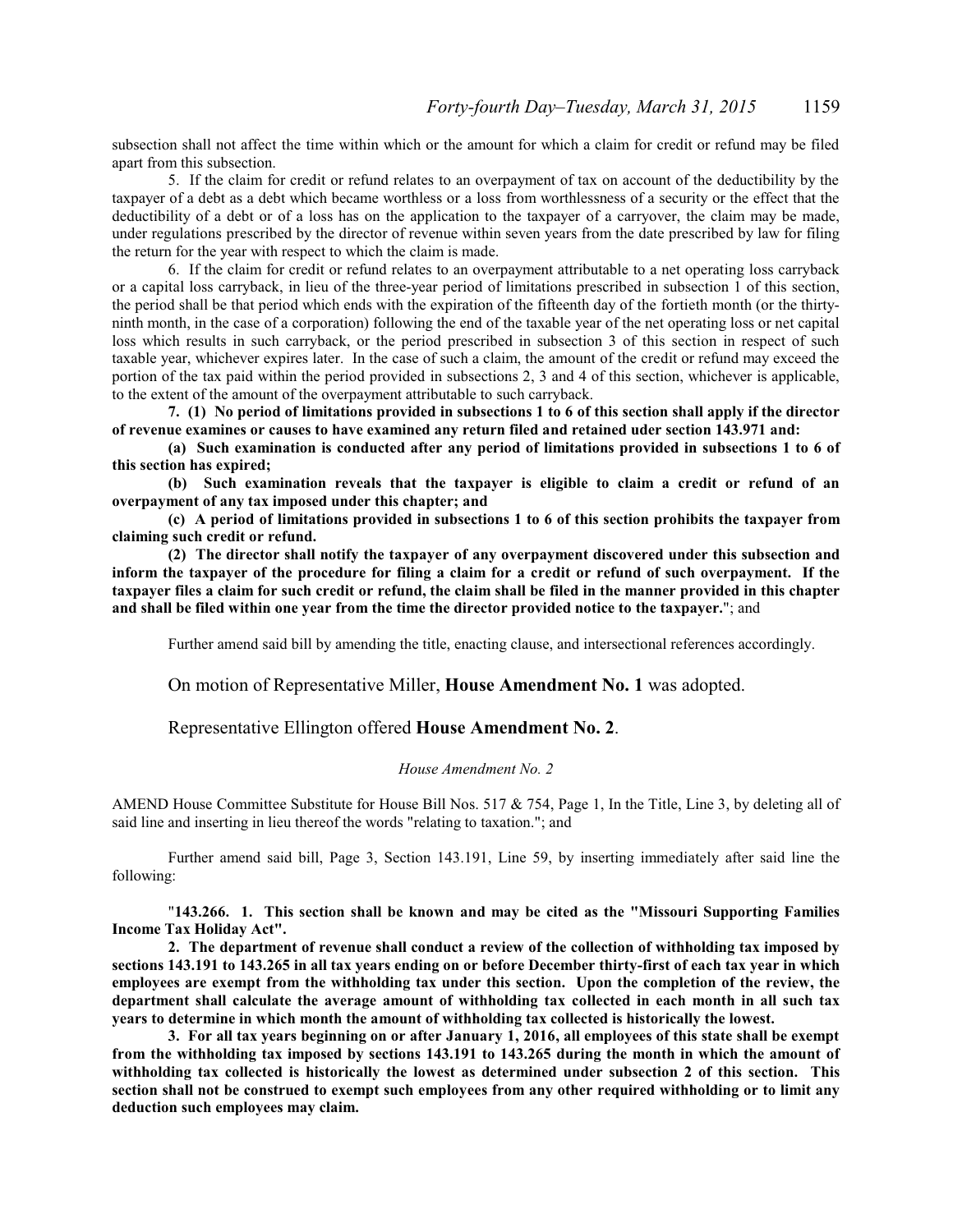**4. The department of revenue may promulgate rules to implement the provisions of this section. Any rule or portion of a rule, as that term is defined in section 536.010, that is created under the authority delegated in this section shall become effective only if it complies with and is subject to all of the provisions of chapter 536 and, if applicable, section 536.028. This section and chapter 536 are nonseverable and if any of the powers vested with the general assembly under chapter 536 to review, to delay the effective date, or to disapprove and annul a rule are subsequently held unconstitutional, then the grant of rulemaking authority and any rule proposed or adopted after August 28, 2015, shall be invalid and void.**

**5. Under section 23.253 of the Missouri sunset act:**

**(1) The provisions of the new program authorized under this section shall automatically sunset on December thirty-first six years after the effective date of this section unless reauthorized by an act of the general assembly; and**

**(2) If such program is reauthorized, the program authorized under this section shall automatically sunset on December thirty-first twelve years after the effective date of the reauthorization of this section; and**

**(3) This section shall terminate on September first of the calendar year immediately following the calendar year in which the program authorized under this section is sunset. The termination of the program as described in this subsection shall not be construed to preclude any taxpayer who claims any benefit under any program that is sunset under this subsection from claiming such benefit for all allowable activities related to such claim that were completed before the program was sunset, or to eliminate any responsibility of the administering agency to verify the continued eligibility of projects receiving tax credits and to enforce other requirements of law that applied before the program was sunset.**"; and

Further amend said bill by amending the title, enacting clause, and intersectional references accordingly.

#### Representative Engler offered **House Amendment No. 1 to House Amendment No. 2**.

*House Amendment No. 1 to House Amendment No. 2*

AMEND House Amendment No. 2 to House Committee Substitute for House Bill Nos. 517 & 754, Page 1, Lines 9- 27, by deleting all of said lines and inserting in lieu thereof the following:

"**2. The department of revenue may conduct a review of the collection of withholding tax imposed by sections 143.191 to 143.265 in all tax years beginning on or after January 1, 2016, but ending on or before December 31, 2018, to determine the average amount of withholding tax collected in each month in all such tax years to determine in which month the amount of withholding tax collected is the lowest.**

**3. The department shall submit its report to the general assembly no later than February 1, 2019.**"; and

Further amend said amendment by renumbering remaining subsections accordingly; and

Further amend said bill by amending the title, enacting clause, and intersectional references accordingly.

On motion of Representative Engler, **House Amendment No. 1 to House Amendment No. 2** was adopted.

On motion of Representative Ellington, **House Amendment No. 2, as amended**, was adopted.

Representative Ellington offered **House Amendment No. 3**.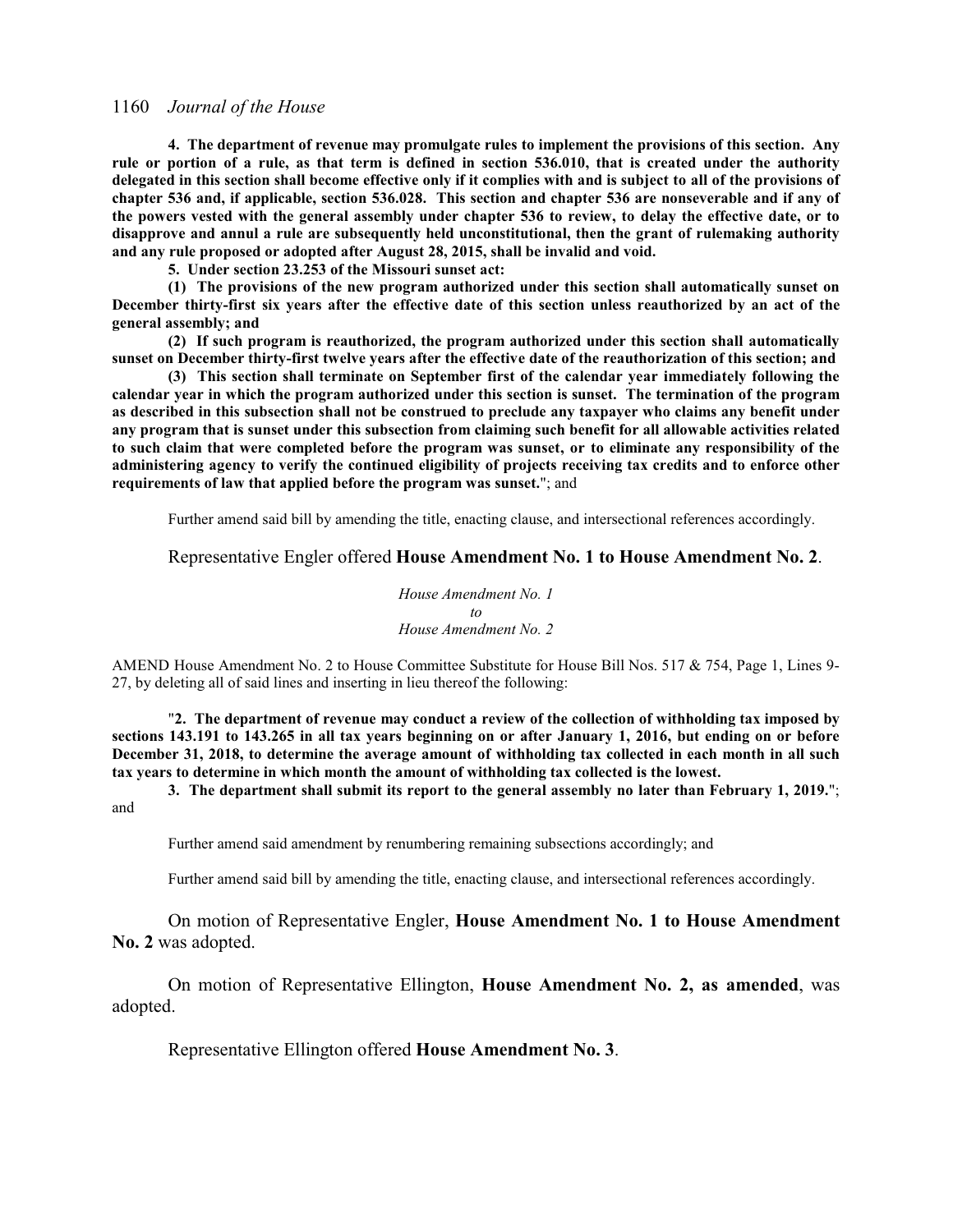#### *House Amendment No. 3*

AMEND House Committee Substitute for House Bill Nos. 517 & 754, Page 1, In the Title, Line 3, by deleting all of said line and inserting in lieu thereof the words "relating to taxation."; and

Further amend said bill, Pages 4, Section 144.020, Line 63, by inserting immediately after said line the following:

"**3. (1) In addition to all other taxes imposed under this chapter, a tax is hereby levied and imposed upon all sellers for the privilege of engaging in the business of selling tangible personal property or rendering taxable service at retail in this state. The rate of such additional tax shall be equivalent to one percent of the purchase price of all tangible personal property or taxable services rendered at retail in this state that are taxable under this section.**

**(2) There is hereby created in the state treasury the "Peace Officer Video Camera Sales Tax Fund", which shall consist of money collected under this subsection. The state treasurer shall be custodian of the fund. In accordance with sections 30.170 and 30.180, the state treasurer may approve disbursements. The fund shall be a dedicated fund and, upon appropriation, money in the fund shall be used solely as provided in this subsection and section 590.715. Notwithstanding the provisions of section 33.080 to the contrary, any moneys remaining in the fund at the end of the biennium shall not revert to the credit of the general revenue fund. The state treasurer shall invest moneys in the fund in the same manner as other funds are invested. Any interest and moneys earned on such investments shall be credited to the fund.**

**590.715. 1. All uniformed law enforcement officers in this state shall wear a video camera affixed to the law enforcement officer's uniform while on duty. The video camera shall record the interaction between a law enforcement officer and a member of the public. The recording shall include both audio and video.**

**2. All law enforcement agencies shall preserve any recordings made by a video camera under this section for a minimum of thirty days and shall develop any policies and procedures necessary to execute the provisions of this section.**

**3. The provisions of this section shall not apply to detectives or other law enforcement officers while they are working in an undercover capacity, or to any law enforcement officer in any situation where the wearing of such a video camera would endanger the safety of the officer or the public.**"; and

Further amend said bill by amending the title, enacting clause, and intersectional references accordingly.

Representative Ellington moved that **House Amendment No. 3** be adopted.

Which motion was defeated by the following vote, the ayes and noes having been demanded by Representative Johnson:

| Colona<br>Smith  | Ellington<br><b>Walton Gray</b> | Gardner   | Mims            | Pace         |
|------------------|---------------------------------|-----------|-----------------|--------------|
| <b>NOES: 139</b> |                                 |           |                 |              |
| Adams            | Alferman                        | Allen     | Anders          | Anderson     |
| Andrews          | Austin                          | Bahr      | <b>Barnes</b>   | Basye        |
| Beard            | Bernskoetter                    | Berry     | <b>Black</b>    | Bondon       |
| <b>Brattin</b>   | Brown 57                        | Brown 94  | <b>Burlison</b> | <b>Burns</b> |
| Chipman          | Cierpiot                        | Conway 10 | Conway 104      | Cookson      |
| Corlew           | Cornejo                         | Crawford  | <b>Cross</b>    | Curtis       |
| Curtman          | Davis                           | Dogan     | Dohrman         | Dugger       |
| Eggleston        | Engler                          | English   | Entlicher       | Fitzpatrick  |
| Fitzwater 144    | Fitzwater 49                    | Flanigan  | Fraker          | Franklin     |
| Frederick        | Gannon                          | Gosen     | Green           | Haahr        |
| Haefner          | Hansen                          | Harris    | Hicks           | Higdon       |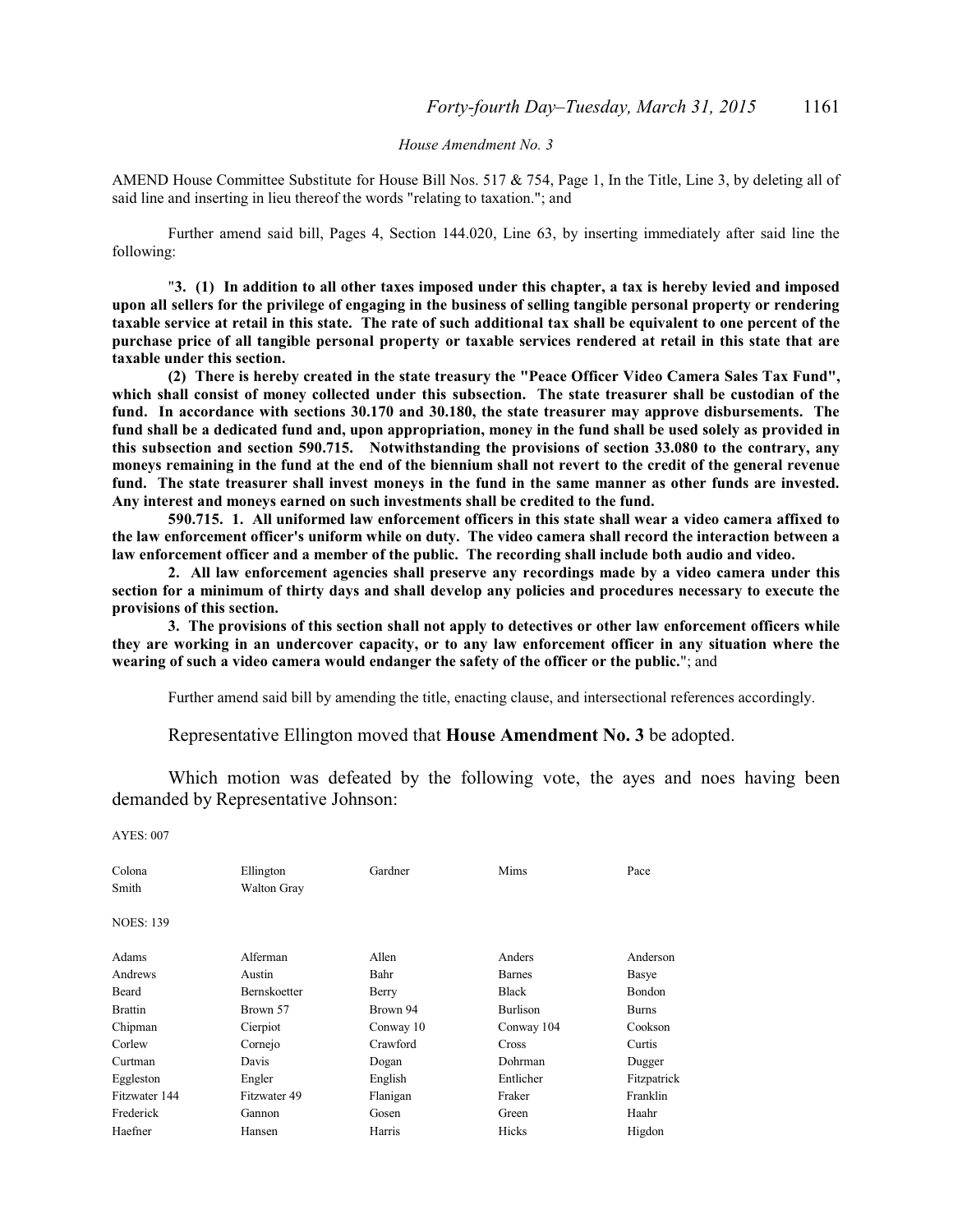| Hill                          | Hinson         | Hoskins      | Hough       | Houghton      |
|-------------------------------|----------------|--------------|-------------|---------------|
| Hubrecht                      | Hummel         | Hurst        | Johnson     | Jones         |
| Justus                        | Keeney         | Kelley       | Kendrick    | Kidd          |
| King                          | Kirkton        | Koenig       | Kolkmeyer   | Korman        |
| Kratky                        | LaFaver        | Lair         | Lant        | Lauer         |
| Leara                         | Love           | Lynch        | Marshall    | Mathews       |
| May                           | McCaherty      | McCreery     | McDaniel    | McDonald      |
| McGaugh                       | McManus        | Meredith     | Messenger   | Miller        |
| Montecillo                    | Moon           | Morris       | Muntzel     | Neely         |
| Newman                        | <b>Nichols</b> | Otto         | Parkinson   | Pfautsch      |
| Phillips                      | Pierson        | Pietzman     | Pike        | Pogue         |
| Rehder                        | Reiboldt       | Remole       | Rhoads      | Richardson    |
| Rizzo                         | Rone           | <b>Ross</b>  | Rowden      | Rowland       |
| Runions                       | Ruth           | Shaul        | Shull       | Shumake       |
| Solon                         | Sommer         | Spencer      | Swan        | Taylor        |
| Vescovo                       | Walker         | Webber       | White       | Wiemann       |
| Wilson                        | Wood           | Zerr         | Mr. Speaker |               |
| PRESENT: 009                  |                |              |             |               |
| Arthur                        | <b>Butler</b>  | Carpenter    | Lavender    | McCann Beatty |
| McNeil                        | Mitten         | Norr         | Peters      |               |
| <b>ABSENT WITH LEAVE: 007</b> |                |              |             |               |
| Dunn                          | Hubbard        | Lichtenegger | Morgan      | Redmon        |
| Roden                         | Roeber         |              |             |               |

VACANCIES: 001

On motion of Representative Higdon, **HCS HBs 517 & 754, as amended**, was adopted.

On motion of Representative Higdon, **HCS HBs 517 & 754, as amended**, was ordered perfected and printed.

**HB 675**, relating to municipal commercial zones, was taken up by Representative Rowden.

Representative Kratky offered **House Amendment No. 1**.

#### *House Amendment No. 1*

AMEND House Bill No. 675, Page 1, In the Title, Line 3, by deleting all of said line and inserting in lieu thereof the following:

"motor vehicles."; and

Further amend said bill, Page 3, Section 304.190, Line 72, by inserting after all of said line the following:

"304.820. 1. Except as otherwise provided in this section, no person **[**twenty-one years of age or younger**]** operating a **noncommercial** moving motor vehicle upon the highways of this state shall, by means of a hand-held electronic wireless communications device, send, read, or write a text message or electronic message**, unless the device is equipped with technology allowing for voice-recognition hands-free texting and is being used in such manner**.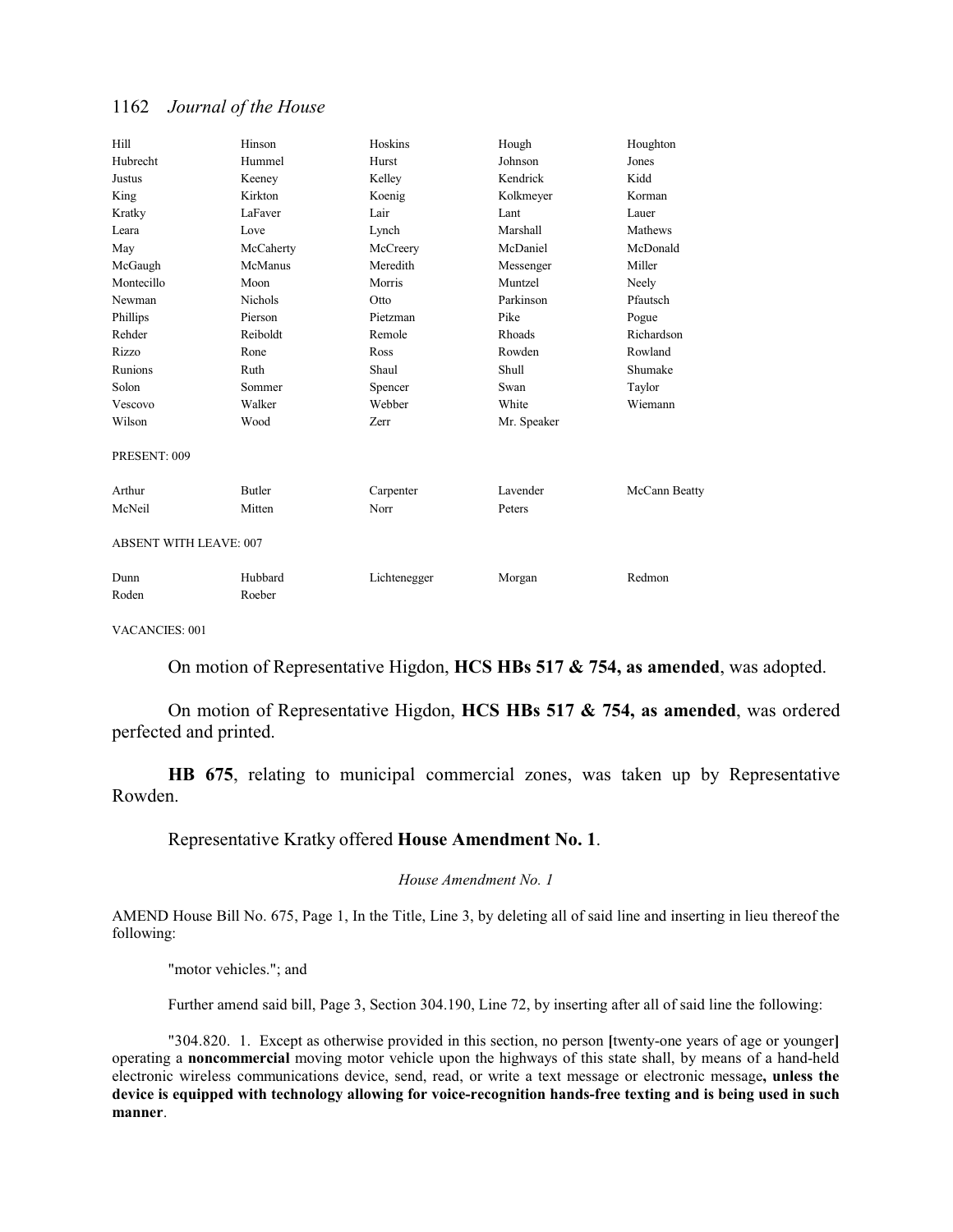2. Except as otherwise provided in this section, no person shall operate a commercial motor vehicle while using a hand-held mobile telephone.

3. Except as otherwise provided in this section, no person shall operate a commercial motor vehicle while using a wireless communications device to send, read, or write a text message or electronic message.

4. The provisions of subsection 1 through subsection 3 of this section shall not apply to a person operating: (1) An authorized emergency vehicle; or

(2) A moving motor vehicle while using a hand-held electronic wireless communications device to:

(a) Report illegal activity;

(b) Summon medical or other emergency help;

(c) Prevent injury to a person or property; or

(d) Relay information between a transit or for-hire operator and that operator's dispatcher, in which the device is permanently affixed to the vehicle.

5. Nothing in this section shall be construed or interpreted as prohibiting a person from making or taking part in a telephone call, by means of a hand-held electronic wireless communications device, while operating a noncommercial motor vehicle upon the highways of this state.

6. As used in this section, "electronic message" means a self-contained piece of digital communication that is designed or intended to be transmitted between hand-held electronic wireless communication devices. "Electronic message" includes, but is not limited to, electronic mail, a text message, an instant message, or a command or request to access an internet site.

7. As used in this section, "hand-held electronic wireless communications device" includes any hand-held cellular phone, palm pilot, blackberry, or other mobile electronic device used to communicate verbally or by text or electronic messaging, but shall not apply to any device that is permanently embedded into the architecture and design of the motor vehicle.

8. As used in this section, "making or taking part in a telephone call" means listening to or engaging in verbal communication through a hand-held electronic wireless communication device.

9. As used in this section, "send, read, or write a text message or electronic message" means using a hand-held electronic wireless telecommunications device to manually communicate with any person by using an electronic message. Sending, reading, or writing a text message or electronic message does not include reading, selecting, or entering a phone number or name into a hand-held electronic wireless communications device for the purpose of making a telephone call.

10. A violation of this section shall be deemed an infraction and shall be deemed a moving violation for purposes of point assessment under section 302.302.

11. The state preempts the field of regulating the use of hand-held electronic wireless communications devices in motor vehicles, and the provisions of this section shall supercede any local laws, ordinances, orders, rules, or regulations enacted by a county, municipality, or other political subdivision to regulate the use of hand-held electronic wireless communication devices by the operator of a motor vehicle.

12. The provisions of this section shall not apply to:

(1) The operator of a vehicle that is lawfully parked or stopped;

(2) Any of the following while in the performance of their official duties: a law enforcement officer; a member of a fire department; or the operator of a public or private ambulance;

The use of factory-installed or aftermarket global positioning systems (GPS) or wireless communications devices used to transmit or receive data as part of a digital dispatch system;

(4) The use of voice-operated technology;

(5) The use of two-way radio transmitters or receivers by a licensee of the Federal Communications Commission in the Amateur Radio Service."; and

Further amend said title, enacting clause and intersectional references accordingly.

Representative Ruth raised a point of order that **House Amendment No. 1** is not germane to the bill.

The Chair ruled the point of order well taken.

On motion of Representative Rowden, **HB 675** was ordered perfected and printed.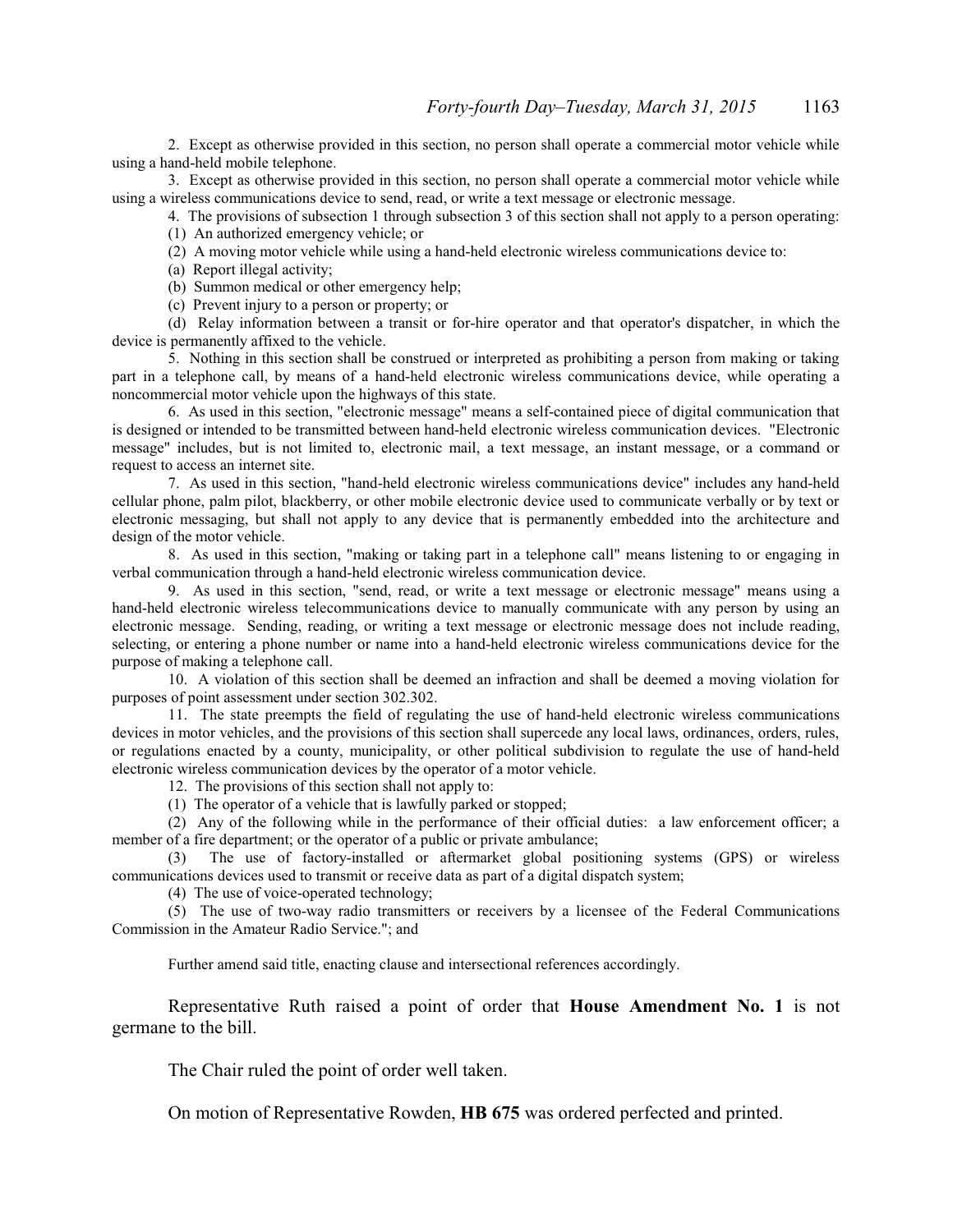**HCS HB 769**, relating to direct health care services, was taken up by Representative Frederick.

### Representative Gosen offered **House Amendment No. 1**.

*House Amendment No. 1*

AMEND House Committee Substitute for House Bill No. 769, Page 2, Section 376.1800, Lines 23 through 26, by deleting all of said lines and inserting in lieu thereof the following:

#### "**(6) Specify the period of time under the agreement; and (7) Prominently state in writing that the agreement is not health insurance.**"; and

Further amend said bill by amending the title, enacting clause, and intersectional references accordingly.

Representative Cierpiot moved the previous question.

### Which motion was adopted by the following vote:

| Alferman         | Allen          | Anderson       | Andrews      | Austin        |
|------------------|----------------|----------------|--------------|---------------|
| Bahr             | <b>Barnes</b>  | <b>Basye</b>   | Beard        | Bernskoetter  |
| Berry            | <b>Black</b>   | <b>Brattin</b> | Brown 57     | Brown 94      |
| <b>Burlison</b>  | Chipman        | Cierpiot       | Conway 104   | Cookson       |
| Corlew           | Cornejo        | Crawford       | Cross        | Curtman       |
| Davis            | Dogan          | Dohrman        | Dugger       | Eggleston     |
| English          | Entlicher      | Fitzwater 49   | Flanigan     | Fraker        |
| Franklin         | Frederick      | Gannon         | Gosen        | Haahr         |
| Haefner          | Hansen         | Hicks          | Higdon       | Hill          |
| Hinson           | Hoskins        | Hough          | Houghton     | Hubrecht      |
| Hurst            | Johnson        | Justus         | Keeney       | Kelley        |
| Kidd             | King           | Koenig         | Kolkmeyer    | Korman        |
| Lair             | Lant           | Leara          | Lichtenegger | Love          |
| Lynch            | Mathews        | McCaherty      | McDaniel     | McGaugh       |
| Messenger        | Miller         | Moon           | Morris       | Muntzel       |
| Neely            | Parkinson      | Pfautsch       | Phillips     | Pietzman      |
| Pike             | Pogue          | Reiboldt       | Remole       | Rhoads        |
| Richardson       | Roden          | Rone           | Ross         | Rowland       |
| Ruth             | Shaul          | Shull          | Shumake      | Solon         |
| Sommer           | Spencer        | Swan           | Taylor       | Vescovo       |
| Walker           | White          | Wiemann        | Wilson       | Wood          |
| Zerr             |                |                |              |               |
| <b>NOES: 041</b> |                |                |              |               |
| Adams            | Anders         | Arthur         | <b>Burns</b> | <b>Butler</b> |
| Carpenter        | Colona         | Conway 10      | Curtis       | Ellington     |
| Gardner          | Green          | Harris         | Hummel       | Kendrick      |
| Kirkton          | Kratky         | LaFaver        | Lavender     | Marshall      |
| May              | McCann Beatty  | McCreery       | McDonald     | McManus       |
| McNeil           | Meredith       | Mims           | Mitten       | Montecillo    |
| Newman           | <b>Nichols</b> | Norr           | Otto         | Pace          |
| Peters           | Pierson        | Rizzo          | Runions      | Smith         |
| Walton Gray      |                |                |              |               |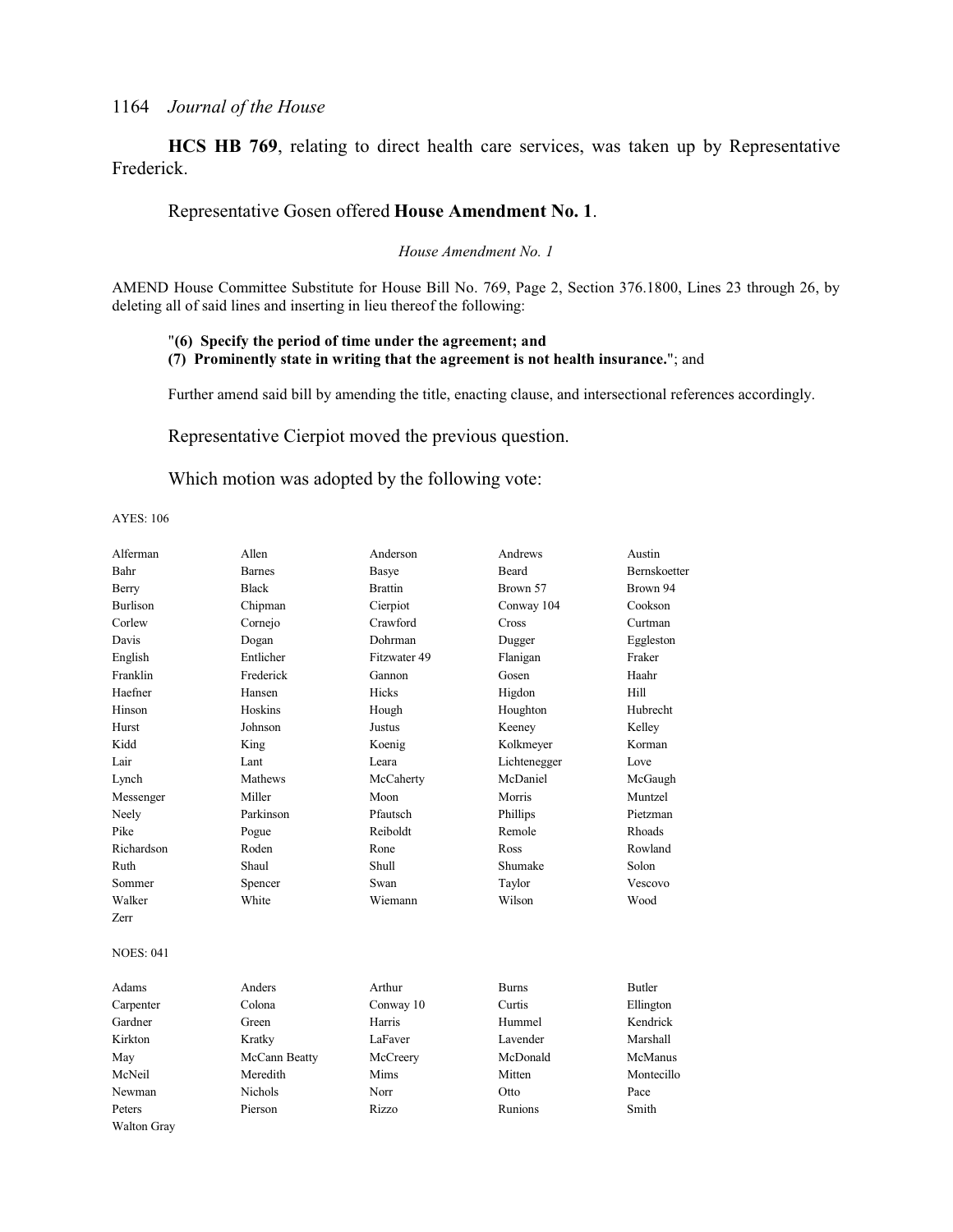PRESENT: 000

ABSENT WITH LEAVE: 015

| Bondon  | Dunn   | Engler | Fitzpatrick | Fitzwater 144 |
|---------|--------|--------|-------------|---------------|
| Hubbard | Jones  | Lauer  | Morgan      | Redmon        |
| Rehder  | Roeber | Rowden | Webber      | Mr. Speaker   |

VACANCIES: 001

On motion of Representative Gosen, **House Amendment No. 1** was adopted.

On motion of Representative Frederick, **HCS HB 769, as amended**, was adopted.

On motion of Representative Frederick, **HCS HB 769, as amended**, was ordered perfected and printed.

On motion of Representative Richardson, the House recessed until 2:30 p.m.

## **AFTERNOON SESSION**

The hour of recess having expired, the House was called to order by Speaker Diehl.

## **PERFECTION OF HOUSE BILLS**

**HB 271, with House Committee Amendment No. 1**, relating to authority of the state auditor, was taken up by Representative Hoskins.

On motion of Representative Barnes, **House Committee Amendment No. 1** was adopted.

On motion of Representative Hoskins, **HB 271, as amended**, was ordered perfected and printed.

**HB 279**, relating to the sale of draft beer, was taken up by Representative Cornejo.

Representative Norr offered **House Amendment No. 1**.

*House Amendment No. 1*

AMEND House Bill No. 279, Page 3, Section 311.201, Line 57, by inserting after all of said section the following:

"311.550. 1. In addition to all other licenses and charges, there shall be paid to and collected by the director of revenue charges as follows:

(1) For the privilege of selling in the state of Missouri spirituous liquors, including brandy, rum, whiskey, and gin, and other spirituous liquors and alcohol for beverage purposes, there shall be paid, and the director of revenue shall be entitled to receive, the sum of two dollars per gallon or fraction thereof;

(2) For the privilege of selling wines, the sum of thirty cents per gallon to the credit of the agriculture protection fund created under section 261.200 to be used solely for agricultural business development and marketing-related functions of the department of agriculture**;**

**(3) For the privilege of selling beer and malt liquor, the sum of eight cents per gallon**.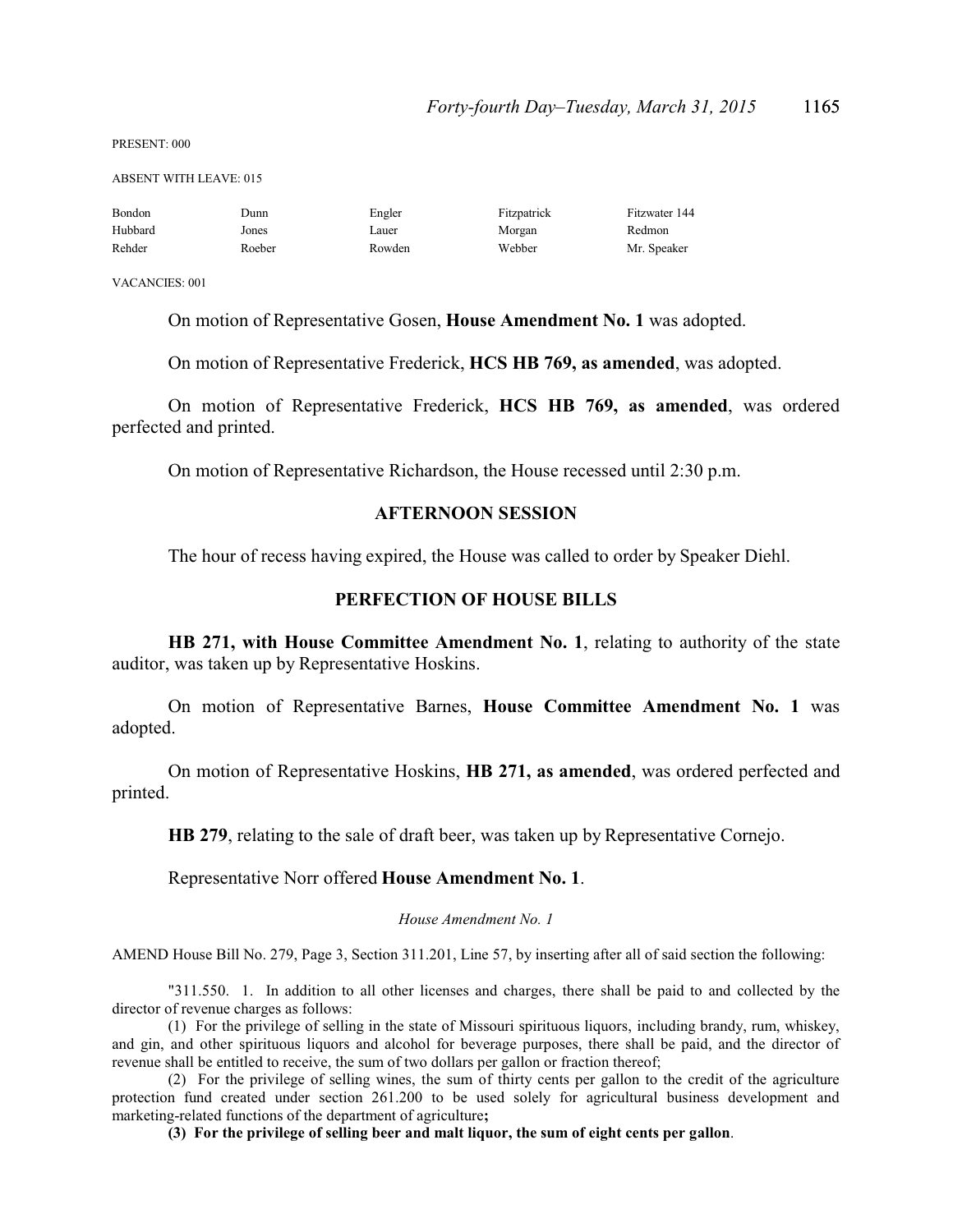2. The person who shall first sell such liquor to any person in this state shall be liable for the payment, except that no refund of any tax collected and remitted to the director of revenue by a retail seller upon gross receipts from a sale of beer, liquor or wine subject to the charges contained in sections 311.520, 311.550 and 311.554 shall be claimed for refund under chapter 144 for any amount illegally or erroneously overcharged or overcollected as a result of imposition of sales tax by the retail seller upon amounts representing the charges imposed under this chapter.

3. Any person who sells to any person within this state any intoxicating liquors mentioned in subdivision (1) of subsection 1, unless the charge hereby imposed is paid, is guilty of a felony and shall be punished by imprisonment by the state department of corrections for a term of not less than two years nor more than five years, or by imprisonment in the county jail for a term of not less than one month nor more than one year, or by a fine of not less than fifty dollars nor more than one thousand dollars, or by both such fine and imprisonment.

4. It shall be unlawful for any person to remove the contents of any container containing any of the intoxicating liquors mentioned in subdivision (1) of subsection 1 without destroying such container, or to refill any such container, in whole or in part, with any of the liquors mentioned in subdivision (1) of subsection 1. Any person violating the provisions of this subsection shall be guilty of a misdemeanor.

5. Every manufacturer, out-state solicitor and wholesale dealer licensed under this chapter shall make a true duplicate invoice of the same, showing the date, amount and value of each class of such liquors shipped or delivered, and retain a duplicate thereof, subject to the use and inspection of the supervisor of liquor control and his representatives for two years.

6. Any person who shall sell in this state any intoxicating liquor without first having procured a license from the supervisor of liquor control authorizing him to sell such intoxicating liquor is guilty of a felony and upon conviction shall be punished by imprisonment by the state department of corrections for a term of not less than two years nor more than five years, or by imprisonment in the county jail for a term of not less than three months nor more than one year, or by a fine of not less than one hundred dollars nor more than one thousand dollars, or by both such fine and imprisonment."; and

Further amend said bill by amending the title, enacting clause, and intersectional references accordingly.

#### Representative Norr moved that **House Amendment No. 1** be adopted.

#### Which motion was defeated by the following vote:

| Curtis<br>Newman | Kirkton<br><b>Nichols</b> | McCann Beatty<br>Norr | McNeil<br>Pace  | Montecillo    |
|------------------|---------------------------|-----------------------|-----------------|---------------|
| <b>NOES: 136</b> |                           |                       |                 |               |
| Adams            | Alferman                  | Allen                 | Anders          | Anderson      |
| Andrews          | Arthur                    | Austin                | Bahr            | <b>Barnes</b> |
| Basye            | Beard                     | <b>Bernskoetter</b>   | Berry           | <b>Black</b>  |
| <b>Brattin</b>   | Brown 57                  | Brown 94              | <b>Burlison</b> | <b>Burns</b>  |
| <b>Butler</b>    | Carpenter                 | Chipman               | Cierpiot        | Colona        |
| Conway 10        | Conway 104                | Cookson               | Corlew          | Cornejo       |
| Crawford         | Curtman                   | Davis                 | Dogan           | Dohrman       |
| Dugger           | Dunn                      | Eggleston             | Engler          | English       |
| Entlicher        | Fitzpatrick               | Fitzwater 144         | Fitzwater 49    | Flanigan      |
| Fraker           | Franklin                  | Frederick             | Gannon          | Gosen         |
| Green            | Haahr                     | Haefner               | Hansen          | Harris        |
| <b>Hicks</b>     | Higdon                    | Hill                  | Hinson          | Hoskins       |
| Hough            | Houghton                  | Hubrecht              | Hummel          | Hurst         |
| Johnson          | Jones                     | Justus                | Keeney          | Kelley        |
| Kidd             | King                      | Koenig                | Kolkmeyer       | Korman        |
| Kratky           | LaFaver                   | Lair                  | Lant            | Lauer         |
| Lavender         | Leara                     | Lichtenegger          | Love            | Lynch         |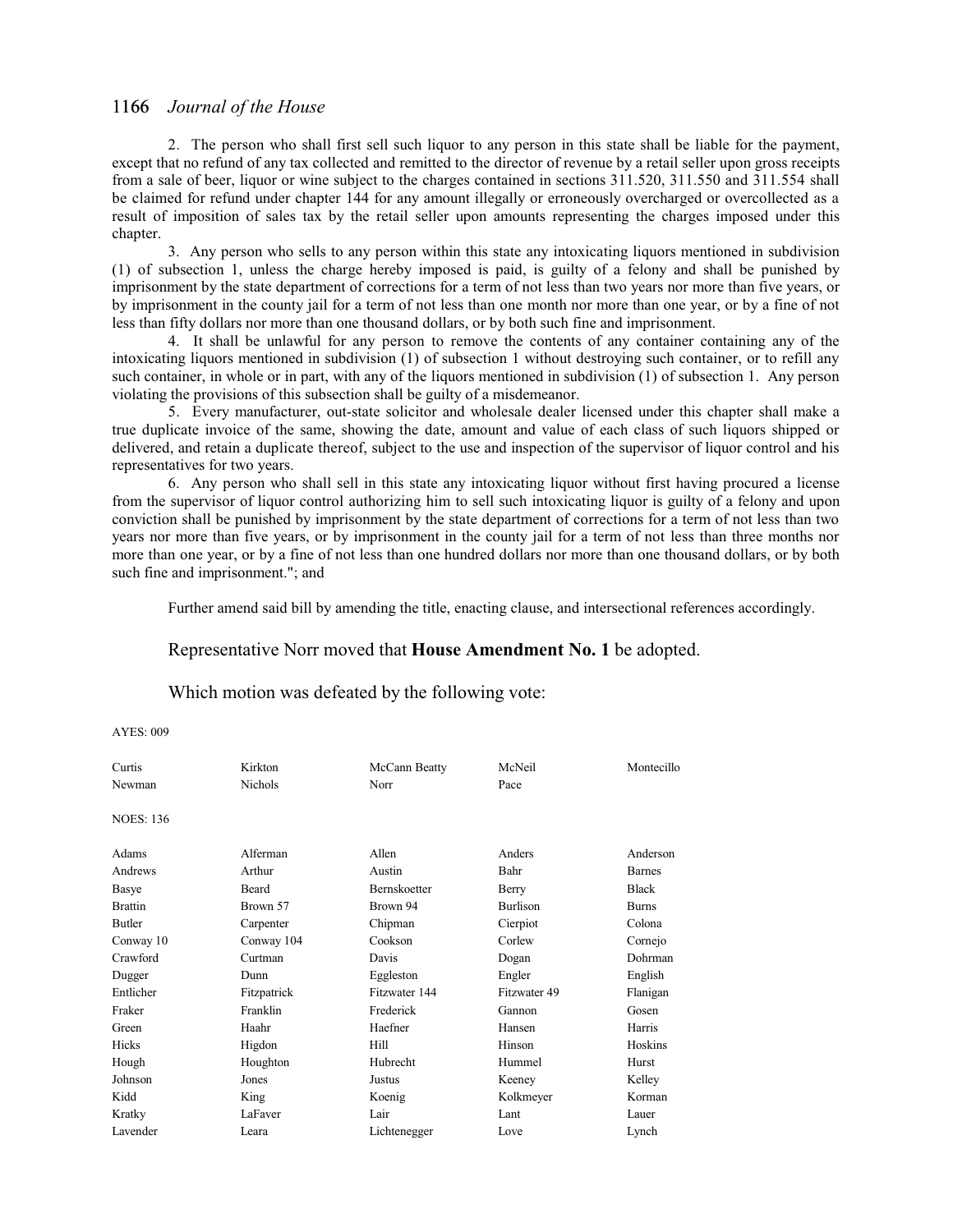## *Forty-fourth Day–Tuesday, March 31, 2015* 1167

| Marshall                      | Mathews  | May        | McCreery  | McDaniel  |  |
|-------------------------------|----------|------------|-----------|-----------|--|
| McGaugh                       | McManus  | Meredith   | Messenger | Mims      |  |
| Mitten                        | Moon     | Morris     | Muntzel   | Neely     |  |
| Otto                          | Pfautsch | Phillips   | Pierson   | Pietzman  |  |
| Pike                          | Pogue    | Redmon     | Rehder    | Reiboldt  |  |
| Remole                        | Rhoads   | Richardson | Rizzo     | Roden     |  |
| Rone                          | Ross     | Rowden     | Rowland   | Runions   |  |
| Ruth                          | Shaul    | Shull      | Shumake   | Solon     |  |
| Sommer                        | Swan     | Taylor     | Vescovo   | Walker    |  |
| Walton Gray                   | White    | Wiemann    | Wilson    | Zerr      |  |
| Mr. Speaker                   |          |            |           |           |  |
|                               |          |            |           |           |  |
| PRESENT: 002                  |          |            |           |           |  |
|                               |          |            |           |           |  |
| Kendrick                      | Peters   |            |           |           |  |
|                               |          |            |           |           |  |
| <b>ABSENT WITH LEAVE: 015</b> |          |            |           |           |  |
|                               |          |            |           |           |  |
| Bondon                        | Cross    | Ellington  | Gardner   | Hubbard   |  |
| McCaherty                     | McDonald | Miller     | Morgan    | Parkinson |  |
| Roeber                        | Smith    | Spencer    | Webber    | Wood      |  |
|                               |          |            |           |           |  |

VACANCIES: 001

On motion of Representative Cornejo, **HB 279** was ordered perfected and printed.

### **THIRD READING OF HOUSE CONCURRENT RESOLUTIONS**

**HCR 16**, relating to recognizing September 2015 as Missouri Whole Child Month, was taken up by Representative Gannon.

On motion of Representative Gannon, **HCR 16** was read the third time and passed by the following vote:

| Adams      | Alferman     | Anders        | Anderson      | Andrews        |
|------------|--------------|---------------|---------------|----------------|
| Arthur     | Austin       | Bahr          | <b>Barnes</b> | Basye          |
| Beard      | Bernskoetter | Berry         | <b>Black</b>  | <b>Brattin</b> |
| Brown 57   | Brown 94     | Burlison      | <b>Burns</b>  | <b>Butler</b>  |
| Carpenter  | Chipman      | Cierpiot      | Colona        | Conway 10      |
| Conway 104 | Cookson      | Corlew        | Cornejo       | Crawford       |
| Cross      | Curtis       | Curtman       | Davis         | Dogan          |
| Dohrman    | Dunn         | Eggleston     | Engler        | English        |
| Entlicher  | Fitzpatrick  | Fitzwater 144 | Fitzwater 49  | Fraker         |
| Franklin   | Frederick    | Gannon        | Gosen         | Green          |
| Haahr      | Haefner      | Hansen        | Harris        | Hicks          |
| Hill       | Hinson       | Hoskins       | Hough         | Houghton       |
| Hubrecht   | Hummel       | Hurst         | Johnson       | Jones          |
| Justus     | Keeney       | Kelley        | Kendrick      | Kidd           |
| King       | Kirkton      | Koenig        | Kolkmeyer     | Korman         |
| Kratky     | LaFaver      | Lair          | Lant          | Lavender       |
| Leara      | Lichtenegger | Love          | Lynch         | Marshall       |
| Mathews    | May          | McCann Beatty | McCreery      | McDaniel       |
| McGaugh    | McManus      | McNeil        | Meredith      | Messenger      |
|            |              |               |               |                |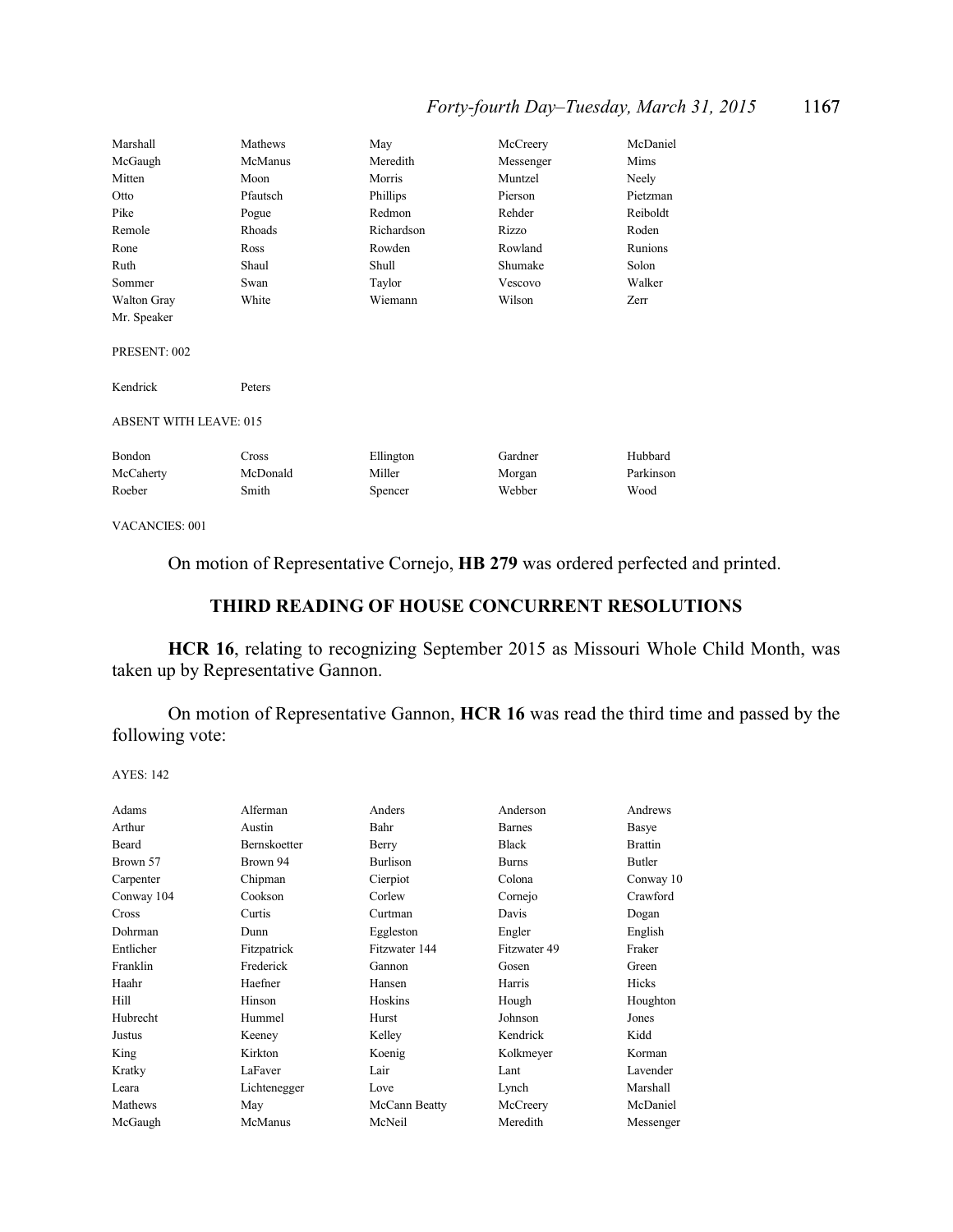| Mims                          | Mitten      | Montecillo | Moon       | Morris    |
|-------------------------------|-------------|------------|------------|-----------|
| Muntzel                       | Neely       | Newman     | Nichols    | Norr      |
| Otto                          | Pace        | Peters     | Pfautsch   | Phillips  |
| Pierson                       | Pietzman    | Pike       | Redmon     | Rehder    |
| Reiboldt                      | Remole      | Rhoads     | Richardson | Rizzo     |
| Roden                         | Rone        | Ross       | Rowden     | Rowland   |
| Runions                       | Ruth        | Shaul      | Shull      | Shumake   |
| Solon                         | Sommer      | Swan       | Taylor     | Vescovo   |
| Walker                        | Walton Gray | White      | Wiemann    | Wilson    |
| Zerr                          | Mr. Speaker |            |            |           |
| <b>NOES: 001</b><br>Pogue     |             |            |            |           |
| PRESENT: 000                  |             |            |            |           |
| <b>ABSENT WITH LEAVE: 019</b> |             |            |            |           |
| Allen                         | Bondon      | Dugger     | Ellington  | Flanigan  |
| Gardner                       | Higdon      | Hubbard    | Lauer      | McCaherty |
| McDonald                      | Miller      | Morgan     | Parkinson  | Roeber    |
| Smith                         | Spencer     | Webber     | Wood       |           |

#### VACANCIES: 001

Speaker Diehl declared the bill passed.

**HCR 29**, relating to the National Historic Trails System, was taken up by Representative Love.

On motion of Representative Love, **HCR 29** was read the third time and passed by the following vote:

| Adams        | Alferman     | Anders        | Anderson      | Andrews        |
|--------------|--------------|---------------|---------------|----------------|
| Arthur       | Austin       | Bahr          | <b>Barnes</b> | Basye          |
| Beard        | Bernskoetter | Berry         | <b>Black</b>  | <b>Brattin</b> |
| Brown 57     | Brown 94     | Burlison      | <b>Burns</b>  | <b>Butler</b>  |
| Chipman      | Cierpiot     | Colona        | Conway 10     | Conway 104     |
| Cookson      | Corlew       | Cornejo       | Crawford      | Cross          |
| Curtis       | Curtman      | Davis         | Dogan         | Dohrman        |
| Dugger       | Dunn         | Eggleston     | Engler        | English        |
| Entlicher    | Fitzpatrick  | Fitzwater 144 | Fitzwater 49  | Fraker         |
| Franklin     | Frederick    | Gannon        | Gosen         | Green          |
| Haefner      | Hansen       | Harris        | Hicks         | Hill           |
| Hinson       | Hoskins      | Hough         | Houghton      | Hubrecht       |
| Hummel       | Hurst        | Johnson       | Justus        | Keeney         |
| Kelley       | Kendrick     | Kidd          | King          | Kirkton        |
| Koenig       | Kolkmeyer    | Korman        | Kratky        | LaFaver        |
| Lair         | Lant         | Lauer         | Lavender      | Leara          |
| Lichtenegger | Love         | Lynch         | Marshall      | Mathews        |
| May          | McCaherty    | McCann Beatty | McCreery      | McDaniel       |
| McGaugh      | McManus      | McNeil        | Meredith      | Messenger      |
| Mims         | Mitten       | Montecillo    | Moon          | Morris         |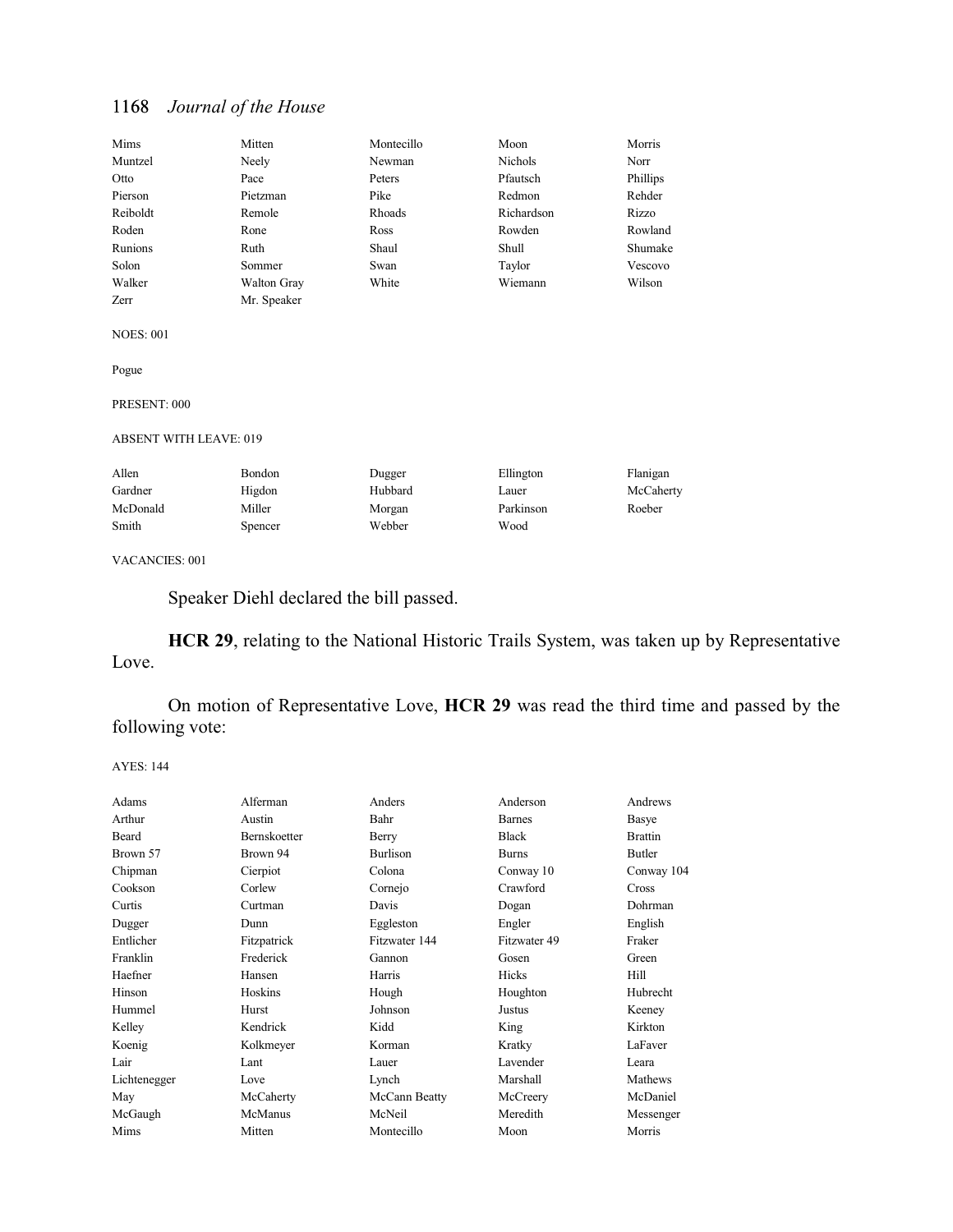## *Forty-fourth Day–Tuesday, March 31, 2015* 1169

| Muntzel                       | Neely    | Newman      | Nichols     | Norr       |
|-------------------------------|----------|-------------|-------------|------------|
| Otto                          | Pace     | Parkinson   | Peters      | Pfautsch   |
| Phillips                      | Pierson  | Pietzman    | Pike        | Redmon     |
| Rehder                        | Reiboldt | Remole      | Rhoads      | Richardson |
| Rizzo                         | Roden    | Rone        | Ross        | Rowden     |
| Rowland                       | Runions  | Ruth        | Shaul       | Shull      |
| Shumake                       | Solon    | Sommer      | Swan        | Taylor     |
| Vescovo                       | Walker   | Walton Gray | Webber      | White      |
| Wiemann                       | Wilson   | Zerr        | Mr. Speaker |            |
| <b>NOES: 001</b>              |          |             |             |            |
| Pogue                         |          |             |             |            |
| PRESENT: 000                  |          |             |             |            |
| <b>ABSENT WITH LEAVE: 017</b> |          |             |             |            |
| Allen                         | Bondon   | Carpenter   | Ellington   | Flanigan   |
| Gardner                       | Haahr    | Higdon      | Hubbard     | Jones      |
| McDonald                      | Miller   | Morgan      | Roeber      | Smith      |
| Spencer                       | Wood     |             |             |            |

VACANCIES: 001

Speaker Diehl declared the bill passed.

**HCR 28**, relating to the Child Nutrition Act Reauthorization in 2015, was taken up by Representative Houghton.

On motion of Representative Houghton, **HCR 28** was read the third time and passed by the following vote:

| Alferman     | Allen          | Anderson      | Andrews        | Arthur        |
|--------------|----------------|---------------|----------------|---------------|
| Austin       | Bahr           | <b>Barnes</b> | Basye          | Beard         |
| Bernskoetter | Berry          | <b>Black</b>  | <b>Brattin</b> | Brown 57      |
| Brown 94     | Burlison       | <b>Burns</b>  | Chipman        | Cierpiot      |
| Conway 10    | Conway 104     | Cookson       | Corlew         | Cornejo       |
| Crawford     | Cross          | Curtis        | Curtman        | Davis         |
| Dogan        | Dohrman        | Dugger        | Dunn           | Eggleston     |
| English      | Entlicher      | Fitzpatrick   | Fitzwater 144  | Fitzwater 49  |
| Flanigan     | Fraker         | Franklin      | Frederick      | Gannon        |
| Gosen        | Green          | Haahr         | Haefner        | Hansen        |
| Harris       | Hicks          | Higdon        | Hill           | Hinson        |
| Hoskins      | Hough          | Houghton      | Hubrecht       | Hummel        |
| Hurst        | Johnson        | Jones         | Justus         | Keeney        |
| Kelley       | Kendrick       | Kidd          | King           | Koenig        |
| Kolkmeyer    | Korman         | Kratky        | Lair           | Lant          |
| Lauer        | Lavender       | Leara         | Lichtenegger   | Love          |
| Lynch        | Marshall       | Mathews       | McCaherty      | McCann Beatty |
| McDaniel     | McGaugh        | McManus       | Meredith       | Messenger     |
| Miller       | Mims           | Moon          | Morris         | Muntzel       |
| Neely        | <b>Nichols</b> | Parkinson     | Pfautsch       | Phillips      |
| Pierson      | Pike           | Pogue         | Redmon         | Rehder        |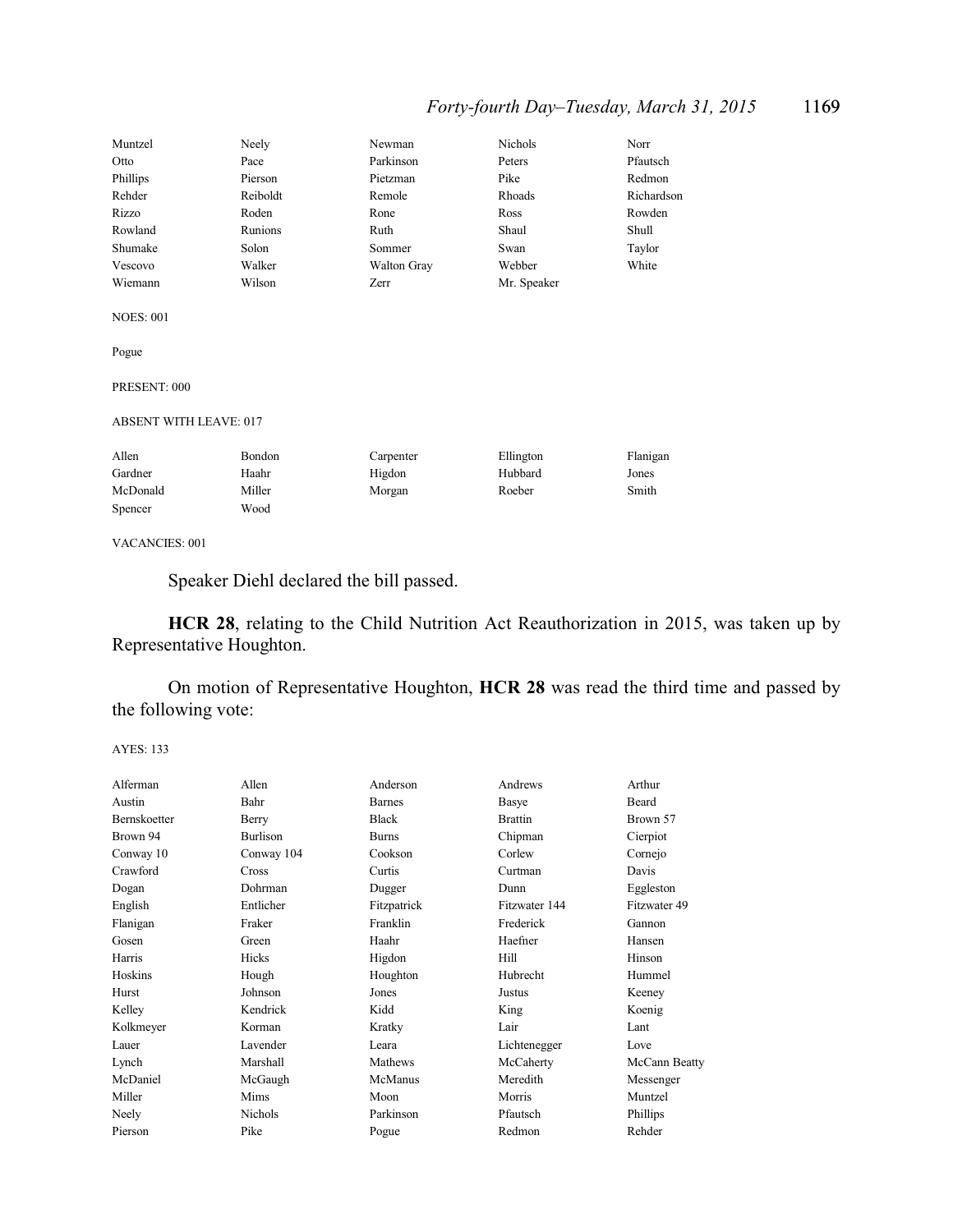| Reiboldt                      | Remole      | Rhoads      | Richardson | Roden      |
|-------------------------------|-------------|-------------|------------|------------|
| Rone                          | Ross        | Rowden      | Rowland    | Runions    |
| Ruth                          | Shaul       | Shull       | Shumake    | Smith      |
| Solon                         | Sommer      | Swan        | Taylor     | Vescovo    |
| Walker                        | Webber      | White       | Wiemann    | Wilson     |
| Wood                          | Zerr        | Mr. Speaker |            |            |
| <b>NOES: 022</b>              |             |             |            |            |
| Adams                         | Anders      | Butler      | Carpenter  | Colona     |
| Ellington                     | Gardner     | Kirkton     | LaFaver    | May        |
| McCreery                      | McDonald    | McNeil      | Mitten     | Montecillo |
| Newman                        | Norr        | Otto        | Pace       | Peters     |
| Rizzo                         | Walton Gray |             |            |            |
| PRESENT: 000                  |             |             |            |            |
| <b>ABSENT WITH LEAVE: 007</b> |             |             |            |            |
| Bondon                        | Engler      | Hubbard     | Morgan     | Pietzman   |
| Roeber                        | Spencer     |             |            |            |

VACANCIES: 001

Speaker Diehl declared the bill passed.

**HCR 27**, relating to the designation of "Alpha Gamma Rho Day" in Missouri, was taken up by Representative McGaugh.

On motion of Representative McGaugh, **HCR 27** was read the third time and passed by the following vote:

| Adams               | Alferman        | Anders       | Anderson       | Andrews      |
|---------------------|-----------------|--------------|----------------|--------------|
| Arthur              | Austin          | Bahr         | Basye          | Beard        |
| <b>Bernskoetter</b> | Berry           | <b>Black</b> | <b>Brattin</b> | Brown 57     |
| Brown 94            | <b>Burlison</b> | <b>Burns</b> | Butler         | Chipman      |
| Cierpiot            | Colona          | Conway 10    | Conway 104     | Cookson      |
| Corlew              | Cornejo         | Crawford     | Cross          | Curtman      |
| Davis               | Dogan           | Dohrman      | Dunn           | Eggleston    |
| English             | Entlicher       | Fitzpatrick  | Fitzwater 144  | Fraker       |
| Franklin            | Frederick       | Gannon       | Gosen          | Haefner      |
| Hansen              | Harris          | Hicks        | Higdon         | Hill         |
| Hinson              | Hoskins         | Hough        | Houghton       | Hubrecht     |
| Hummel              | Hurst           | Johnson      | Jones          | Justus       |
| Keeney              | Kelley          | Kendrick     | King           | Kirkton      |
| Koenig              | Kolkmeyer       | Korman       | Kratky         | LaFaver      |
| Lair                | Lant            | Lavender     | Leara          | Lichtenegger |
| Love                | Lynch           | Mathews      | May            | McCaherty    |
| McCann Beatty       | McCreery        | McDaniel     | McDonald       | McGaugh      |
| McManus             | McNeil          | Meredith     | Messenger      | Miller       |
| Mims                | Mitten          | Montecillo   | Morris         | Muntzel      |
| Neely               | Newman          | Nichols      | Norr           | Otto         |
| Pace                | Parkinson       | Peters       | Pfautsch       | Phillips     |
| Pierson             | Pietzman        | Pike         | Redmon         | Rehder       |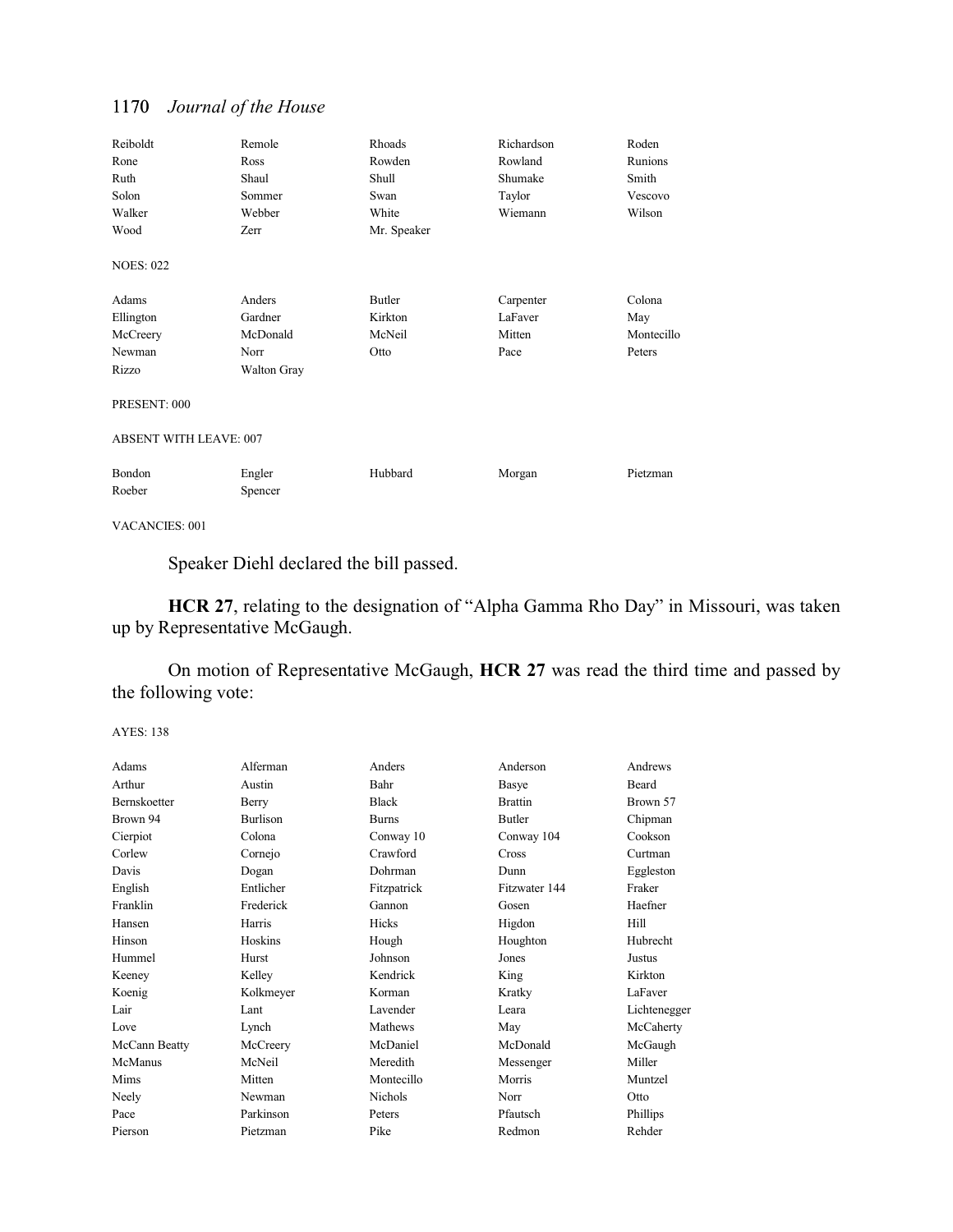## *Forty-fourth Day–Tuesday, March 31, 2015* 1171

| Reiboldt                      | Remole        | Rhoads             | Richardson   | Rizzo    |  |
|-------------------------------|---------------|--------------------|--------------|----------|--|
| Roden                         | Rone          | Ross               | Rowden       | Rowland  |  |
| Runions                       | Ruth          | Shaul              | Shull        | Shumake  |  |
| Smith                         | Solon         | Sommer             | Swan         | Taylor   |  |
| Vescovo                       | Walker        | <b>Walton Gray</b> | Wiemann      | Wilson   |  |
| Wood                          | Zerr          | Mr. Speaker        |              |          |  |
| <b>NOES: 009</b>              |               |                    |              |          |  |
| Allen                         | <b>Barnes</b> | Carpenter          | Curtis       | Flanigan |  |
| Marshall                      | Moon          | Pogue              | White        |          |  |
| PRESENT: 004                  |               |                    |              |          |  |
| Ellington                     | Gardner       | Green              | Webber       |          |  |
| <b>ABSENT WITH LEAVE: 011</b> |               |                    |              |          |  |
| Bondon                        | Dugger        | Engler             | Fitzwater 49 | Haahr    |  |
| Hubbard                       | Kidd          | Lauer              | Morgan       | Roeber   |  |
| Spencer                       |               |                    |              |          |  |

VACANCIES: 001

Speaker Diehl declared the bill passed.

### **THIRD READING OF HOUSE BILLS - CONSENT**

**HB 873**, relating to the designation of a memorial highway, was taken up by Representative Johnson.

On motion of Representative Johnson, **HB 873** was read the third time and passed by the following vote:

| Adams          | Alferman     | Allen        | Anders        | Anderson      |
|----------------|--------------|--------------|---------------|---------------|
| Andrews        | Arthur       | Austin       | Bahr          | <b>Barnes</b> |
| Basye          | Beard        | Bernskoetter | Berry         | <b>Black</b>  |
| <b>Brattin</b> | Brown 57     | Brown 94     | Burlison      | <b>Burns</b>  |
| <b>Butler</b>  | Carpenter    | Chipman      | Cierpiot      | Colona        |
| Conway 10      | Conway 104   | Cookson      | Corlew        | Cornejo       |
| Crawford       | <b>Cross</b> | Curtis       | Curtman       | Davis         |
| Dogan          | Dohrman      | Dunn         | Eggleston     | Engler        |
| English        | Entlicher    | Fitzpatrick  | Fitzwater 144 | Fitzwater 49  |
| Fraker         | Franklin     | Frederick    | Gannon        | Gardner       |
| Gosen          | Green        | Haefner      | Hansen        | Harris        |
| Hicks          | Higdon       | Hill         | Hinson        | Hoskins       |
| Hough          | Houghton     | Hubrecht     | Hummel        | Hurst         |
| Johnson        | Jones        | Justus       | Keeney        | Kelley        |
| Kendrick       | Kidd         | King         | Kirkton       | Koenig        |
| Kolkmeyer      | Korman       | Kratky       | LaFaver       | Lair          |
| Lant           | Lavender     | Lichtenegger | Love          | Lynch         |
| Marshall       | Mathews      | May          | McCaherty     | McCann Beatty |
| McCreery       | McDaniel     | McDonald     | McGaugh       | McManus       |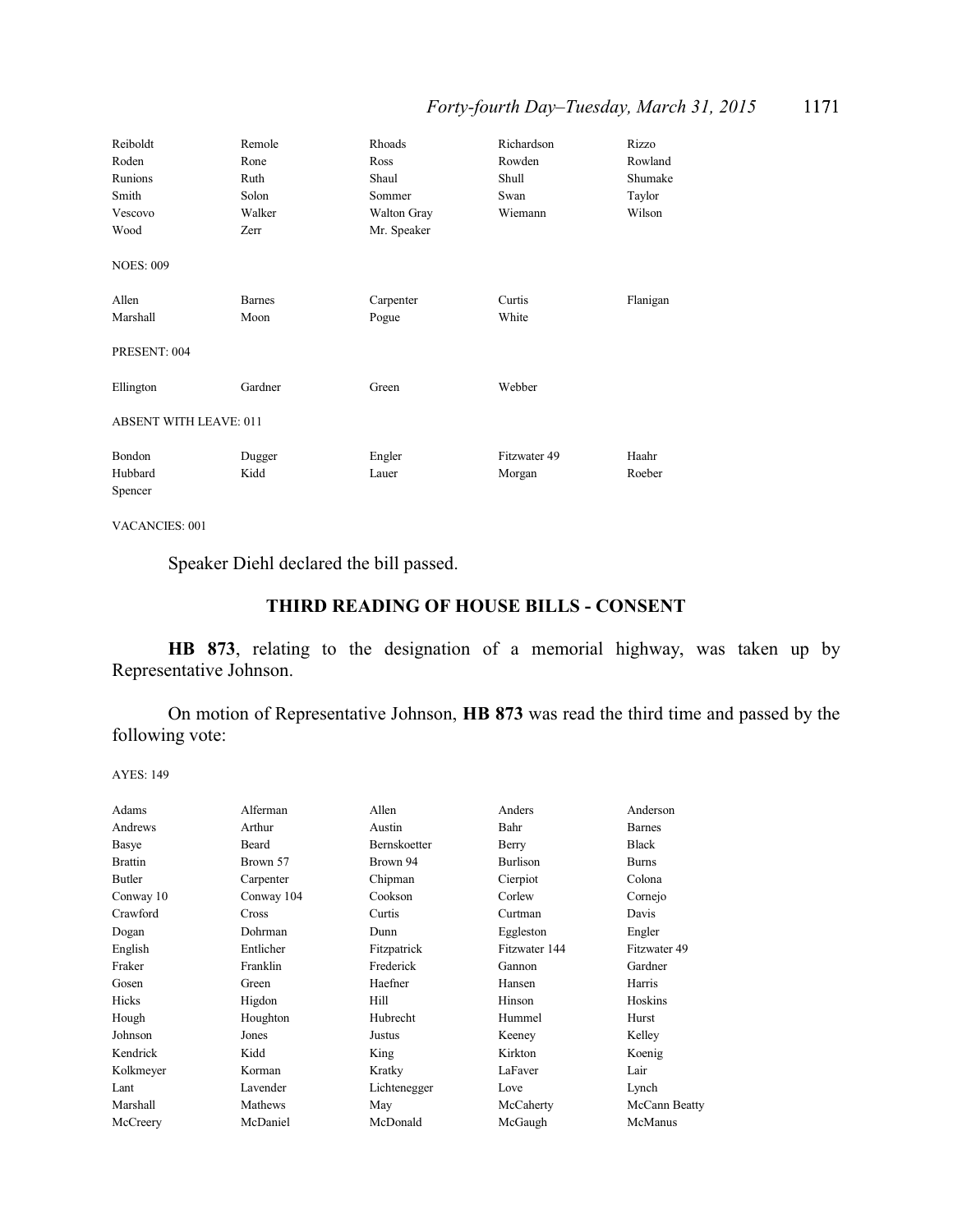| Meredith                         | Messenger | Miller   | Mims        | Mitten  |
|----------------------------------|-----------|----------|-------------|---------|
| Montecillo                       | Moon      | Morris   | Muntzel     | Neely   |
| Newman                           | Nichols   | Norr     | Otto        | Pace    |
| Parkinson                        | Peters    | Pfautsch | Phillips    | Pierson |
| Pietzman                         | Pike      | Pogue    | Redmon      | Rehder  |
| Reiboldt                         | Remole    | Rhoads   | Richardson  | Rizzo   |
| Roden                            | Rone      | Ross     | Rowden      | Rowland |
| Runions                          | Ruth      | Shaul    | Shull       | Shumake |
| Smith                            | Solon     | Sommer   | Swan        | Taylor  |
| Vescovo                          | Walker    | Webber   | White       | Wiemann |
| Wilson                           | Wood      | Zerr     | Mr. Speaker |         |
| <b>NOES: 000</b><br>PRESENT: 002 |           |          |             |         |
| Ellington                        | Flanigan  |          |             |         |
| <b>ABSENT WITH LEAVE: 011</b>    |           |          |             |         |
| Bondon                           | Dugger    | Haahr    | Hubbard     | Lauer   |
| Leara                            | McNeil    | Morgan   | Roeber      | Spencer |
| <b>Walton Gray</b>               |           |          |             |         |

VACANCIES: 001

Speaker Diehl declared the bill passed.

Speaker Pro Tem Hoskins resumed the Chair.

**HB 34**, relating to the designation of a memorial highway, was taken up by Representative Walker.

On motion of Representative Walker, **HB 34** was read the third time and passed by the following vote:

| Adams          | Alferman    | Allen               | Anders          | Anderson      |
|----------------|-------------|---------------------|-----------------|---------------|
| Andrews        | Arthur      | Austin              | Bahr            | <b>Barnes</b> |
| Basye          | Beard       | <b>Bernskoetter</b> | Berry           | <b>Black</b>  |
| <b>Brattin</b> | Brown 57    | Brown 94            | <b>Burlison</b> | <b>Burns</b>  |
| Carpenter      | Chipman     | Cierpiot            | Colona          | Conway 10     |
| Conway 104     | Cookson     | Corlew              | Cornejo         | Crawford      |
| Cross          | Curtman     | Davis               | Dogan           | Dohrman       |
| Dugger         | Dunn        | Eggleston           | Engler          | English       |
| Entlicher      | Fitzpatrick | Fitzwater 144       | Fitzwater 49    | Fraker        |
| Franklin       | Frederick   | Gannon              | Gardner         | Gosen         |
| Green          | Haefner     | Hansen              | Harris          | Hicks         |
| Higdon         | Hill        | Hinson              | Hoskins         | Hough         |
| Houghton       | Hubrecht    | Hummel              | Hurst           | Johnson       |
| Justus         | Keeney      | Kelley              | Kendrick        | Kidd          |
| King           | Kirkton     | Koenig              | Kolkmeyer       | Korman        |
| Kratky         | LaFaver     | Lair                | Lant            | Lavender      |
| Lichtenegger   | Love        | Lynch               | Marshall        | Mathews       |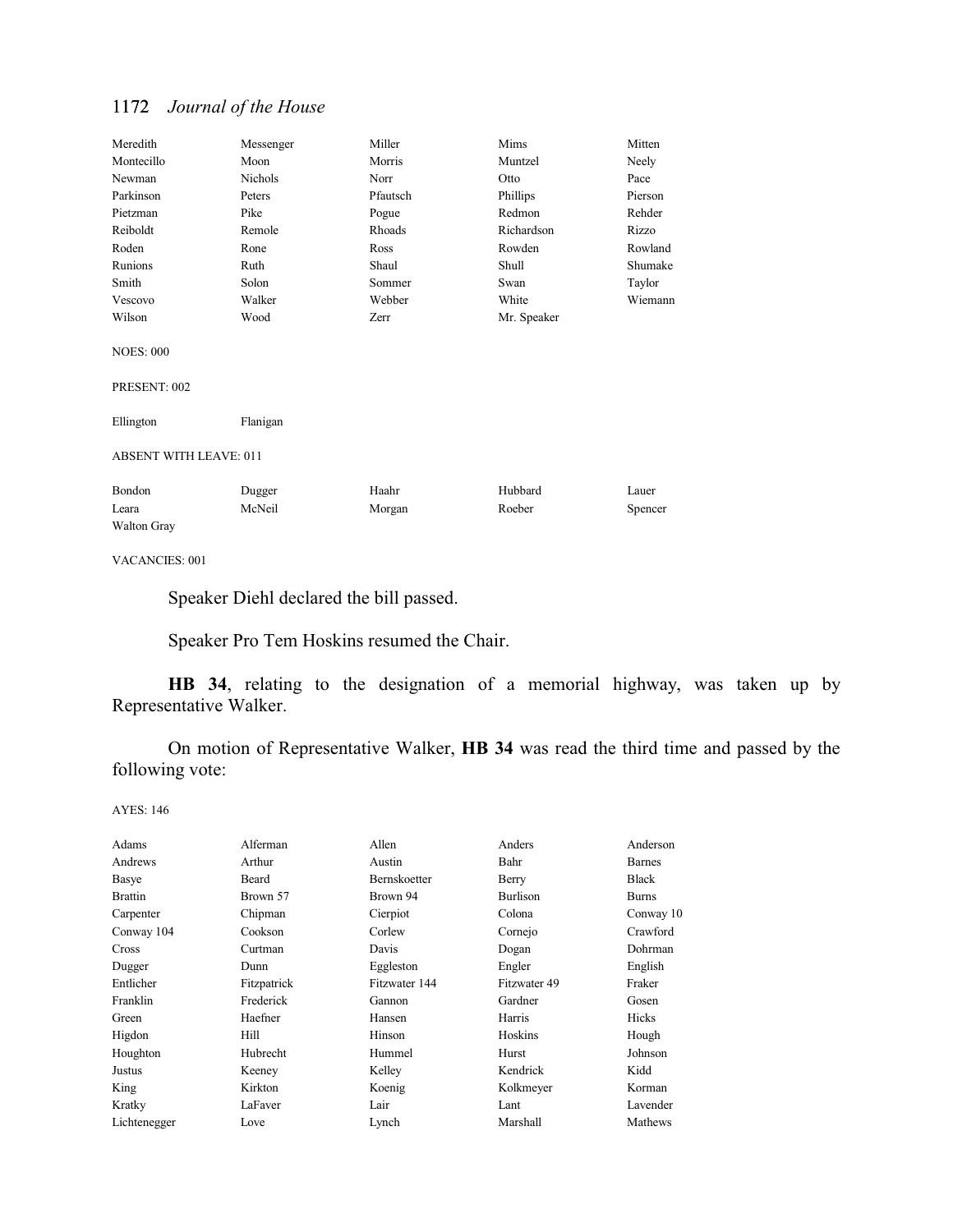## *Forty-fourth Day–Tuesday, March 31, 2015* 1173

| May                           | McCaherty  | McCann Beatty | McCreery    | McDaniel       |
|-------------------------------|------------|---------------|-------------|----------------|
| McDonald                      | McGaugh    | McManus       | McNeil      | Meredith       |
| Messenger                     | Miller     | Mims          | Montecillo  | Moon           |
| Morris                        | Muntzel    | Neely         | Newman      | <b>Nichols</b> |
| Norr                          | Otto       | Pace          | Parkinson   | Peters         |
| Pfautsch                      | Phillips   | Pierson       | Pietzman    | Pike           |
| Pogue                         | Redmon     | Rehder        | Reiboldt    | Remole         |
| Rhoads                        | Richardson | Rizzo         | Roden       | Rone           |
| Ross                          | Rowland    | Runions       | Ruth        | Shaul          |
| Shull                         | Smith      | Solon         | Sommer      | Swan           |
| Taylor                        | Vescovo    | Walker        | Walton Gray | Webber         |
| White                         | Wiemann    | Wilson        | Wood        | Zerr           |
| Mr. Speaker                   |            |               |             |                |
| <b>NOES: 000</b>              |            |               |             |                |
| PRESENT: 002                  |            |               |             |                |
| Curtis                        | Ellington  |               |             |                |
| <b>ABSENT WITH LEAVE: 014</b> |            |               |             |                |
| Bondon                        | Butler     | Flanigan      | Haahr       | Hubbard        |
| Jones                         | Lauer      | Leara         | Mitten      | Morgan         |
| Roeber                        | Rowden     | Shumake       | Spencer     |                |

VACANCIES: 001

Speaker Pro Tem Hoskins declared the bill passed.

**HB 326**, relating to defined benefit pension plans, was taken up by Representative Leara.

On motion of Representative Leara, **HB 326** was read the third time and passed by the following vote:

```
AYES: 146
```

| Adams          | Alferman     | Allen        | Anders          | Anderson      |
|----------------|--------------|--------------|-----------------|---------------|
| Andrews        | Arthur       | Austin       | Bahr            | <b>Barnes</b> |
| Basye          | Beard        | Bernskoetter | Berry           | <b>Black</b>  |
| <b>Brattin</b> | Brown 57     | Brown 94     | <b>Burlison</b> | <b>Burns</b>  |
| Butler         | Carpenter    | Chipman      | Cierpiot        | Colona        |
| Conway 10      | Conway 104   | Cookson      | Corlew          | Cornejo       |
| Crawford       | Cross        | Curtis       | Curtman         | Davis         |
| Dogan          | Dohrman      | Dugger       | Dunn            | Eggleston     |
| Ellington      | Engler       | English      | Entlicher       | Fitzpatrick   |
| Fitzwater 144  | Fitzwater 49 | Franklin     | Frederick       | Gannon        |
| Gardner        | Gosen        | Green        | Haefner         | Hansen        |
| Harris         | Hicks        | Higdon       | Hill            | Hinson        |
| Hoskins        | Hough        | Houghton     | Hubrecht        | Hummel        |
| Hurst          | Johnson      | Justus       | Keeney          | Kelley        |
| Kendrick       | Kidd         | King         | Kirkton         | Koenig        |
| Kolkmeyer      | Korman       | Kratky       | LaFaver         | Lair          |
| Lant           | Lavender     | Leara        | Love            | Lynch         |
| Mathews        | May          | McCaherty    | McCann Beatty   | McCreery      |
| McDaniel       | McDonald     | McGaugh      | McManus         | McNeil        |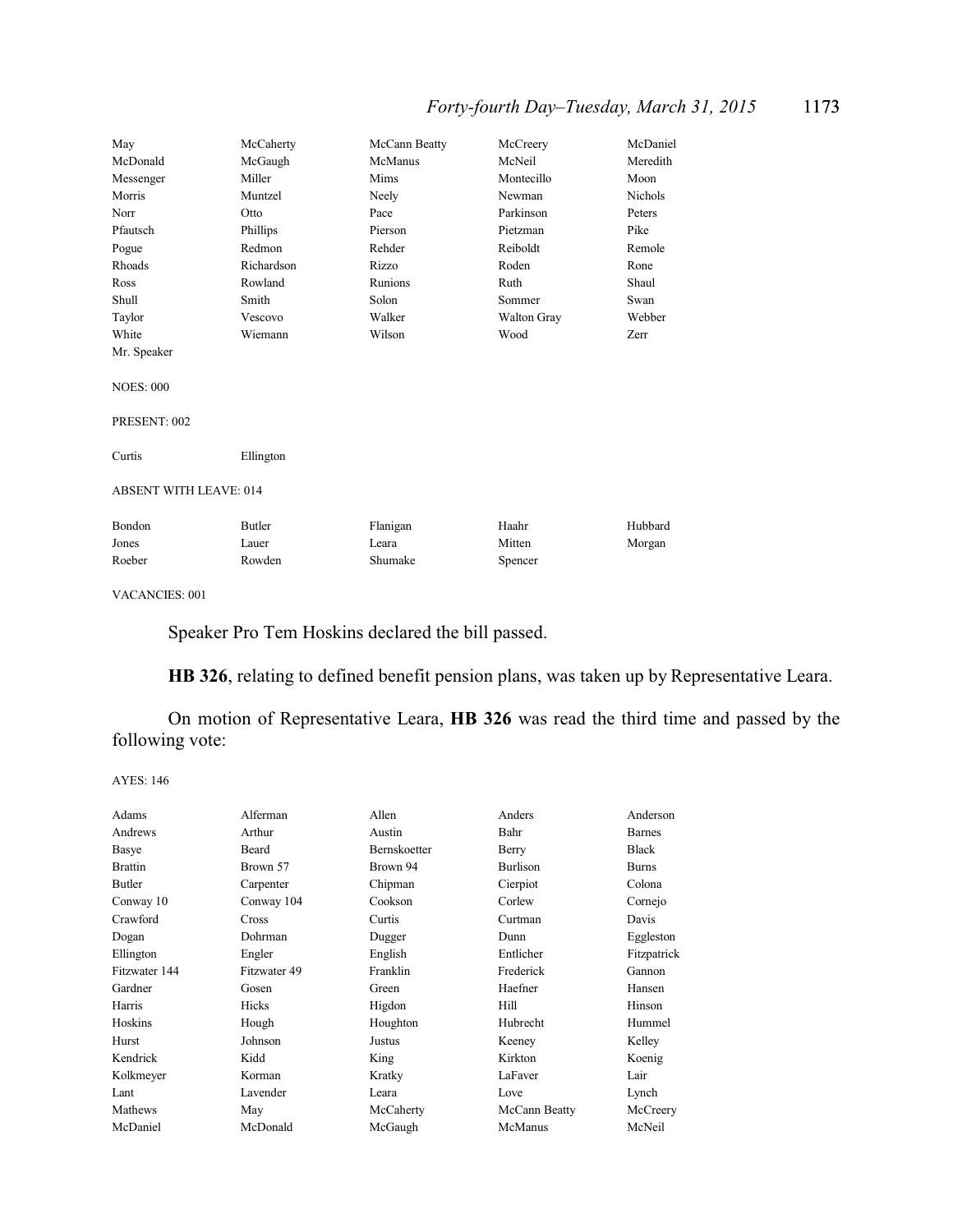| Meredith                      | Messenger | Miller       | Mims      | Montecillo  |
|-------------------------------|-----------|--------------|-----------|-------------|
| Morris                        | Muntzel   | Neely        | Newman    | Nichols     |
| Norr                          | Otto      | Pace         | Parkinson | Peters      |
| Pfautsch                      | Phillips  | Pierson      | Pietzman  | Pike        |
| Redmon                        | Rehder    | Reiboldt     | Remole    | Rhoads      |
| Richardson                    | Rizzo     | Roden        | Rone      | Ross        |
| Rowden                        | Rowland   | Runions      | Ruth      | Shaul       |
| Shull                         | Smith     | Solon        | Sommer    | Spencer     |
| Swan                          | Taylor    | Vescovo      | Walker    | Walton Gray |
| Webber                        | White     | Wiemann      | Wilson    | Wood        |
| Zerr                          |           |              |           |             |
| <b>NOES: 003</b>              |           |              |           |             |
| Marshall                      | Moon      | Pogue        |           |             |
| PRESENT: 000                  |           |              |           |             |
| <b>ABSENT WITH LEAVE: 013</b> |           |              |           |             |
| Bondon                        | Flanigan  | Fraker       | Haahr     | Hubbard     |
| Jones                         | Lauer     | Lichtenegger | Mitten    | Morgan      |
| Roeber                        | Shumake   | Mr. Speaker  |           |             |

VACANCIES: 001

Speaker Pro Tem Hoskins declared the bill passed.

**HB 515**, relating to police retirement systems, was taken up by Representative Leara.

On motion of Representative Leara, **HB 515** was read the third time and passed by the following vote:

| Adams         | Alferman      | Allen        | Anders         | Anderson       |
|---------------|---------------|--------------|----------------|----------------|
| Andrews       | Arthur        | Austin       | Bahr           | Basye          |
| Beard         | Bernskoetter  | Berry        | <b>Black</b>   | <b>Brattin</b> |
| Brown 57      | Brown 94      | Burlison     | <b>Burns</b>   | Carpenter      |
| Chipman       | Cierpiot      | Colona       | Conway 10      | Conway 104     |
| Cookson       | Corlew        | Cornejo      | Crawford       | <b>Cross</b>   |
| Curtman       | Davis         | Dogan        | Dohrman        | Dugger         |
| Dunn          | Eggleston     | Engler       | English        | Entlicher      |
| Fitzpatrick   | Fitzwater 144 | Fitzwater 49 | Flanigan       | Fraker         |
| Franklin      | Frederick     | Gannon       | Gardner        | Gosen          |
| Haefner       | Hansen        | Harris       | Hicks          | Higdon         |
| Hill          | Hinson        | Hoskins      | Hough          | Houghton       |
| Hubrecht      | Hurst         | Johnson      | Jones          | Justus         |
| Keeney        | Kelley        | Kendrick     | Kidd           | King           |
| Kirkton       | Koenig        | Kolkmeyer    | Korman         | Kratky         |
| LaFaver       | Lair          | Lant         | Lavender       | Leara          |
| Love          | Lynch         | Mathews      | May            | McCaherty      |
| McCann Beatty | McCreery      | McDaniel     | McDonald       | McGaugh        |
| McManus       | McNeil        | Meredith     | Messenger      | Miller         |
| Mims          | Mitten        | Montecillo   | Moon           | Morris         |
| Muntzel       | Neely         | Newman       | <b>Nichols</b> | Norr           |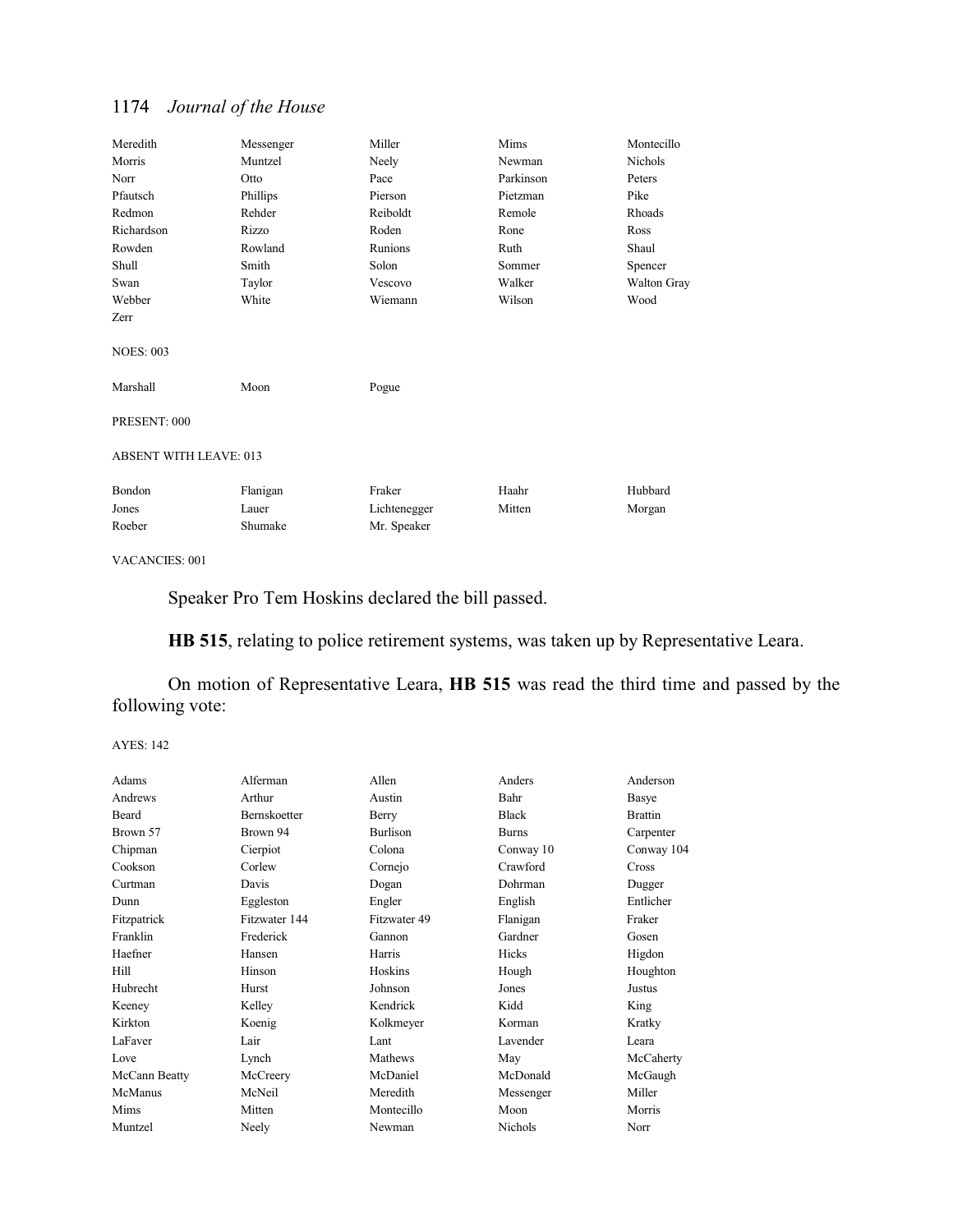## *Forty-fourth Day–Tuesday, March 31, 2015* 1175

| Otto                          | Pace         | Parkinson   | Pfautsch | Phillips   |  |
|-------------------------------|--------------|-------------|----------|------------|--|
| Pierson                       | Pietzman     | Pike        | Rehder   | Reiboldt   |  |
| Remole                        | Rhoads       | Rizzo       | Roden    | Rone       |  |
| Ross                          | Rowden       | Rowland     | Runions  | Ruth       |  |
| Shaul                         | Shull        | Shumake     | Solon    | Sommer     |  |
| Spencer                       | Swan         | Taylor      | Vescovo  | Walker     |  |
| Walton Gray                   | Webber       | White       | Wiemann  | Wilson     |  |
| Wood                          | Zerr         |             |          |            |  |
| <b>NOES: 006</b>              |              |             |          |            |  |
| <b>Butler</b>                 | Curtis       | Ellington   | Marshall | Peters     |  |
| Pogue                         |              |             |          |            |  |
| PRESENT: 001                  |              |             |          |            |  |
| Green                         |              |             |          |            |  |
| <b>ABSENT WITH LEAVE: 013</b> |              |             |          |            |  |
| <b>Barnes</b>                 | Bondon       | Haahr       | Hubbard  | Hummel     |  |
| Lauer                         | Lichtenegger | Morgan      | Redmon   | Richardson |  |
| Roeber                        | Smith        | Mr. Speaker |          |            |  |
|                               |              |             |          |            |  |

VACANCIES: 001

Speaker Pro Tem Hoskins declared the bill passed.

**HB 629**, relating to retirement benefits, was taken up by Representative Leara.

On motion of Representative Leara, **HB 629** was read the third time and passed by the following vote:

```
AYES: 146
```

| Andrews<br>Arthur<br>Bahr<br>Austin<br><b>Barnes</b><br>Beard<br><b>Bernskoetter</b><br><b>Black</b><br>Basye<br>Berry<br>Brown 57<br>Brown 94<br><b>Burlison</b><br><b>Butler</b><br><b>Brattin</b><br>Colona<br>Chipman<br>Cierpiot<br>Conway 10<br>Carpenter<br>Cookson<br>Corlew<br>Crawford<br>Conway 104<br>Cornejo<br>Davis<br>Dohrman<br>Cross<br>Curtman<br>Dogan<br>Eggleston<br>Ellington<br>Engler<br>Dugger<br>Dunn<br>Entlicher<br>Fitzwater 144<br>Fitzwater 49<br>English<br>Fitzpatrick<br>Flanigan<br>Fraker<br>Franklin<br>Frederick<br>Gannon<br>Gardner<br>Haefner<br>Gosen<br>Green<br>Hansen<br>Hicks<br>Higdon<br>Hill<br>Harris<br>Hinson<br>Hoskins<br>Hubrecht<br>Hough<br>Houghton<br>Hummel<br>Johnson<br>Hurst<br>Jones<br>Justus<br>Keeney<br>Kendrick<br>Kidd<br>Kirkton<br>Kelley<br>King<br>Lair<br>Koenig<br>Kolkmeyer<br>Kratky<br>Korman<br>Lavender<br>Lant<br>Lichtenegger<br>Leara<br>Love<br>Mathews<br>McCaherty<br>Lynch<br>May<br>McDaniel<br>McCreery<br>McDonald<br>McGaugh<br>McManus<br>Miller<br>McNeil<br>Meredith<br>Mims<br>Messenger<br>Montecillo<br>Morris<br>Moon<br>Neely<br>Muntzel | Adams | Alferman | Allen | Anders | Anderson      |
|-----------------------------------------------------------------------------------------------------------------------------------------------------------------------------------------------------------------------------------------------------------------------------------------------------------------------------------------------------------------------------------------------------------------------------------------------------------------------------------------------------------------------------------------------------------------------------------------------------------------------------------------------------------------------------------------------------------------------------------------------------------------------------------------------------------------------------------------------------------------------------------------------------------------------------------------------------------------------------------------------------------------------------------------------------------------------------------------------------------------------------------------------|-------|----------|-------|--------|---------------|
|                                                                                                                                                                                                                                                                                                                                                                                                                                                                                                                                                                                                                                                                                                                                                                                                                                                                                                                                                                                                                                                                                                                                               |       |          |       |        |               |
|                                                                                                                                                                                                                                                                                                                                                                                                                                                                                                                                                                                                                                                                                                                                                                                                                                                                                                                                                                                                                                                                                                                                               |       |          |       |        |               |
|                                                                                                                                                                                                                                                                                                                                                                                                                                                                                                                                                                                                                                                                                                                                                                                                                                                                                                                                                                                                                                                                                                                                               |       |          |       |        |               |
|                                                                                                                                                                                                                                                                                                                                                                                                                                                                                                                                                                                                                                                                                                                                                                                                                                                                                                                                                                                                                                                                                                                                               |       |          |       |        |               |
|                                                                                                                                                                                                                                                                                                                                                                                                                                                                                                                                                                                                                                                                                                                                                                                                                                                                                                                                                                                                                                                                                                                                               |       |          |       |        |               |
|                                                                                                                                                                                                                                                                                                                                                                                                                                                                                                                                                                                                                                                                                                                                                                                                                                                                                                                                                                                                                                                                                                                                               |       |          |       |        |               |
|                                                                                                                                                                                                                                                                                                                                                                                                                                                                                                                                                                                                                                                                                                                                                                                                                                                                                                                                                                                                                                                                                                                                               |       |          |       |        |               |
|                                                                                                                                                                                                                                                                                                                                                                                                                                                                                                                                                                                                                                                                                                                                                                                                                                                                                                                                                                                                                                                                                                                                               |       |          |       |        |               |
|                                                                                                                                                                                                                                                                                                                                                                                                                                                                                                                                                                                                                                                                                                                                                                                                                                                                                                                                                                                                                                                                                                                                               |       |          |       |        |               |
|                                                                                                                                                                                                                                                                                                                                                                                                                                                                                                                                                                                                                                                                                                                                                                                                                                                                                                                                                                                                                                                                                                                                               |       |          |       |        |               |
|                                                                                                                                                                                                                                                                                                                                                                                                                                                                                                                                                                                                                                                                                                                                                                                                                                                                                                                                                                                                                                                                                                                                               |       |          |       |        |               |
|                                                                                                                                                                                                                                                                                                                                                                                                                                                                                                                                                                                                                                                                                                                                                                                                                                                                                                                                                                                                                                                                                                                                               |       |          |       |        |               |
|                                                                                                                                                                                                                                                                                                                                                                                                                                                                                                                                                                                                                                                                                                                                                                                                                                                                                                                                                                                                                                                                                                                                               |       |          |       |        |               |
|                                                                                                                                                                                                                                                                                                                                                                                                                                                                                                                                                                                                                                                                                                                                                                                                                                                                                                                                                                                                                                                                                                                                               |       |          |       |        |               |
|                                                                                                                                                                                                                                                                                                                                                                                                                                                                                                                                                                                                                                                                                                                                                                                                                                                                                                                                                                                                                                                                                                                                               |       |          |       |        |               |
|                                                                                                                                                                                                                                                                                                                                                                                                                                                                                                                                                                                                                                                                                                                                                                                                                                                                                                                                                                                                                                                                                                                                               |       |          |       |        |               |
|                                                                                                                                                                                                                                                                                                                                                                                                                                                                                                                                                                                                                                                                                                                                                                                                                                                                                                                                                                                                                                                                                                                                               |       |          |       |        | McCann Beatty |
|                                                                                                                                                                                                                                                                                                                                                                                                                                                                                                                                                                                                                                                                                                                                                                                                                                                                                                                                                                                                                                                                                                                                               |       |          |       |        |               |
|                                                                                                                                                                                                                                                                                                                                                                                                                                                                                                                                                                                                                                                                                                                                                                                                                                                                                                                                                                                                                                                                                                                                               |       |          |       |        |               |
|                                                                                                                                                                                                                                                                                                                                                                                                                                                                                                                                                                                                                                                                                                                                                                                                                                                                                                                                                                                                                                                                                                                                               |       |          |       |        |               |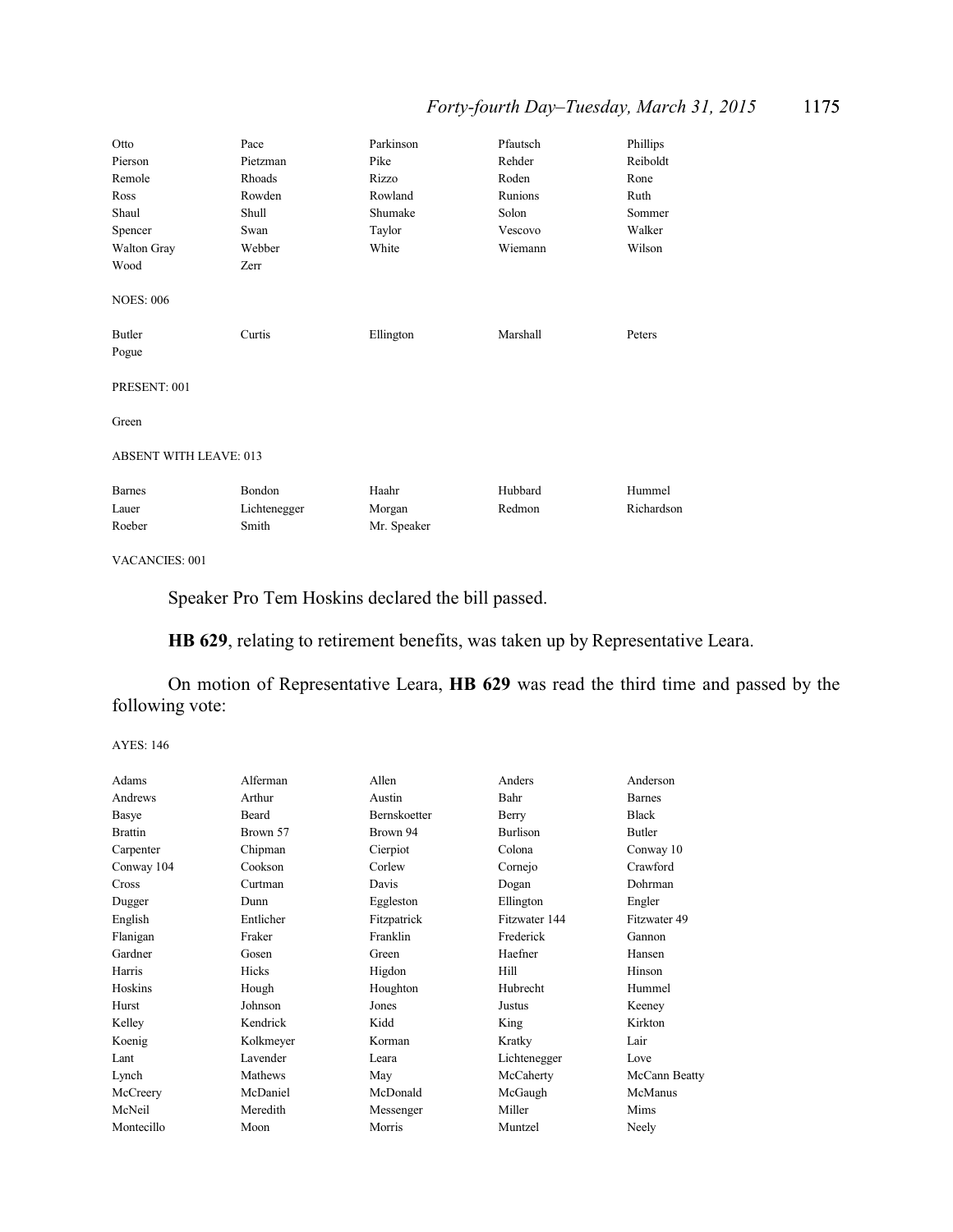| Newman                        | Nichols      | Otto     | Pace        | Parkinson   |
|-------------------------------|--------------|----------|-------------|-------------|
| Peters                        | Pfautsch     | Phillips | Pierson     | Pietzman    |
| Pike                          | Rehder       | Reiboldt | Remole      | Rhoads      |
| Richardson                    | Rizzo        | Roden    | Rone        | Ross        |
| Rowden                        | Rowland      | Runions  | Ruth        | Shaul       |
| Shull                         | Shumake      | Solon    | Sommer      | Spencer     |
| Swan                          | Taylor       | Vescovo  | Walker      | Walton Gray |
| Webber                        | White        | Wiemann  | Wilson      | Wood        |
| Zerr                          |              |          |             |             |
| <b>NOES: 002</b>              |              |          |             |             |
| Marshall                      | Pogue        |          |             |             |
| PRESENT: 000                  |              |          |             |             |
| <b>ABSENT WITH LEAVE: 014</b> |              |          |             |             |
| Bondon                        | <b>Burns</b> | Curtis   | Haahr       | Hubbard     |
| LaFaver                       | Lauer        | Mitten   | Morgan      | Norr        |
| Redmon                        | Roeber       | Smith    | Mr. Speaker |             |
|                               |              |          |             |             |

### VACANCIES: 001

Speaker Pro Tem Hoskins declared the bill passed.

**HB 522**, relating to the designation of a highway, was taken up by Representative Cookson.

On motion of Representative Cookson, **HB 522** was read the third time and passed by the following vote:

| Adams           | Alferman     | Allen          | Anders        | Anderson     |
|-----------------|--------------|----------------|---------------|--------------|
| Andrews         | Arthur       | Austin         | Bahr          | Basye        |
| Beard           | Bernskoetter | <b>Black</b>   | Brown 57      | Brown 94     |
| <b>Burlison</b> | <b>Burns</b> | Butler         | Carpenter     | Chipman      |
| Cierpiot        | Conway 10    | Conway 104     | Cookson       | Corlew       |
| Cornejo         | Crawford     | Cross          | Curtman       | Davis        |
| Dogan           | Dohrman      | Dugger         | Dunn          | Eggleston    |
| English         | Entlicher    | Fitzpatrick    | Fitzwater 144 | Fitzwater 49 |
| Fraker          | Franklin     | Frederick      | Gannon        | Gardner      |
| Gosen           | Green        | Haefner        | Hansen        | Harris       |
| Hicks           | Higdon       | Hill           | Hinson        | Hoskins      |
| Hough           | Houghton     | Hubrecht       | Hummel        | Hurst        |
| Johnson         | Jones        | Justus         | Keeney        | Kelley       |
| Kendrick        | King         | Kirkton        | Koenig        | Kolkmeyer    |
| Korman          | LaFaver      | Lair           | Lant          | Lavender     |
| Love            | Lynch        | Mathews        | May           | McCaherty    |
| McCann Beatty   | McCreery     | McDaniel       | McDonald      | McGaugh      |
| McManus         | McNeil       | Meredith       | Messenger     | Miller       |
| Mims            | Montecillo   | Moon           | Morris        | Muntzel      |
| Neely           | Newman       | <b>Nichols</b> | Otto          | Pace         |
| Parkinson       | Peters       | Pfautsch       | Phillips      | Pierson      |
| Pietzman        | Pike         | Pogue          | Rehder        | Reiboldt     |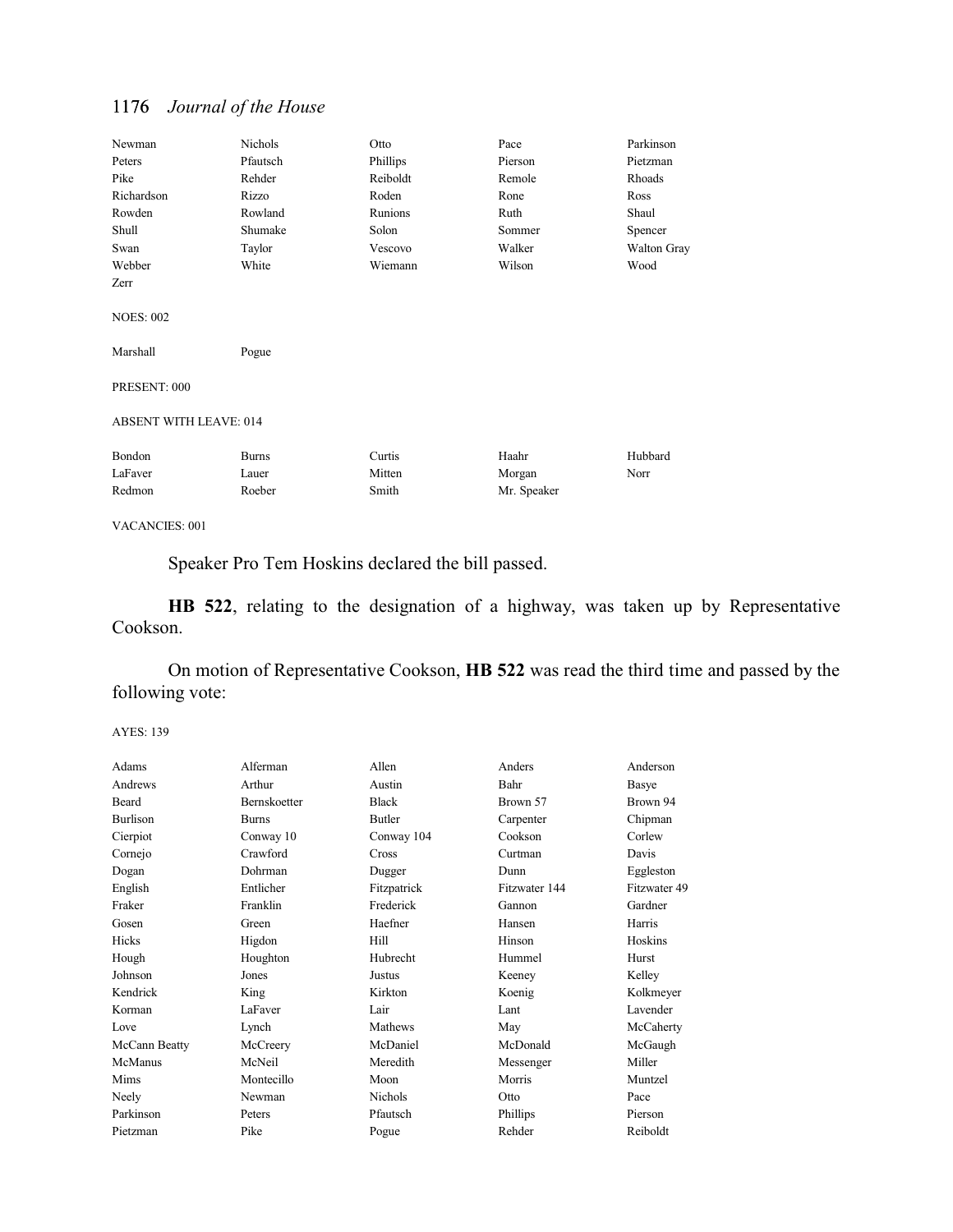## *Forty-fourth Day–Tuesday, March 31, 2015* 1177

| Remole                        | Rhoads       | Richardson  | Rizzo          | Roden   |
|-------------------------------|--------------|-------------|----------------|---------|
| Rone                          | Ross         | Rowden      | Rowland        | Runions |
| Ruth                          | Shaul        | Shull       | Shumake        | Smith   |
| Solon                         | Sommer       | Spencer     | Swan           | Taylor  |
| Vescovo                       | Walker       | Walton Gray | Webber         | White   |
| Wiemann                       | Wilson       | Wood        | Zerr           |         |
| <b>NOES: 002</b>              |              |             |                |         |
| Kratky                        | Marshall     |             |                |         |
| PRESENT: 003                  |              |             |                |         |
| Colona                        | Ellington    | Flanigan    |                |         |
| <b>ABSENT WITH LEAVE: 018</b> |              |             |                |         |
| <b>Barnes</b>                 | Berry        | Bondon      | <b>Brattin</b> | Curtis  |
| Engler                        | Haahr        | Hubbard     | Kidd           | Lauer   |
| Leara                         | Lichtenegger | Mitten      | Morgan         | Norr    |
| Redmon                        | Roeber       | Mr. Speaker |                |         |

VACANCIES: 001

Speaker Pro Tem Hoskins declared the bill passed.

**HB 686**, relating to junking certificates on motor vehicles, was taken up by Representative Hinson.

On motion of Representative Hinson, **HB 686** was read the third time and passed by the following vote:

| Adams         | Alferman     | Allen           | Anders       | Anderson      |
|---------------|--------------|-----------------|--------------|---------------|
| Andrews       | Arthur       | Austin          | Bahr         | <b>Barnes</b> |
| Basye         | Beard        | Bernskoetter    | Berry        | <b>Black</b>  |
| Brown 57      | Brown 94     | <b>Burlison</b> | <b>Burns</b> | <b>Butler</b> |
| Carpenter     | Chipman      | Cierpiot        | Colona       | Conway 10     |
| Cookson       | Corlew       | Cornejo         | Crawford     | Cross         |
| Curtman       | Davis        | Dogan           | Dohrman      | Dugger        |
| Dunn          | Eggleston    | English         | Entlicher    | Fitzpatrick   |
| Fitzwater 144 | Fitzwater 49 | Flanigan        | Fraker       | Franklin      |
| Frederick     | Gannon       | Gosen           | Green        | Hansen        |
| Harris        | Hicks        | Higdon          | Hill         | Hinson        |
| Hoskins       | Hough        | Houghton        | Hubrecht     | Hummel        |
| Hurst         | Johnson      | Jones           | Justus       | Keeney        |
| Kelley        | Kendrick     | Kidd            | King         | Kirkton       |
| Koenig        | Kolkmeyer    | Korman          | Kratky       | LaFaver       |
| Lair          | Lant         | Lavender        | Leara        | Lichtenegger  |
| Love          | Lynch        | Mathews         | May          | McCaherty     |
| McCann Beatty | McCreery     | McDaniel        | McDonald     | McGaugh       |
| McManus       | McNeil       | Meredith        | Messenger    | Miller        |
| Mims          | Mitten       | Moon            | Morris       | Muntzel       |
| Neely         | Newman       | <b>Nichols</b>  | Otto         | Pace          |
| Parkinson     | Peters       | Pfautsch        | Phillips     | Pierson       |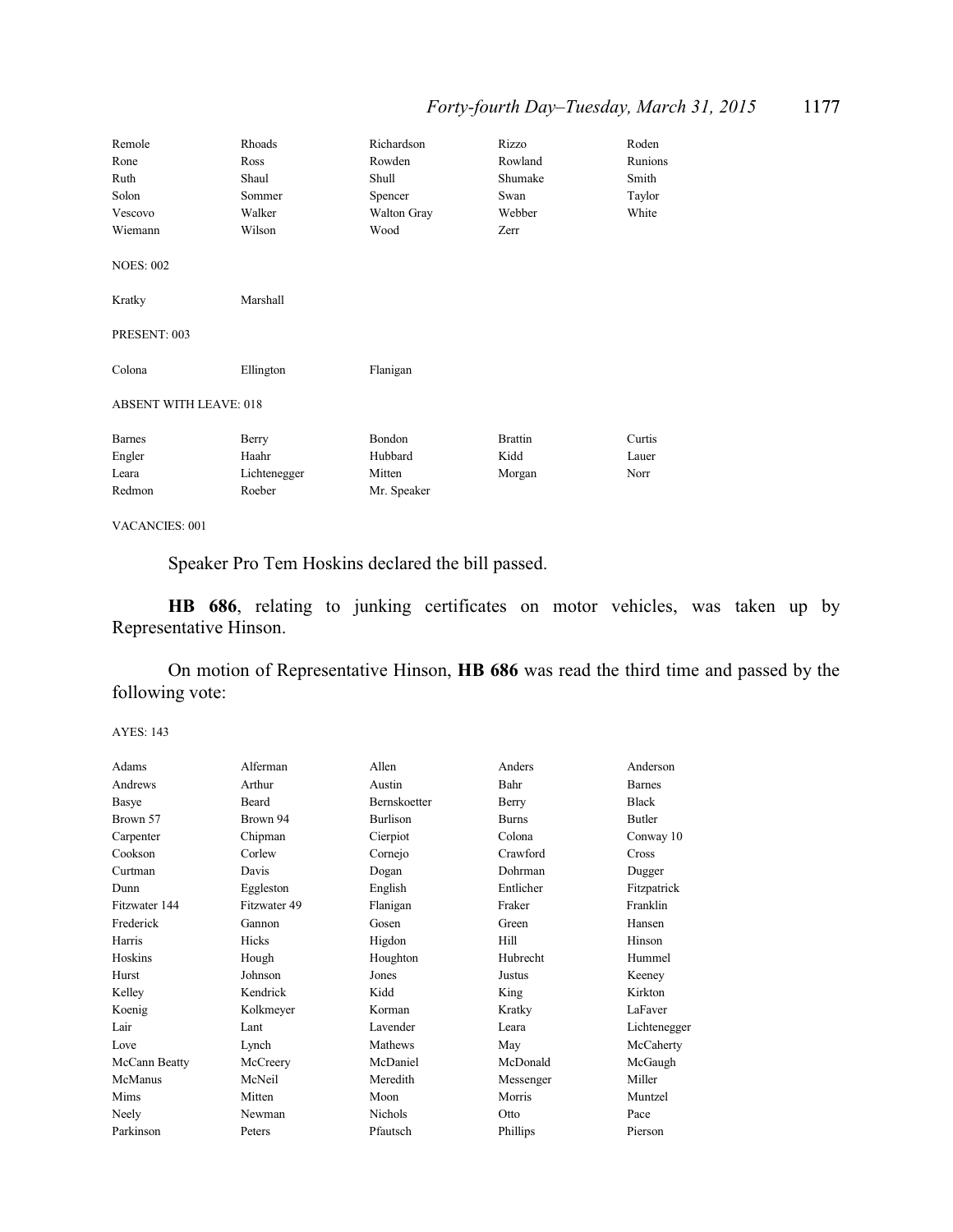| Pietzman                                      | Pike           | Redmon             | Rehder      | Reiboldt |
|-----------------------------------------------|----------------|--------------------|-------------|----------|
| Remole                                        | Rhoads         | Richardson         | Rizzo       | Roden    |
| Rone                                          | Ross           | Rowden             | Rowland     | Runions  |
| Ruth                                          | Shaul          | Shull              | Shumake     | Smith    |
| Solon                                         | Sommer         | Spencer            | Swan        | Taylor   |
| Vescovo                                       | Walker         | <b>Walton Gray</b> | White       | Wiemann  |
| Wilson                                        | Wood           | Zerr               |             |          |
| <b>NOES: 005</b><br>Ellington<br>PRESENT: 000 | Gardner        | Marshall           | Montecillo  | Pogue    |
| <b>ABSENT WITH LEAVE: 014</b>                 |                |                    |             |          |
| Bondon                                        | <b>Brattin</b> | Conway 104         | Curtis      | Engler   |
| Haahr                                         | Haefner        | Hubbard            | Lauer       | Morgan   |
| Norr                                          | Roeber         | Webber             | Mr. Speaker |          |

VACANCIES: 001

Speaker Pro Tem Hoskins declared the bill passed.

**HB 775**, relating to the designation of a memorial highway, was taken up by Representative Fitzwater (144).

On motion of Representative Fitzwater (144), **HB 775** was read the third time and passed by the following vote:

| Adams          | Alferman            | Allen        | Anders        | Anderson      |
|----------------|---------------------|--------------|---------------|---------------|
| Andrews        | Arthur              | Bahr         | <b>Barnes</b> | Basye         |
| Beard          | <b>Bernskoetter</b> | Berry        | <b>Black</b>  | Brown 57      |
| Brown 94       | <b>Burlison</b>     | <b>Burns</b> | <b>Butler</b> | Carpenter     |
| Chipman        | Cierpiot            | Colona       | Conway 10     | Conway 104    |
| Cookson        | Corlew              | Cornejo      | Crawford      | Cross         |
| Curtman        | Davis               | Dogan        | Dohrman       | Dugger        |
| Dunn           | Eggleston           | Entlicher    | Fitzpatrick   | Fitzwater 144 |
| Fitzwater 49   | Fraker              | Franklin     | Frederick     | Gannon        |
| Gosen          | Green               | Haefner      | Hansen        | Harris        |
| Hicks          | Higdon              | Hill         | Hinson        | Hoskins       |
| Hough          | Houghton            | Hubrecht     | Hummel        | Hurst         |
| Johnson        | Jones               | Keeney       | Kelley        | Kendrick      |
| Kidd           | King                | Kirkton      | Koenig        | Kolkmeyer     |
| Korman         | Kratky              | LaFaver      | Lair          | Lant          |
| Lavender       | Lichtenegger        | Love         | Lynch         | Marshall      |
| Mathews        | May                 | McCaherty    | McCann Beatty | McCreery      |
| McDaniel       | McDonald            | McGaugh      | McManus       | McNeil        |
| Meredith       | Messenger           | Miller       | Mims          | Mitten        |
| Montecillo     | Moon                | Muntzel      | Neely         | Newman        |
| <b>Nichols</b> | Norr                | Otto         | Pace          | Parkinson     |
| Peters         | Pfautsch            | Phillips     | Pierson       | Pietzman      |
| Pike           | Pogue               | Redmon       | Rehder        | Reiboldt      |
| Remole         | Rhoads              | Richardson   | Rizzo         | Roden         |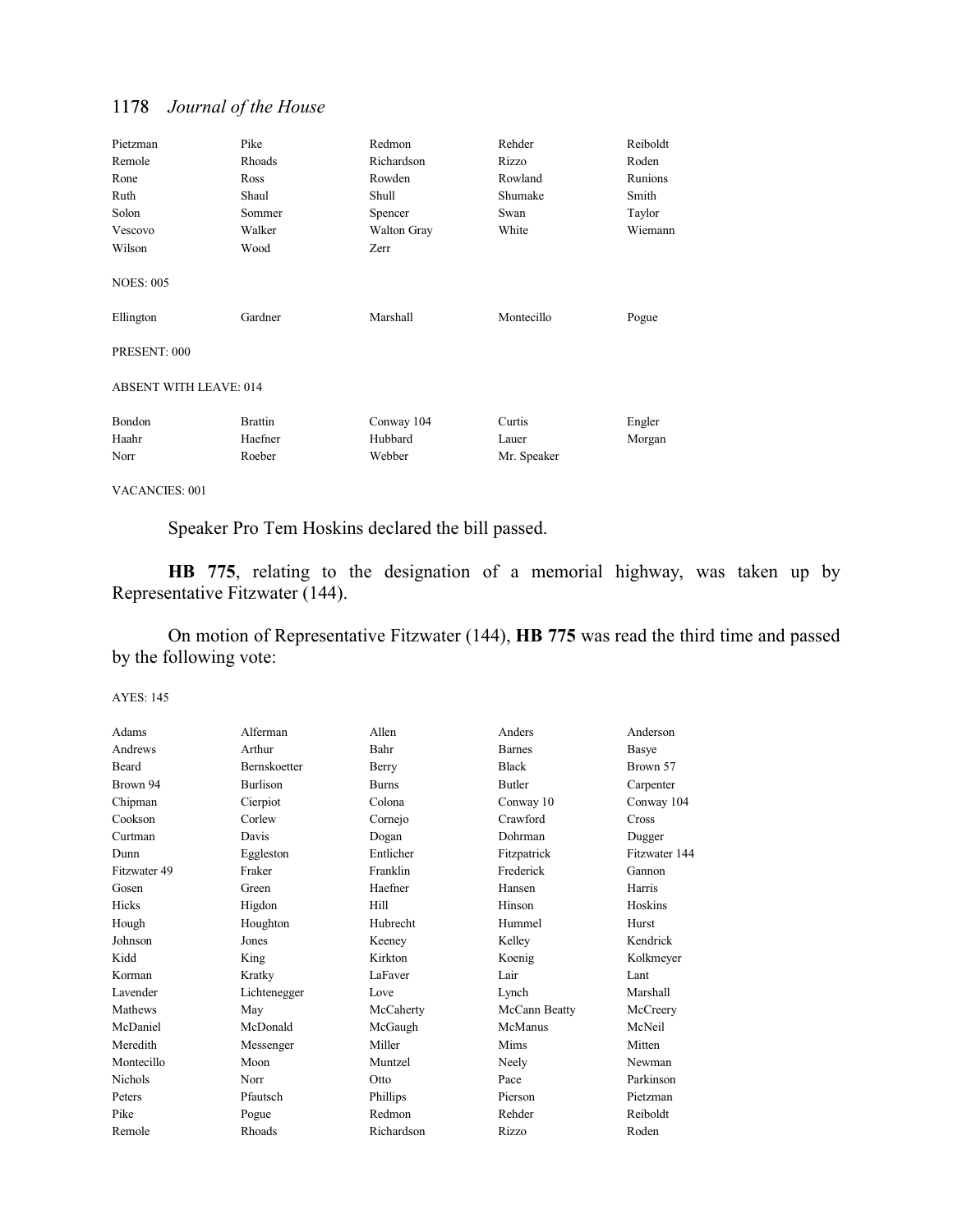## *Forty-fourth Day–Tuesday, March 31, 2015* 1179

| Rone                          | Ross     | Rowden             | Rowland | Runions     |
|-------------------------------|----------|--------------------|---------|-------------|
| Ruth                          | Shaul    | Shull              | Shumake | Smith       |
| Solon                         | Sommer   | Spencer            | Swan    | Taylor      |
| Vescovo                       | Walker   | <b>Walton Gray</b> | Webber  | White       |
| Wiemann                       | Wilson   | Wood               | Zerr    | Mr. Speaker |
| <b>NOES: 000</b>              |          |                    |         |             |
| PRESENT: 001                  |          |                    |         |             |
| Ellington                     |          |                    |         |             |
| <b>ABSENT WITH LEAVE: 016</b> |          |                    |         |             |
| Austin                        | Bondon   | <b>Brattin</b>     | Curtis  | Engler      |
| English                       | Flanigan | Gardner            | Haahr   | Hubbard     |
| Justus                        | Lauer    | Leara              | Morgan  | Morris      |
| Roeber                        |          |                    |         |             |

VACANCIES: 001

Speaker Pro Tem Hoskins declared the bill passed.

**HB 859**, relating to the designation of Jackie Robinson Day, was taken up by Representative Dunn.

On motion of Representative Dunn, **HB 859** was read the third time and passed by the following vote:

| Adams        | Alferman            | Allen           | Anders        | Anderson       |
|--------------|---------------------|-----------------|---------------|----------------|
| Andrews      | Arthur              | Bahr            | <b>Barnes</b> | Basye          |
| <b>Beard</b> | <b>Bernskoetter</b> | Berry           | <b>Black</b>  | <b>Brattin</b> |
| Brown 57     | Brown 94            | <b>Burlison</b> | <b>Burns</b>  | <b>Butler</b>  |
| Carpenter    | Chipman             | Cierpiot        | Colona        | Conway 10      |
| Conway 104   | Cookson             | Corlew          | Cornejo       | Crawford       |
| Cross        | Curtman             | Davis           | Dogan         | Dohrman        |
| Dugger       | Dunn                | Eggleston       | Ellington     | English        |
| Entlicher    | Fitzpatrick         | Fitzwater 144   | Fitzwater 49  | Fraker         |
| Franklin     | Frederick           | Gannon          | Gosen         | Green          |
| Haefner      | Hansen              | Harris          | Hicks         | Higdon         |
| Hill         | Hinson              | Hoskins         | Hough         | Houghton       |
| Hubrecht     | Hummel              | Hurst           | Johnson       | Jones          |
| Keeney       | Kelley              | Kendrick        | Kidd          | King           |
| Kirkton      | Koenig              | Kolkmeyer       | Korman        | Kratky         |
| LaFaver      | Lair                | Lant            | Lavender      | Leara          |
| Lichtenegger | Love                | Lynch           | Marshall      | Mathews        |
| May          | McCaherty           | McCann Beatty   | McCreery      | McDaniel       |
| McDonald     | McGaugh             | McManus         | McNeil        | Meredith       |
| Messenger    | Miller              | Mims            | Mitten        | Montecillo     |
| Moon         | Muntzel             | Neely           | Newman        | <b>Nichols</b> |
| Norr         | Otto                | Pace            | Parkinson     | Peters         |
| Pfautsch     | Phillips            | Pierson         | Pietzman      | Pike           |
| Pogue        | Redmon              | Rehder          | Reiboldt      | Remole         |
| Rhoads       | Richardson          | Rizzo           | Roden         | Rone           |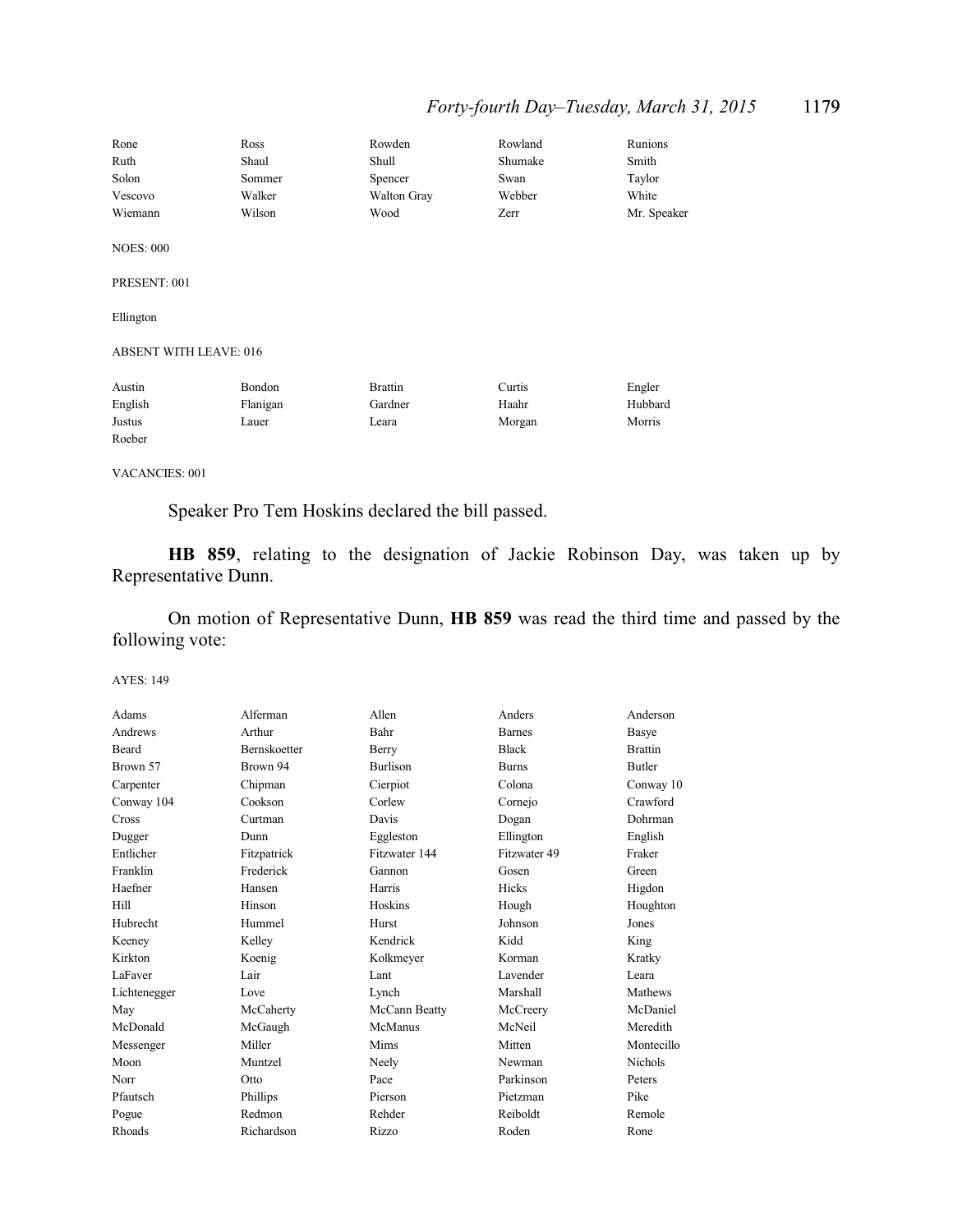| Ross                          | Rowden             | Rowland | Runions     | Ruth     |
|-------------------------------|--------------------|---------|-------------|----------|
| Shaul                         | Shull              | Shumake | Smith       | Solon    |
| Sommer                        | Spencer            | Swan    | Taylor      | Vescovo  |
| Walker                        | <b>Walton Gray</b> | Webber  | White       | Wiemann  |
| Wilson                        | Wood               | Zerr    | Mr. Speaker |          |
| <b>NOES: 000</b>              |                    |         |             |          |
| PRESENT: 000                  |                    |         |             |          |
| <b>ABSENT WITH LEAVE: 013</b> |                    |         |             |          |
| Austin                        | Bondon             | Curtis  | Engler      | Flanigan |
| Gardner                       | Haahr              | Hubbard | Justus      | Lauer    |
| Morgan                        | Morris             | Roeber  |             |          |

VACANCIES: 001

Speaker Pro Tem Hoskins declared the bill passed.

**HB 874**, relating to the designation of public holidays, was taken up by Representative Remole.

On motion of Representative Remole, **HB 874** was read the third time and passed by the following vote:

| Alferman            | Allen           | Anders        | Anderson       | Andrews        |
|---------------------|-----------------|---------------|----------------|----------------|
| Austin              | Bahr            | <b>Barnes</b> | Basye          | Beard          |
| <b>Bernskoetter</b> | Berry           | <b>Black</b>  | <b>Brattin</b> | Brown 57       |
| Brown 94            | <b>Burlison</b> | <b>Burns</b>  | <b>Butler</b>  | Chipman        |
| Cierpiot            | Colona          | Conway 10     | Conway 104     | Cookson        |
| Corlew              | Cornejo         | Crawford      | Cross          | Curtman        |
| Davis               | Dogan           | Dohrman       | Dugger         | Dunn           |
| Eggleston           | English         | Entlicher     | Fitzpatrick    | Fitzwater 144  |
| Fitzwater 49        | Fraker          | Franklin      | Frederick      | Gannon         |
| Gosen               | Green           | Haefner       | Hansen         | Harris         |
| Hicks               | Higdon          | Hill          | Hinson         | <b>Hoskins</b> |
| Hough               | Houghton        | Hubrecht      | Hummel         | Hurst          |
| Johnson             | Jones           | Justus        | Keeney         | Kelley         |
| Kidd                | King            | Koenig        | Kolkmeyer      | Korman         |
| Kratky              | Lair            | Lant          | Lauer          | Lavender       |
| Leara               | Lichtenegger    | Love          | Lynch          | Marshall       |
| Mathews             | McCaherty       | McDaniel      | McDonald       | McGaugh        |
| McNeil              | Meredith        | Messenger     | Miller         | Mims           |
| Moon                | Morris          | Muntzel       | Neely          | <b>Nichols</b> |
| Norr                | Otto            | Parkinson     | Pfautsch       | Phillips       |
| Pierson             | Pietzman        | Pike          | Pogue          | Redmon         |
| Rehder              | Reiboldt        | Remole        | Rhoads         | Richardson     |
| Rizzo               | Roden           | Rone          | Ross           | Rowden         |
| Rowland             | Runions         | Ruth          | Shaul          | Shull          |
| Shumake             | Solon           | Sommer        | Spencer        | Swan           |
| Taylor              | Vescovo         | Walker        | Walton Gray    | White          |
| Wiemann             | Wilson          | Wood          | Zerr           | Mr. Speaker    |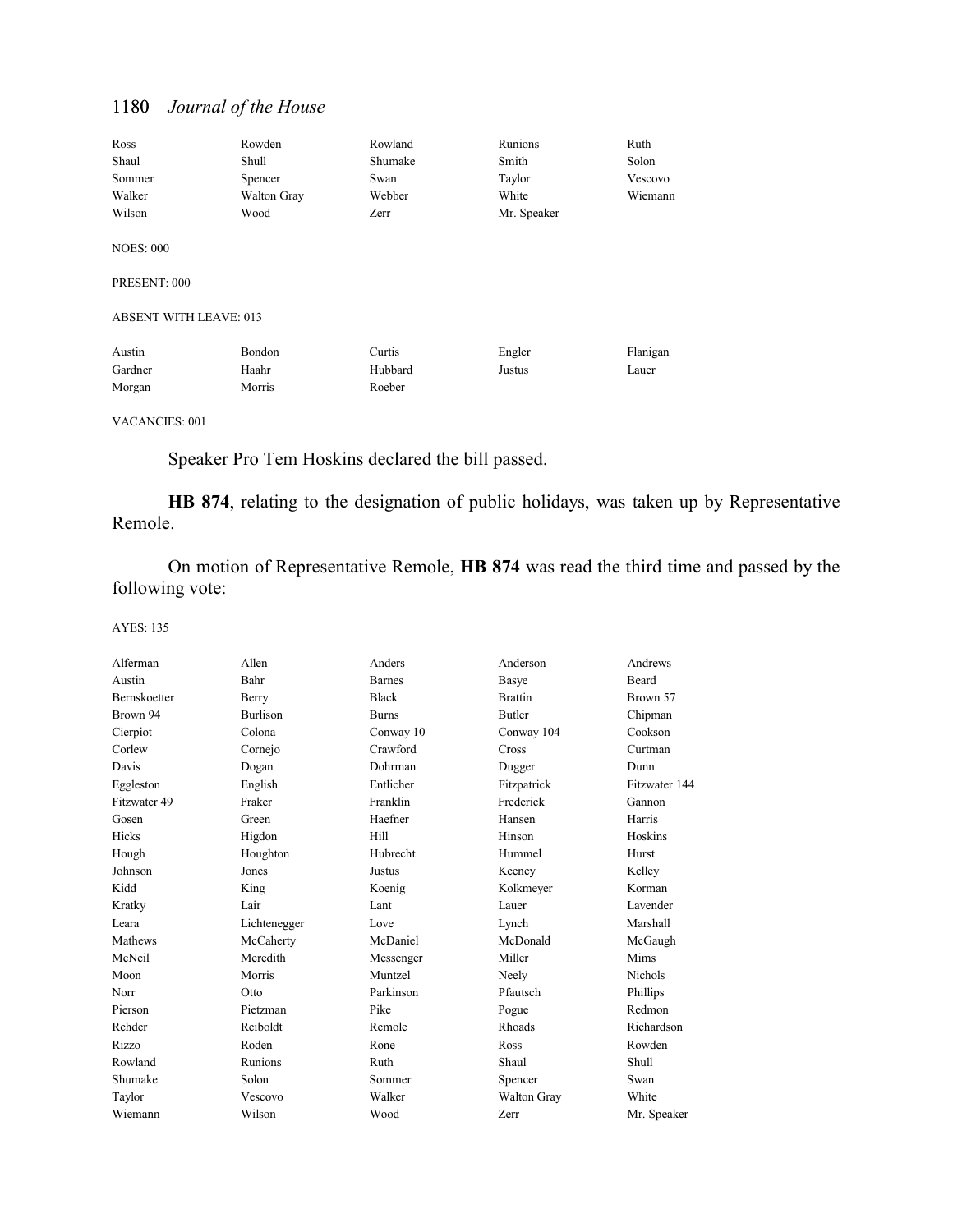NOES: 013

| Adams<br>LaFaver              | Carpenter<br>May | Ellington<br>McCreery | Gardner<br>Montecillo | Kirkton<br>Newman |
|-------------------------------|------------------|-----------------------|-----------------------|-------------------|
| Pace                          | Peters           | Smith                 |                       |                   |
| PRESENT: 006                  |                  |                       |                       |                   |
| Arthur<br>Webber              | Kendrick         | McCann Beatty         | McManus               | Mitten            |
| <b>ABSENT WITH LEAVE: 008</b> |                  |                       |                       |                   |
| Bondon<br>Hubbard             | Curtis<br>Morgan | Engler<br>Roeber      | Flanigan              | Haahr             |

VACANCIES: 001

Speaker Pro Tem Hoskins declared the bill passed.

### **PERFECTION OF HOUSE BILLS**

**HB 793**, relating to the designation of the official state work chronicling the 1993 flood, was taken up by Representative Rizzo.

**HB 793** was laid over.

## **REFERRAL OF HOUSE JOINT RESOLUTIONS**

The following House Joint Resolutions were referred to the Committee indicated:

- **HCS HJR 34** Fiscal Review
- **HJR 33** Transportation
- **HJR 42** Transportation
- **HJR 49** Emerging Issues
- **HJR 50** Consumer Affairs
- **HJR 52** Ways and Means

#### **REFERRAL OF HOUSE BILLS**

The following House Bills were referred to the Committee indicated:

- **HB 675** Fiscal Review
- **HB 102** Transportation
- **HB 262** Health Insurance
- **HB 412** Higher Education
- **HB 413** Elementary and Secondary Education
- **HB 544** Workforce Standards and Development
- **HB 560** Workforce Standards and Development
- **HB 595** Public Safety and Emergency Preparedness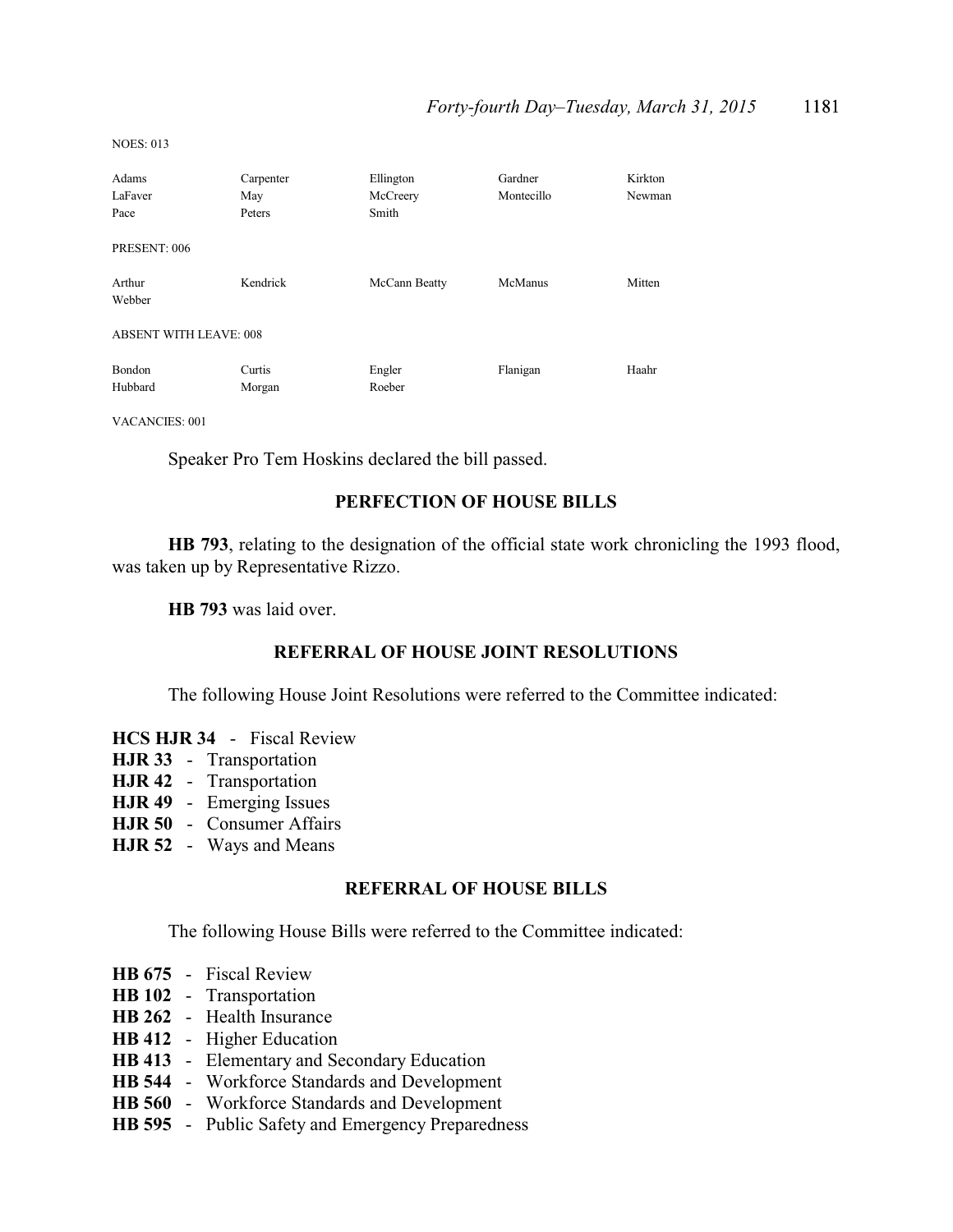|                                  |                          | <b>HB</b> 724 - Emerging Issues                                            |
|----------------------------------|--------------------------|----------------------------------------------------------------------------|
|                                  |                          | HB 738 - Transportation                                                    |
|                                  |                          | HB 772 - Civil and Criminal Proceedings                                    |
|                                  |                          | <b>HB 788</b> - Workforce Standards and Development                        |
|                                  |                          | HB 801 - Trade and Tourism                                                 |
|                                  |                          | HB 806 - Transportation                                                    |
|                                  |                          | HB 822 - Energy and the Environment                                        |
|                                  |                          | HB 823 - Transportation                                                    |
|                                  |                          | HB 839 - Telecommunications                                                |
|                                  |                          | HB 840 - Civil and Criminal Proceedings                                    |
|                                  |                          | HB 851 - Emerging Issues                                                   |
|                                  |                          | <b>HB 854</b> - Agriculture Policy                                         |
|                                  |                          | HB 858 - Civil and Criminal Proceedings                                    |
|                                  |                          | <b>HB 862</b> - Small Business                                             |
|                                  |                          | <b>HB 863</b> - Small Business                                             |
|                                  |                          | <b>HB 901</b> - Economic Development and Business Attraction and Retention |
|                                  |                          | <b>HB 905</b> - Higher Education                                           |
|                                  |                          | HB 911 - Health Insurance                                                  |
|                                  |                          | <b>HB 914</b> - Emerging Issues in Education                               |
|                                  |                          | <b>HB 916</b> - Civil and Criminal Proceedings                             |
|                                  |                          | <b>HB 967</b> - Public Safety and Emergency Preparedness                   |
|                                  |                          | <b>HB 969</b> - Public Safety and Emergency Preparedness                   |
|                                  |                          | <b>HB 971</b> - Public Safety and Emergency Preparedness                   |
| <b>HB</b> 974                    |                          | - Public Safety and Emergency Preparedness                                 |
|                                  |                          | HB 991 - Elementary and Secondary Education                                |
|                                  |                          | HB 995 - Transportation                                                    |
|                                  |                          | HB 1015 - Ways and Means                                                   |
|                                  |                          | <b>HB 1090</b> - Children and Families                                     |
|                                  |                          | HB 1159 - Professional Registration and Licensing                          |
|                                  |                          | HB 1165 - Higher Education                                                 |
|                                  |                          | HB 1175 - Utility Infrastructure                                           |
|                                  |                          | HB 1208 - Local Government                                                 |
| <b>HB</b> 1220                   |                          | - Civil and Criminal Proceedings                                           |
| <b>HB</b> 1251                   |                          | Civil and Criminal Proceedings<br>$\sim$                                   |
| <b>HB</b> 1252<br>HB 1254        |                          | Civil and Criminal Proceedings<br>$\mathcal{L}_{\mathcal{A}}$              |
|                                  | $\overline{\phantom{a}}$ | <b>Higher Education</b>                                                    |
| <b>HB</b> 1266<br><b>HB</b> 1270 |                          | Transportation<br>Property, Casualty, and Life Insurance                   |
| <b>HB</b> 1271                   | $\blacksquare$           | Banking                                                                    |
| <b>HB</b> 1288                   |                          | <b>Consumer Affairs</b>                                                    |
| <b>HB</b> 1289                   |                          | <b>Consumer Affairs</b><br>$\overline{\phantom{0}}$                        |
| <b>HB</b> 1290                   |                          | - Health and Mental Health Policy                                          |
| HB 1324                          |                          | Government Oversight and Accountability                                    |
|                                  |                          |                                                                            |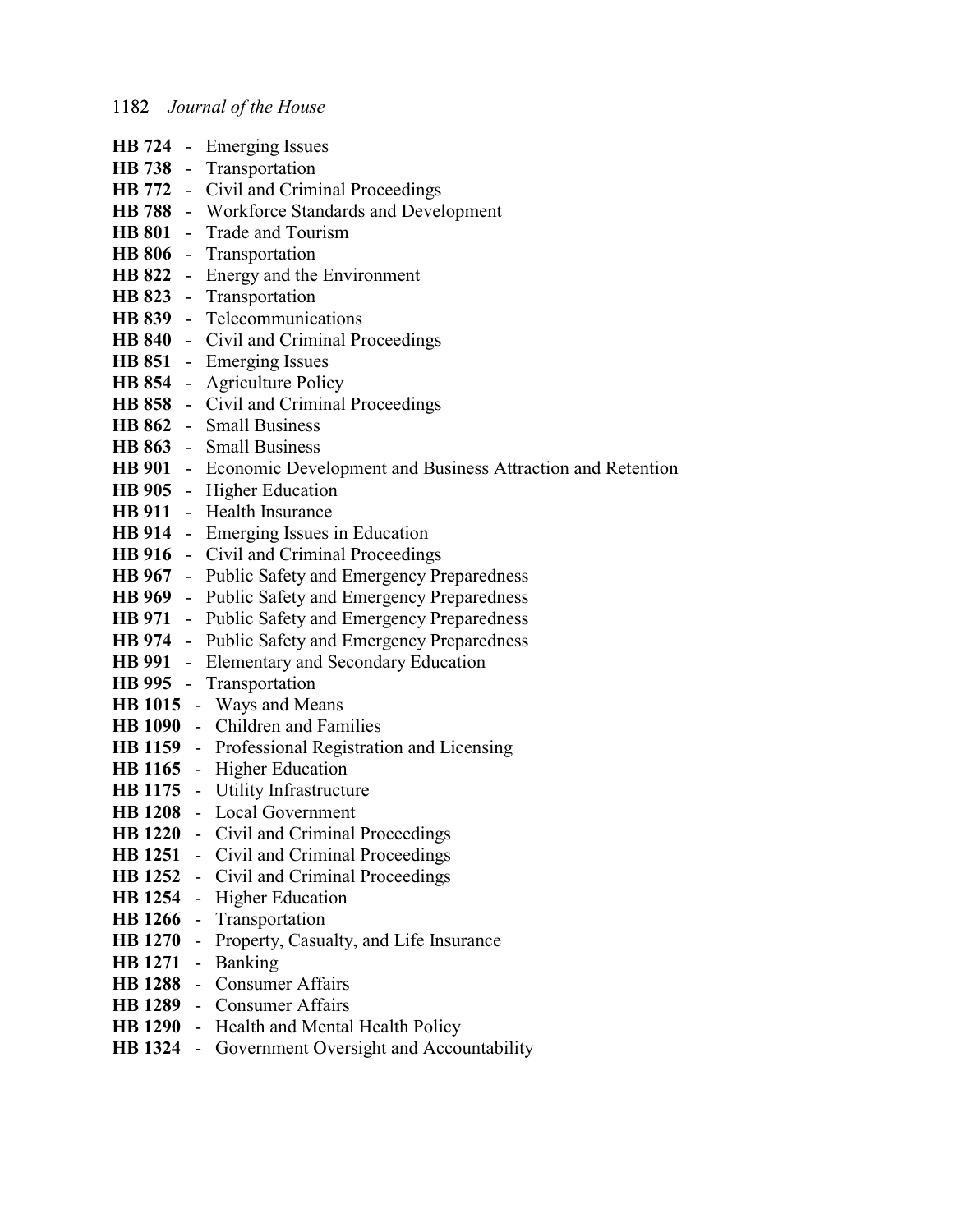**HB 1332** - Local Government

**HB 1341** - Emerging Issues

**HB 1360** - Ways and Means

## **REFERRAL OF SENATE BILLS**

The following Senate Bills were referred to the Committee indicated:

**SCS SB 19** - Ways and Means

**SCS SB 35** - Health and Mental Health Policy

**SCS SB 38** - Government Oversight and Accountability

**SB 68** - Local Government

**SB 104** - Elections

**SS SCS SB 115** - Ways and Means

**SS SCS SB 122** - Health and Mental Health Policy

**SCS SB 152** - Energy and the Environment

**SB 205** - Property, Casualty, and Life Insurance

**SB 221** - Local Government

**SCS SB 270** - Pensions

### **COMMITTEE REPORTS**

#### **Committee on Agriculture Policy**, Chairman Houghton reporting:

Mr. Speaker: Your Committee on Agriculture Policy, to which was referred **HB 1093**, begs leave to report it has examined the same and recommends that it **Do Pass**, and pursuant to Rule 27(2) be referred to the Select Committee on Agriculture.

Mr. Speaker: Your Committee on Agriculture Policy, to which was referred **HB 1184**, begs leave to report it has examined the same and recommends that it **Do Pass with House Committee Amendment No. 1**, and pursuant to Rule 27(2) be referred to the Select Committee on Agriculture.

#### *House Committee Amendment No. 1*

AMEND House Bill No. 1184, Page 5, Section 348.407, Line 63, by inserting after all of said section and line the following:

"Section B. The repeal and reenactment of section A of this act shall become effective January 1, 2016."; and

Further amend said bill by amending the title, enacting clause, and intersectional references accordingly.

## **Committee on Economic Development and Business Attraction and Retention**, Chairman Rowden reporting:

Mr. Speaker: Your Committee on Economic Development and Business Attraction and Retention, to which was referred **HB 253**, begs leave to report it has examined the same and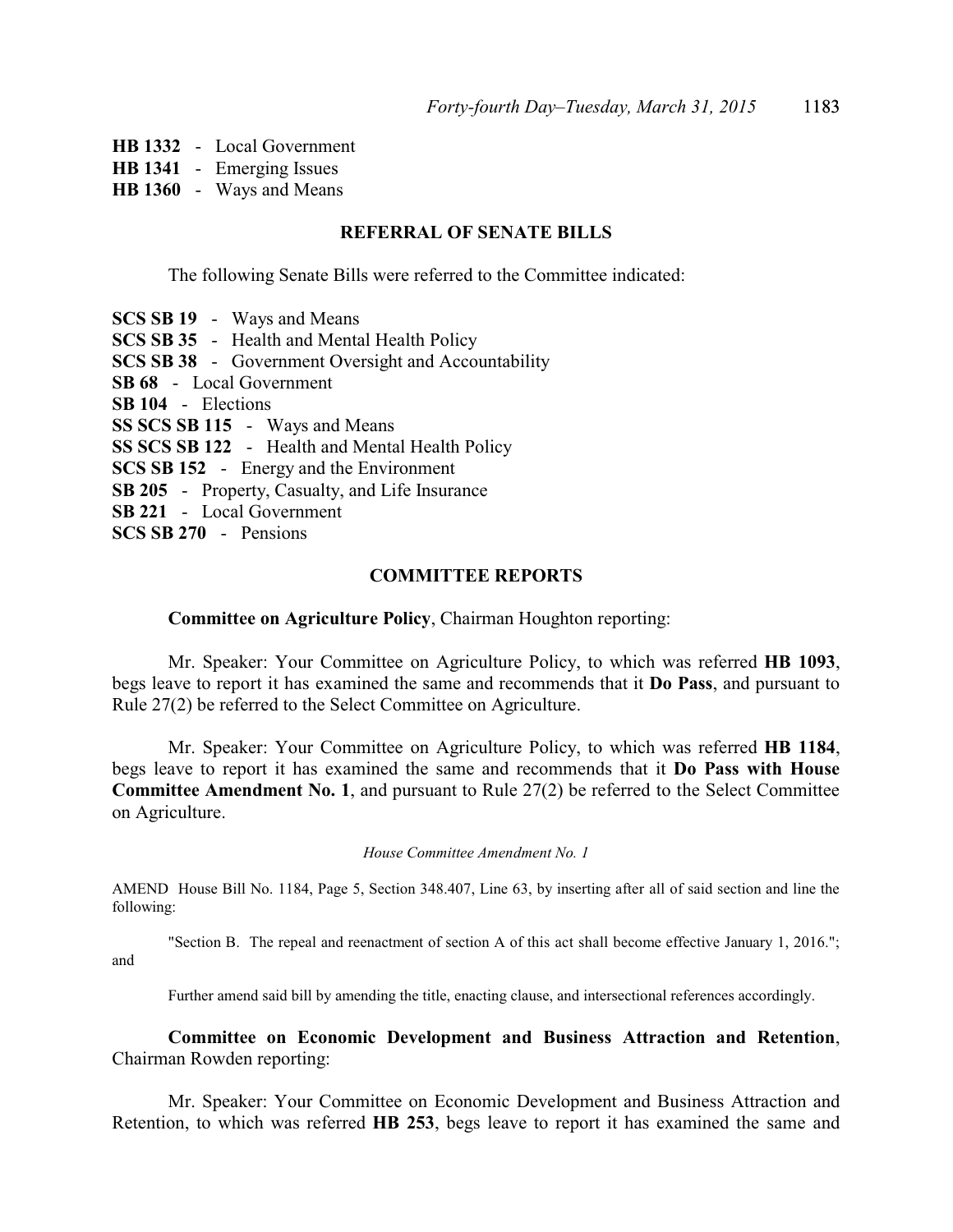recommends that it **Do Pass**, and pursuant to Rule 27(4) be referred to the Select Committee on Commerce.

Mr. Speaker: Your Committee on Economic Development and Business Attraction and Retention, to which was referred **HB 387**, begs leave to report it has examined the same and recommends that it **Do Pass**, and pursuant to Rule 27(4) be referred to the Select Committee on Commerce.

Mr. Speaker: Your Committee on Economic Development and Business Attraction and Retention, to which was referred **HB 803**, begs leave to report it has examined the same and recommends that it **Do Pass with House Committee Amendment No. 1**, and pursuant to Rule 27(4) be referred to the Select Committee on Commerce.

#### *House Committee Amendment No. 1*

AMEND House Bill No. 803, Page 3, Section 135.750, Line 56, by deleting the words "**ten percent**"; and

Further amend said bill by amending the title, enacting clause, and intersectional references accordingly.

Mr. Speaker: Your Committee on Economic Development and Business Attraction and Retention, to which was referred **HB 1305**, begs leave to report it has examined the same and recommends that it **Do Pass**, and pursuant to Rule 27(4) be referred to the Select Committee on Commerce.

Mr. Speaker: Your Committee on Economic Development and Business Attraction and Retention, to which was referred **HB 1312**, begs leave to report it has examined the same and recommends that it **Do Pass**, and pursuant to Rule 27(4) be referred to the Select Committee on Commerce.

#### **Committee on Emerging Issues**, Chairman Haahr reporting:

Mr. Speaker: Your Committee on Emerging Issues, to which was referred **HB 79**, begs leave to report it has examined the same and recommends that it **Do Pass**, and pursuant to Rule 27(7) be referred to the Select Committee on General Laws.

Mr. Speaker: Your Committee on Emerging Issues, to which was referred **HB 1024**, begs leave to report it has examined the same and recommends that it **Do Pass**, and pursuant to Rule 27(7) be referred to the Select Committee on General Laws.

Mr. Speaker: Your Committee on Emerging Issues, to which was referred **HB 1042**, begs leave to report it has examined the same and recommends that it **Do Pass**, and pursuant to Rule 27(7) be referred to the Select Committee on General Laws.

Mr. Speaker: Your Committee on Emerging Issues, to which was referred **HB 1074**, begs leave to report it has examined the same and recommends that it **Do Pass**, and pursuant to Rule 27(7) be referred to the Select Committee on General Laws.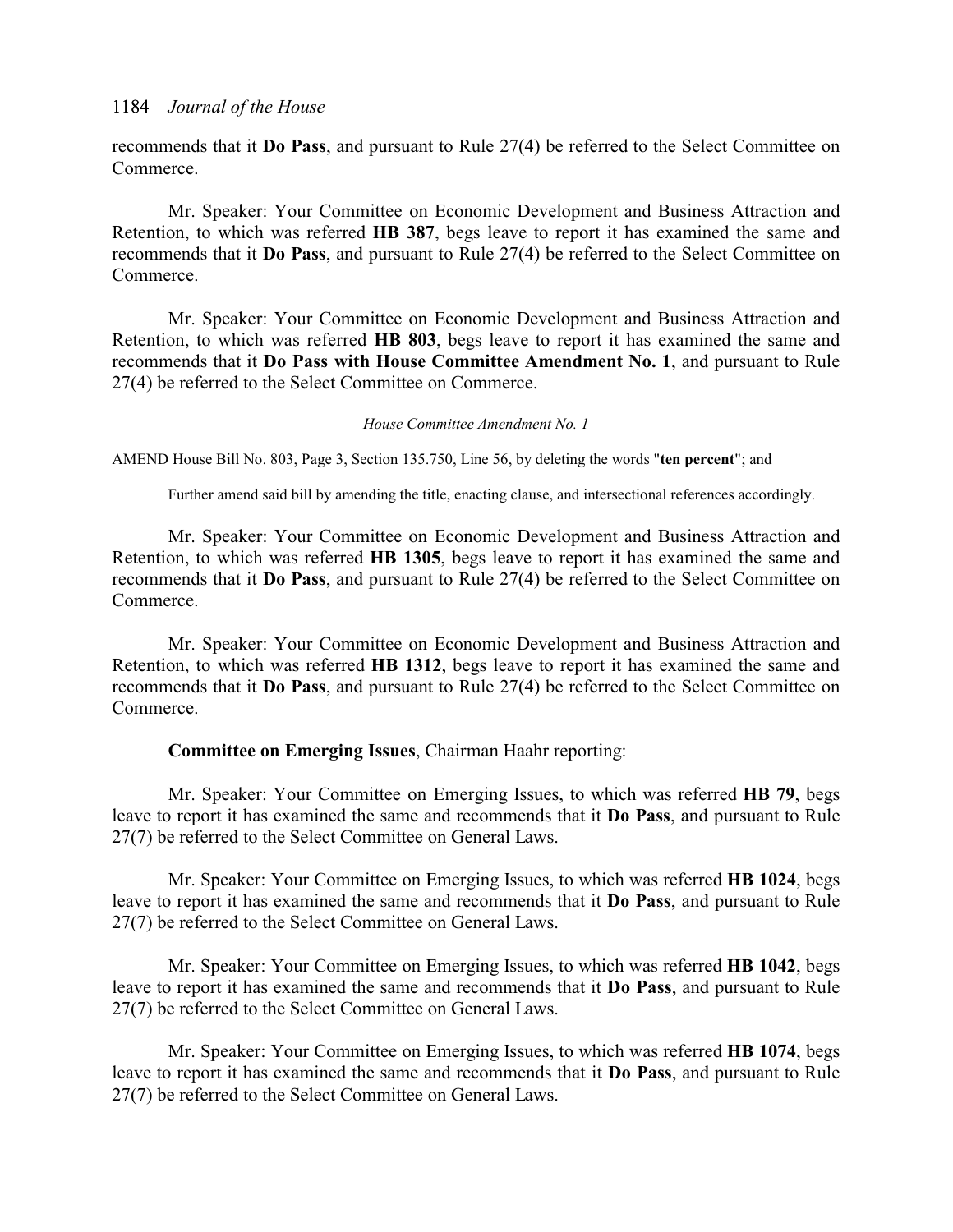### **Committee on Emerging Issues in Education**, Chairman Rowland reporting:

Mr. Speaker: Your Committee on Emerging Issues in Education, to which was referred **HB 311**, begs leave to report it has examined the same and recommends that it **Do Pass with House Committee Amendment No. 1**, and pursuant to Rule 27(5) be referred to the Select Committee on Education.

#### *House Committee Amendment No. 1*

AMEND House Bill No. 311, Pages 1-2, Section 160.1000, Lines 3-18, by deleting all of said lines and inserting in lieu thereof the following:

"**2. The department of elementary and secondary education shall develop a "High Performance Energy Benchmarking Act Award" program to recognize:**

**(1) Missouri public school districts and schools that benchmark using the Energy Star program, co-sponsored by the United States Department of Energy and the United States Environmental Protection Agency. The department of elementary and secondary education shall post the names of these school districts and schools on its website; and**

**(2) Missouri public school districts and schools that achieve Energy Star national recognition. The department of elementary and secondary education shall publicize the names of these school districts and schools.** 

**3. The department of elementary and secondary education may further recognize the schools and school districts described under subsection 2 of this section in ways not specifically listed in that subsection.**

**4. Beginning September 1, 2015, the department of elementary and secondary education shall annually notify all Missouri public school districts and school boards of the high performance energy benchmarking act award established under subsection 2 of this section. Each participating school district and school shall use the free online portfolio manager provided by Energy Star to generate an efficiency benchmark rating. Each participating district shall maintain a database of results for each school building and report results to their respective boards of education and to the department of elementary and secondary education.**

**5. Pursuant to section 23.253 of the Missouri sunset act:** 

**(1) The provisions of the new program authorized under this section shall sunset automatically six years after August 28, 2015, unless reauthorized by an act of the general assembly; and**

**(2) If such program is reauthorized, the program authorized under this section shall sunset automatically twelve years after the effective date of the reauthorization of this section; and**

**(3) This section shall terminate on September first of the calendar year immediately following the calendar year in which the program authorized under this section is sunset.**"; and

Further amend said bill by amending the title, enacting clause, and intersectional references accordingly.

Mr. Speaker: Your Committee on Emerging Issues in Education, to which was referred **HB 658**, begs leave to report it has examined the same and recommends that it **Do Pass with House Committee Amendment No. 1**, and pursuant to Rule 27(5) be referred to the Select Committee on Education.

#### *House Committee Amendment No. 1*

AMEND House Bill No. 658, Page 1, Section 170.350, Line 3, by inserting immediately after the word "of" in the second instance the following:

#### "**,or in collaboration with**"; and

Further amend said bill by amending the title, enacting clause, and intersectional references accordingly.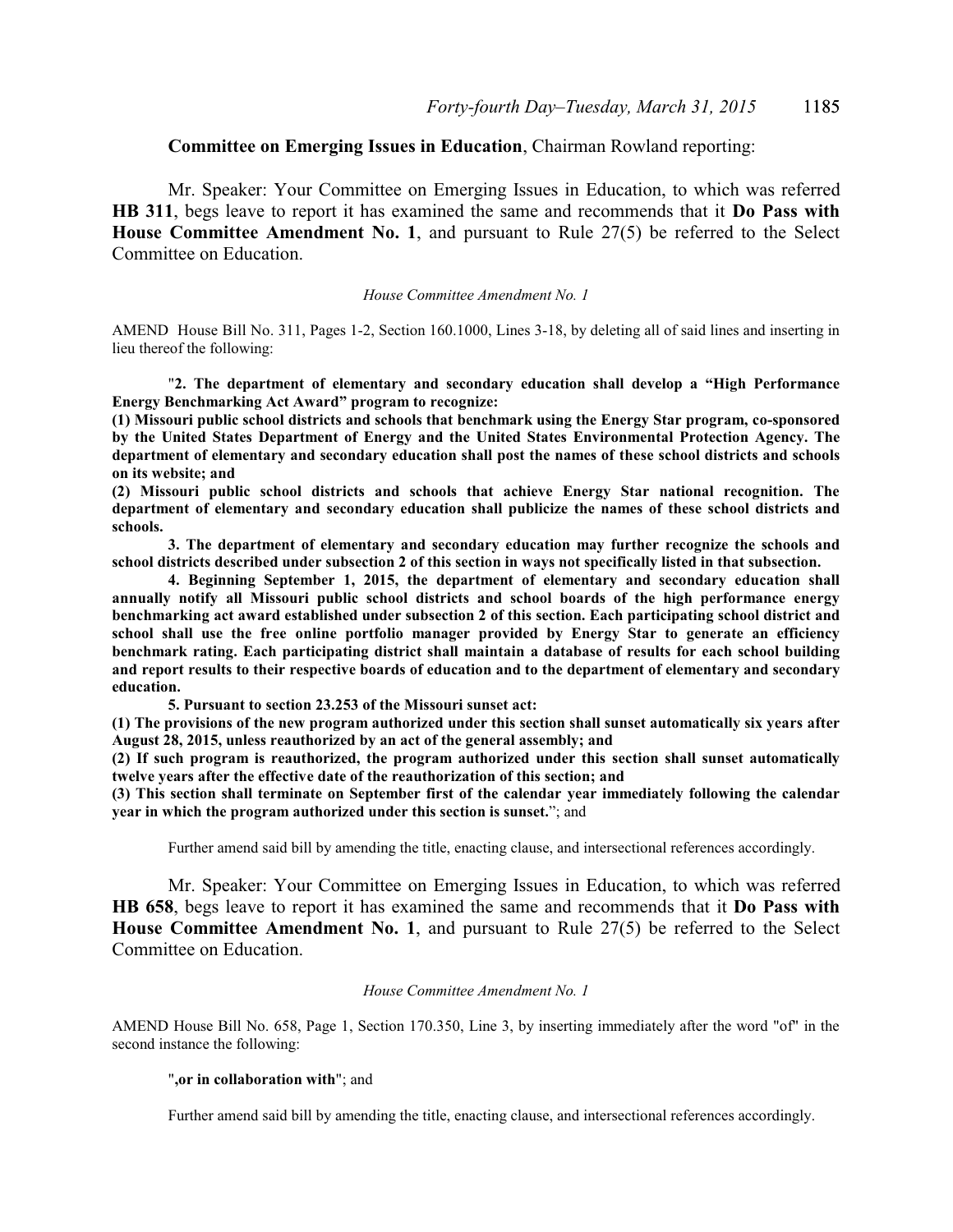#### **Committee on Energy and the Environment**, Chairman Miller reporting:

Mr. Speaker: Your Committee on Energy and the Environment, to which was referred **HB 923**, begs leave to report it has examined the same and recommends that it **Do Pass**, and pursuant to Rule 27(14) be referred to the Select Committee on Utilities.

**Committee on Public Safety and Emergency Preparedness**, Chairman Rhoads reporting:

Mr. Speaker: Your Committee on Public Safety and Emergency Preparedness, to which was referred **HB 358**, begs leave to report it has examined the same and recommends that it **Do** Pass, and pursuant to Rule 27(13) be referred to the Select Committee on State and Local Governments.

Mr. Speaker: Your Committee on Public Safety and Emergency Preparedness, to which was referred **HB 679**, begs leave to report it has examined the same and recommends that it **Do Pass**, and pursuant to Rule 27(13) be referred to the Select Committee on State and Local Governments.

Mr. Speaker: Your Committee on Public Safety and Emergency Preparedness, to which was referred **HB 762**, begs leave to report it has examined the same and recommends that it **Do Pass with House Committee Amendment No. 1**, and pursuant to Rule 27(13) be referred to the Select Committee on State and Local Governments.

#### *House Committee Amendment No. 1*

AMEND House Bill No. 762, Page 1, Section 610.057, Lines 1-9, by deleting all of said lines and inserting in lieu thereof the following:

"**590.810. 1. No law enforcement agency shall be required by the state to provide mobile video recorders as defined in section 610.100 to officers employed by the agency, nor shall the state require any peace officer to wear such recorders.**

**2. Any law enforcement agency that utilizes a mobile video recorder shall have a written policy on the use of the recorders.**

610.100. 1. As used in sections 610.100 to 610.150, the following words and phrases shall mean:

(1) "Arrest", an actual restraint of the person of the defendant, or by his or her submission to the custody of the officer, under authority of a warrant or otherwise for a criminal violation which results in the issuance of a summons or the person being booked;

(2) "Arrest report", a record of a law enforcement agency of an arrest and of any detention or confinement incident thereto together with the charge therefor;

(3) "Inactive", an investigation in which no further action will be taken by a law enforcement agency or officer for any of the following reasons:

(a) A decision by the law enforcement agency not to pursue the case;

(b) Expiration of the time to file criminal charges pursuant to the applicable statute of limitations, or ten years after the commission of the offense; whichever date earliest occurs;

(c) Finality of the convictions of all persons convicted on the basis of the information contained in the investigative report, by exhaustion of or expiration of all rights of appeal of such persons;

(4) "Incident report", a record of a law enforcement agency consisting of the date, time, specific location, name of the victim and immediate facts and circumstances surrounding the initial report of a crime or incident, including any logs of reported crimes, accidents and complaints maintained by that agency;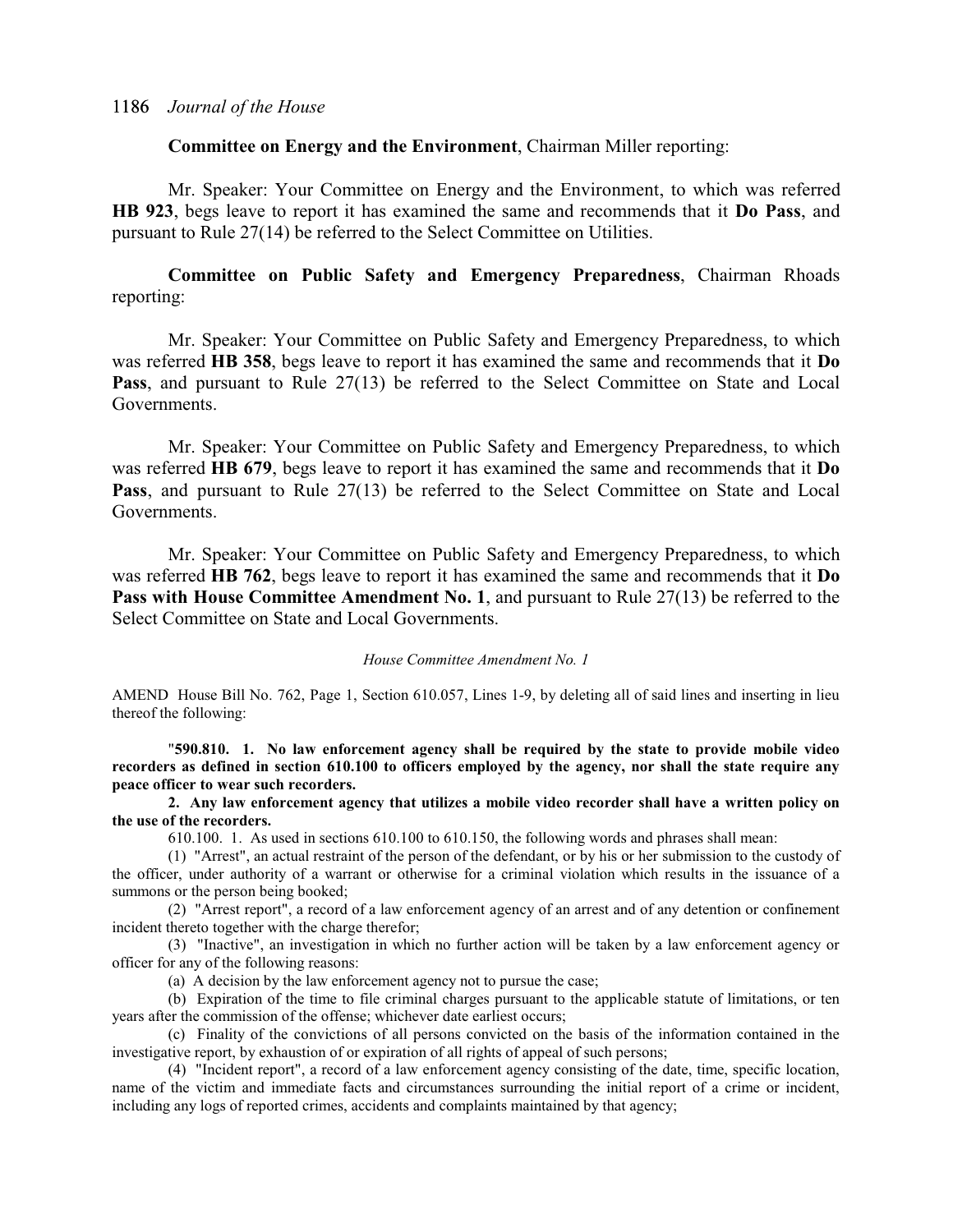(5) "Investigative report", a record, other than an arrest or incident report, prepared by personnel of a law enforcement agency, inquiring into a crime or suspected crime, either in response to an incident report or in response to evidence developed by law enforcement officers in the course of their duties**;**

**(6) "Mobile video recorder", any system or device that captures visual signals that is capable of installation in a vehicle, vessel, or aircraft, or being worn or carried by personnel of a law enforcement agency and that includes, at a minimum, a camera and recording capabilities**.

2. Each law enforcement agency of this state, of any county, and of any municipality shall maintain records of all incidents reported to the agency, investigations and arrests made by such law enforcement agency. All incident reports and arrest reports shall be open records. Notwithstanding any other provision of law other than the provisions of subsections 4, 5 and 6 of this section or section 320.083, investigative reports of all law enforcement agencies are closed records until the investigation becomes inactive. If any person is arrested and not charged with an offense against the law within thirty days of the person's arrest, the arrest report shall thereafter be a closed record except that the disposition portion of the record may be accessed and except as provided in section 610.120. **Notwithstanding any other provision of law to the contrary, other than the provisions of subsections 4, 5, and 6 of this section or section 320.083, data from mobile video recorders in the possession of law enforcement agencies are closed records.**

3. Except as provided in subsections 4, 5, 6 and 7 of this section, if any portion of a record or document of a law enforcement officer or agency, other than an arrest report, which would otherwise be open, contains information that is reasonably likely to pose a clear and present danger to the safety of any victim, witness, undercover officer, or other person; or jeopardize a criminal investigation, including records which would disclose the identity of a source wishing to remain confidential or a suspect not in custody; or which would disclose techniques, procedures or guidelines for law enforcement investigations or prosecutions, that portion of the record shall be closed and shall be redacted from any record made available pursuant to this chapter.

4. Any person, including a family member of such person within the first degree of consanguinity if such person is deceased or incompetent, attorney for a person, or insurer of a person involved in any incident or whose property is involved in an incident, may obtain any records closed pursuant to this section or section 610.150 for purposes of investigation of any civil claim or defense, as provided by this subsection. Any individual, his or her family member within the first degree of consanguinity if such individual is deceased or incompetent, his or her attorney or insurer, involved in an incident or whose property is involved in an incident, upon written request, may obtain a complete unaltered and unedited incident report concerning the incident, and may obtain access to other records closed by a law enforcement agency pursuant to this section. Within thirty days of such request, the agency shall provide the requested material or file a motion pursuant to this subsection with the circuit court having jurisdiction over the law enforcement agency stating that the safety of the victim, witness or other individual cannot be reasonably ensured, or that a criminal investigation is likely to be jeopardized. If, based on such motion, the court finds for the law enforcement agency, the court shall either order the record closed or order such portion of the record that should be closed to be redacted from any record made available pursuant to this subsection.

5. Any person may bring an action pursuant to this section in the circuit court having jurisdiction to authorize disclosure of the information contained in an investigative report of any law enforcement agency **or data in the possession of a law enforcement agency from a mobile video recorder**, which would otherwise be closed pursuant to this section. The court may order that all or part of the information contained in an investigative report **or the data from a mobile video recorder** be released to the person bringing the action. In making the determination as to whether information contained in an investigative report **or data from a mobile video recorder** shall be disclosed, the court shall consider whether the benefit to the person bringing the action or to the public outweighs any harm to the public, to the law enforcement agency or any of its officers, or to any person identified in the investigative report **or captured in the data from the mobile video recorder** in regard to the need for law enforcement agencies to effectively investigate and prosecute criminal activity. The investigative report **or mobile video recorder** in question may be examined by the court in camera. The court may find that the party seeking disclosure of the investigative report **or mobile video recorder** shall bear the reasonable and necessary costs and attorneys' fees of both parties, unless the court finds that the decision of the law enforcement agency not to open the investigative report **or mobile video recorder** was substantially unjustified under all relevant circumstances, and in that event, the court may assess such reasonable and necessary costs and attorneys' fees to the law enforcement agency.

6. Any person may apply pursuant to this subsection to the circuit court having jurisdiction for an order requiring a law enforcement agency to open incident reports and arrest reports being unlawfully closed pursuant to this section. If the court finds by a preponderance of the evidence that the law enforcement officer or agency has knowingly violated this section, the officer or agency shall be subject to a civil penalty in an amount up to one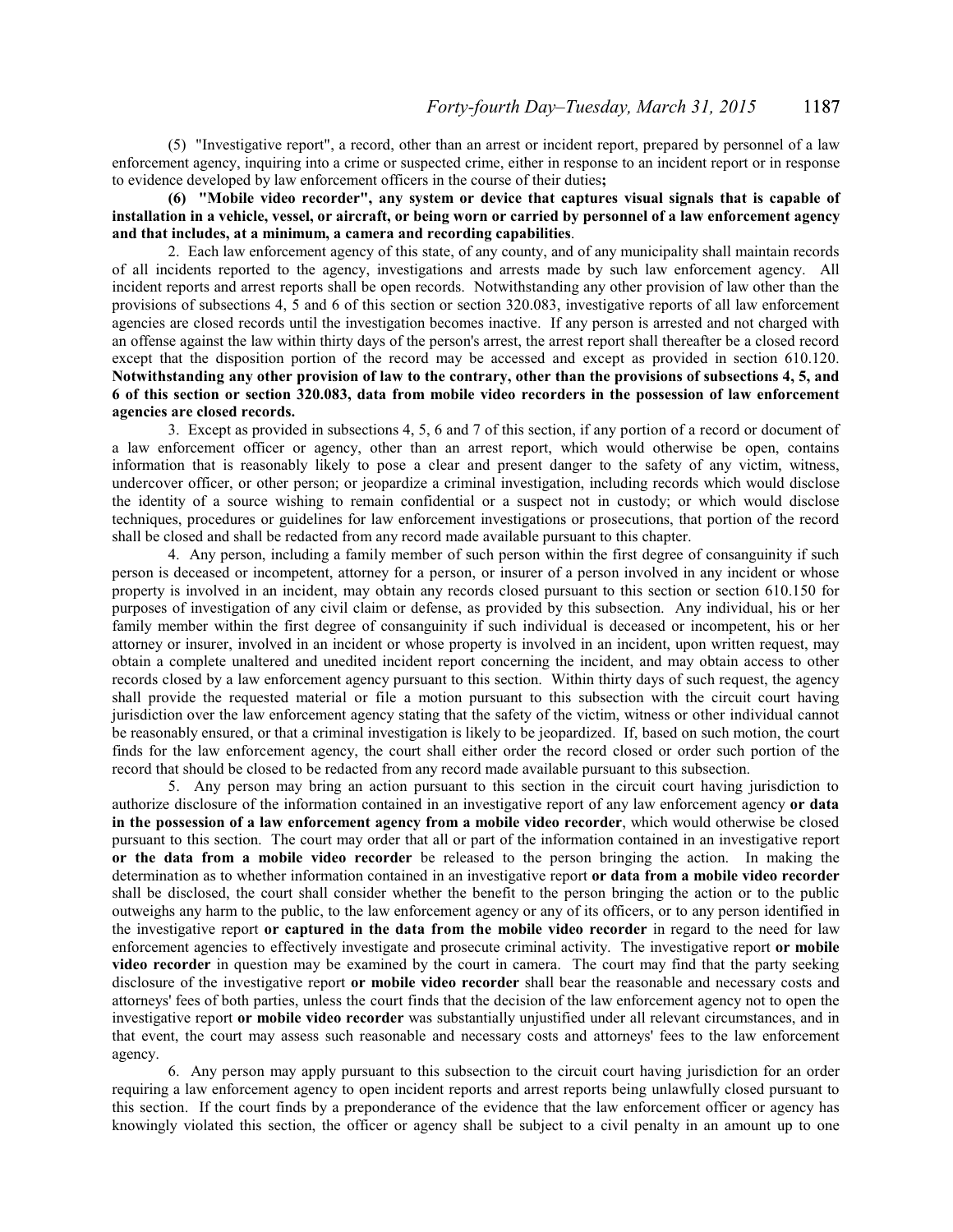thousand dollars. If the court finds that there is a knowing violation of this section, the court may order payment by such officer or agency of all costs and attorneys' fees, as provided by section 610.027. If the court finds by a preponderance of the evidence that the law enforcement officer or agency has purposely violated this section, the officer or agency shall be subject to a civil penalty in an amount up to five thousand dollars and the court shall order payment by such officer or agency of all costs and attorney fees, as provided in section 610.027. The court shall determine the amount of the penalty by taking into account the size of the jurisdiction, the seriousness of the offense, and whether the law enforcement officer or agency has violated this section previously.

7. The victim of an offense as provided in chapter 566 may request that his or her identity be kept confidential until a charge relating to such incident is filed."; and

Further amend said bill by amending the title, enacting clause, and intersectional references accordingly.

Mr. Speaker: Your Committee on Public Safety and Emergency Preparedness, to which was referred **HB 842**, begs leave to report it has examined the same and recommends that it **Do Pass**, and pursuant to Rule 27(13) be referred to the Select Committee on State and Local Governments.

#### **Committee on Transportation**, Chairman Kolkmeyer reporting:

Mr. Speaker: Your Committee on Transportation, to which was referred **HB 278**, begs leave to report it has examined the same and recommends that it **Do Pass**, and pursuant to Rule 27(13) be referred to the Select Committee on State and Local Governments.

Mr. Speaker: Your Committee on Transportation, to which was referred **HB 694**, begs leave to report it has examined the same and recommends that it **Do Pass with House Committee Amendment No. 1**, and pursuant to Rule 27(13) be referred to the Select Committee on State and Local Governments.

#### *House Committee Amendment No. 1*

AMEND House Bill No. 694, Page 1, In the Title, Line 3, by deleting all of said line and inserting in lieu thereof the words, "the registration of motor vehicles."; and

Further amend said bill, page, Section A, Line 2, by inserting after all of said section and line the following:

"301.010. As used in this chapter and sections 304.010 to 304.040, 304.120 to 304.260, and sections 307.010 to 307.175, the following terms mean:

(1) "All-terrain vehicle", any motorized vehicle manufactured and used exclusively for off-highway use which is fifty inches or less in width, with an unladen dry weight of one thousand five hundred pounds or less, traveling on three, four or more nonhighway tires;

(2) "Automobile transporter", any vehicle combination designed and used specifically for the transport of assembled motor vehicles;

(3) "Axle load", the total load transmitted to the road by all wheels whose centers are included between two parallel transverse vertical planes forty inches apart, extending across the full width of the vehicle;

(4) "Boat transporter", any vehicle combination designed and used specifically to transport assembled boats and boat hulls;

(5) "Body shop", a business that repairs physical damage on motor vehicles that are not owned by the shop or its officers or employees by mending, straightening, replacing body parts, or painting;

(6) "Bus", a motor vehicle primarily for the transportation of a driver and eight or more passengers but not including shuttle buses;

(7) "Commercial motor vehicle", a motor vehicle designed or regularly used for carrying freight and merchandise, or more than eight passengers but not including vanpools or shuttle buses;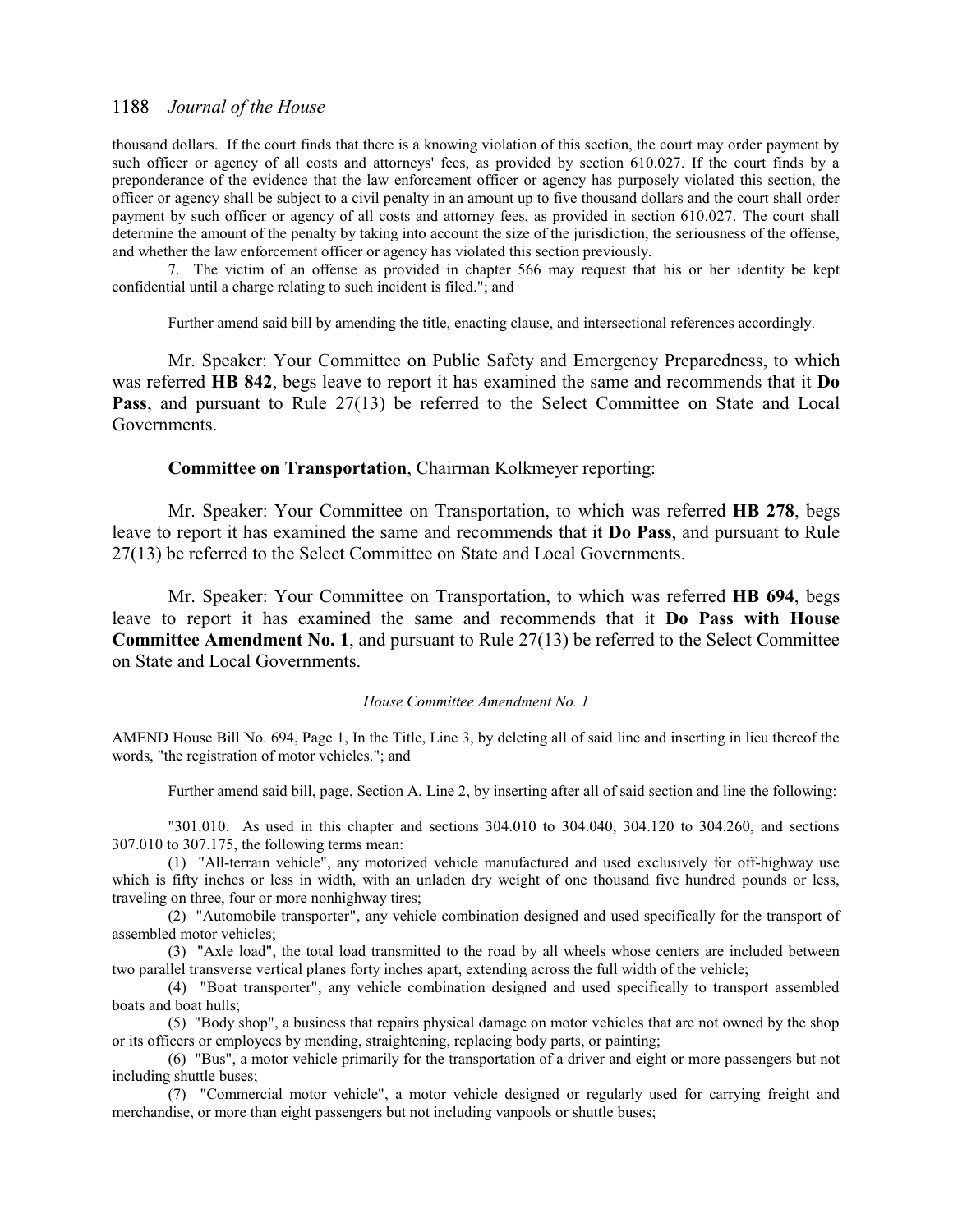(8) "Cotton trailer", a trailer designed and used exclusively for transporting cotton at speeds less than forty miles per hour from field to field or from field to market and return;

(9) "Dealer", any person, firm, corporation, association, agent or subagent engaged in the sale or exchange of new, used or reconstructed motor vehicles or trailers;

(10) "Director" or "director of revenue", the director of the department of revenue;

(11) "Driveaway operation":

(a) The movement of a motor vehicle or trailer by any person or motor carrier other than a dealer over any public highway, under its own power singly, or in a fixed combination of two or more vehicles, for the purpose of delivery for sale or for delivery either before or after sale;

(b) The movement of any vehicle or vehicles, not owned by the transporter, constituting the commodity being transported, by a person engaged in the business of furnishing drivers and operators for the purpose of transporting vehicles in transit from one place to another by the driveaway or towaway methods; or

(c) The movement of a motor vehicle by any person who is lawfully engaged in the business of transporting or delivering vehicles that are not the person's own and vehicles of a type otherwise required to be registered, by the driveaway or towaway methods, from a point of manufacture, assembly or distribution or from the owner of the vehicles to a dealer or sales agent of a manufacturer or to any consignee designated by the shipper or consignor;

(12) "Dromedary", a box, deck, or plate mounted behind the cab and forward of the fifth wheel on the frame of the power unit of a truck tractor-semitrailer combination. A truck tractor equipped with a dromedary may carry part of a load when operating independently or in a combination with a semitrailer;

(13) "Farm tractor", a tractor used exclusively for agricultural purposes;

(14) "Fleet", any group of ten or more motor vehicles owned by the same owner;

(15) "Fleet vehicle", a motor vehicle which is included as part of a fleet;

(16) "Fullmount", a vehicle mounted completely on the frame of either the first or last vehicle in a saddlemount combination;

(17) "Gross weight", the weight of vehicle and/or vehicle combination without load, plus the weight of any load thereon;

(18) "Hail-damaged vehicle", any vehicle, the body of which has become dented as the result of the impact of hail;

(19) "Highway", any public thoroughfare for vehicles, including state roads, county roads and public streets, avenues, boulevards, parkways or alleys in any municipality;

(20) "Improved highway", a highway which has been paved with gravel, macadam, concrete, brick or asphalt, or surfaced in such a manner that it shall have a hard, smooth surface;

(21) "Intersecting highway", any highway which joins another, whether or not it crosses the same;

(22) "Junk vehicle", a vehicle which**:**

**(a)** Is incapable of operation or use upon the highways and has no resale value except as a source of parts or scrap**[**, and shall not be titled or registered**]**; **or**

#### **(b) Has been designated as junk or a substantially equivalent designation by this state or any other state;**

(23) "Kit vehicle", a motor vehicle assembled by a person other than a generally recognized manufacturer of motor vehicles by the use of a glider kit or replica purchased from an authorized manufacturer and accompanied by a manufacturer's statement of origin;

(24) "Land improvement contractors' commercial motor vehicle", any not-for-hire commercial motor vehicle the operation of which is confined to:

(a) An area that extends not more than a radius of one hundred miles from its home base of operations when transporting its owner's machinery, equipment, or auxiliary supplies to or from projects involving soil and water conservation, or to and from equipment dealers' maintenance facilities for maintenance purposes; or

(b) An area that extends not more than a radius of fifty miles from its home base of operations when transporting its owner's machinery, equipment, or auxiliary supplies to or from projects not involving soil and water conservation. Nothing in this subdivision shall be construed to prevent any motor vehicle from being registered as a commercial motor vehicle or local commercial motor vehicle;

(25) "Local commercial motor vehicle", a commercial motor vehicle whose operations are confined solely to a municipality and that area extending not more than fifty miles therefrom, or a commercial motor vehicle whose property-carrying operations are confined solely to the transportation of property owned by any person who is the owner or operator of such vehicle to or from a farm owned by such person or under the person's control by virtue of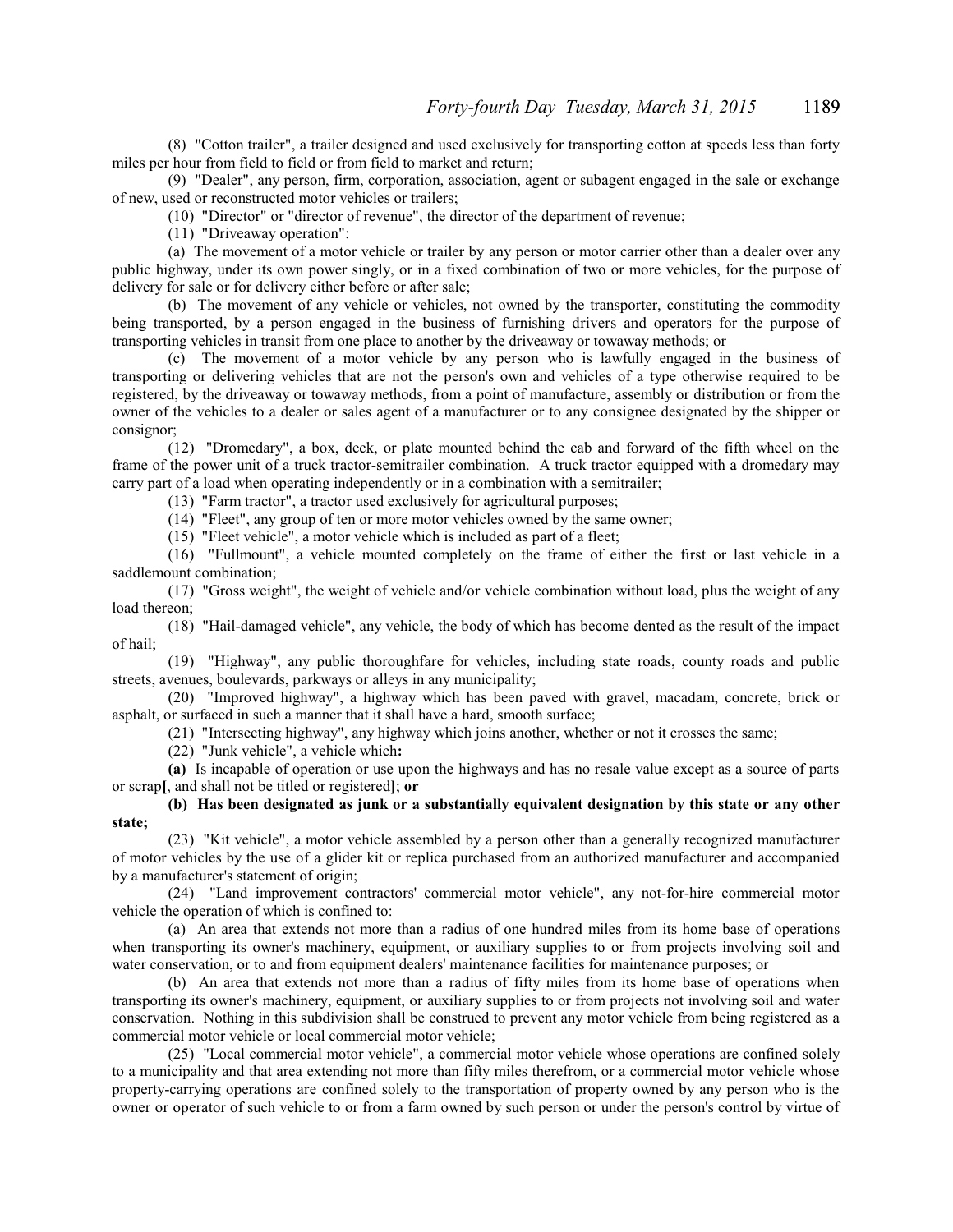a landlord and tenant lease; provided that any such property transported to any such farm is for use in the operation of such farm;

(26) "Local log truck", a commercial motor vehicle which is registered pursuant to this chapter to operate as a motor vehicle on the public highways of this state, used exclusively in this state, used to transport harvested forest products, operated solely at a forested site and in an area extending not more than a one hundred-mile radius from such site, carries a load with dimensions not in excess of twenty-five cubic yards per two axles with dual wheels, and when operated on the national system of interstate and defense highways described in Title 23, Section 103(e) of the United States Code, such vehicle shall not exceed the weight limits of section 304.180, does not have more than four axles, and does not pull a trailer which has more than two axles. Harvesting equipment which is used specifically for cutting, felling, trimming, delimbing, debarking, chipping, skidding, loading, unloading, and stacking may be transported on a local log truck. A local log truck may not exceed the limits required by law, however, if the truck does exceed such limits as determined by the inspecting officer, then notwithstanding any other provisions of law to the contrary, such truck shall be subject to the weight limits required by such sections as licensed for eighty thousand pounds;

(27) "Local log truck tractor", a commercial motor vehicle which is registered under this chapter to operate as a motor vehicle on the public highways of this state, used exclusively in this state, used to transport harvested forest products, operated solely at a forested site and in an area extending not more than a one hundred-mile radius from such site, operates with a weight not exceeding twenty-two thousand four hundred pounds on one axle or with a weight not exceeding forty-four thousand eight hundred pounds on any tandem axle, and when operated on the national system of interstate and defense highways described in Title 23, Section 103(e) of the United States Code, such vehicle does not exceed the weight limits contained in section 304.180, and does not have more than three axles and does not pull a trailer which has more than two axles. Violations of axle weight limitations shall be subject to the load limit penalty as described for in sections 304.180 to 304.220;

(28) "Local transit bus", a bus whose operations are confined wholly within a municipal corporation, or wholly within a municipal corporation and a commercial zone, as defined in section 390.020, adjacent thereto, forming a part of a public transportation system within such municipal corporation and such municipal corporation and adjacent commercial zone;

(29) "Log truck", a vehicle which is not a local log truck or local log truck tractor and is used exclusively to transport harvested forest products to and from forested sites which is registered pursuant to this chapter to operate as a motor vehicle on the public highways of this state for the transportation of harvested forest products;

(30) "Major component parts", the rear clip, cowl, frame, body, cab, front-end assembly, and front clip, as those terms are defined by the director of revenue pursuant to rules and regulations or by illustrations;

(31) "Manufacturer", any person, firm, corporation or association engaged in the business of manufacturing or assembling motor vehicles, trailers or vessels for sale;

(32) "Motor change vehicle", a vehicle manufactured prior to August, 1957, which receives a new, rebuilt or used engine, and which used the number stamped on the original engine as the vehicle identification number;

(33) "Motor vehicle", any self-propelled vehicle not operated exclusively upon tracks, except farm tractors;

(34) "Motor vehicle primarily for business use", any vehicle other than a recreational motor vehicle, motorcycle, motortricycle, or any commercial motor vehicle licensed for over twelve thousand pounds:

(a) Offered for hire or lease; or

(b) The owner of which also owns ten or more such motor vehicles;

(35) "Motorcycle", a motor vehicle operated on two wheels;

(36) "Motorized bicycle", any two-wheeled or three-wheeled device having an automatic transmission and a motor with a cylinder capacity of not more than fifty cubic centimeters, which produces less than three gross brake horsepower, and is capable of propelling the device at a maximum speed of not more than thirty miles per hour on level ground;

(37) "Motortricycle", a motor vehicle operated on three wheels, including a motorcycle while operated with any conveyance, temporary or otherwise, requiring the use of a third wheel. A motortricycle shall not be included in the definition of all-terrain vehicle;

(38) "Municipality", any city, town or village, whether incorporated or not;

(39) "Nonresident", a resident of a state or country other than the state of Missouri;

(40) "Non-USA-std motor vehicle", a motor vehicle not originally manufactured in compliance with United States emissions or safety standards;

(41) "Operator", any person who operates or drives a motor vehicle;

(42) "Owner", any person, firm, corporation or association, who holds the legal title to a vehicle or in the event a vehicle is the subject of an agreement for the conditional sale or lease thereof with the right of purchase upon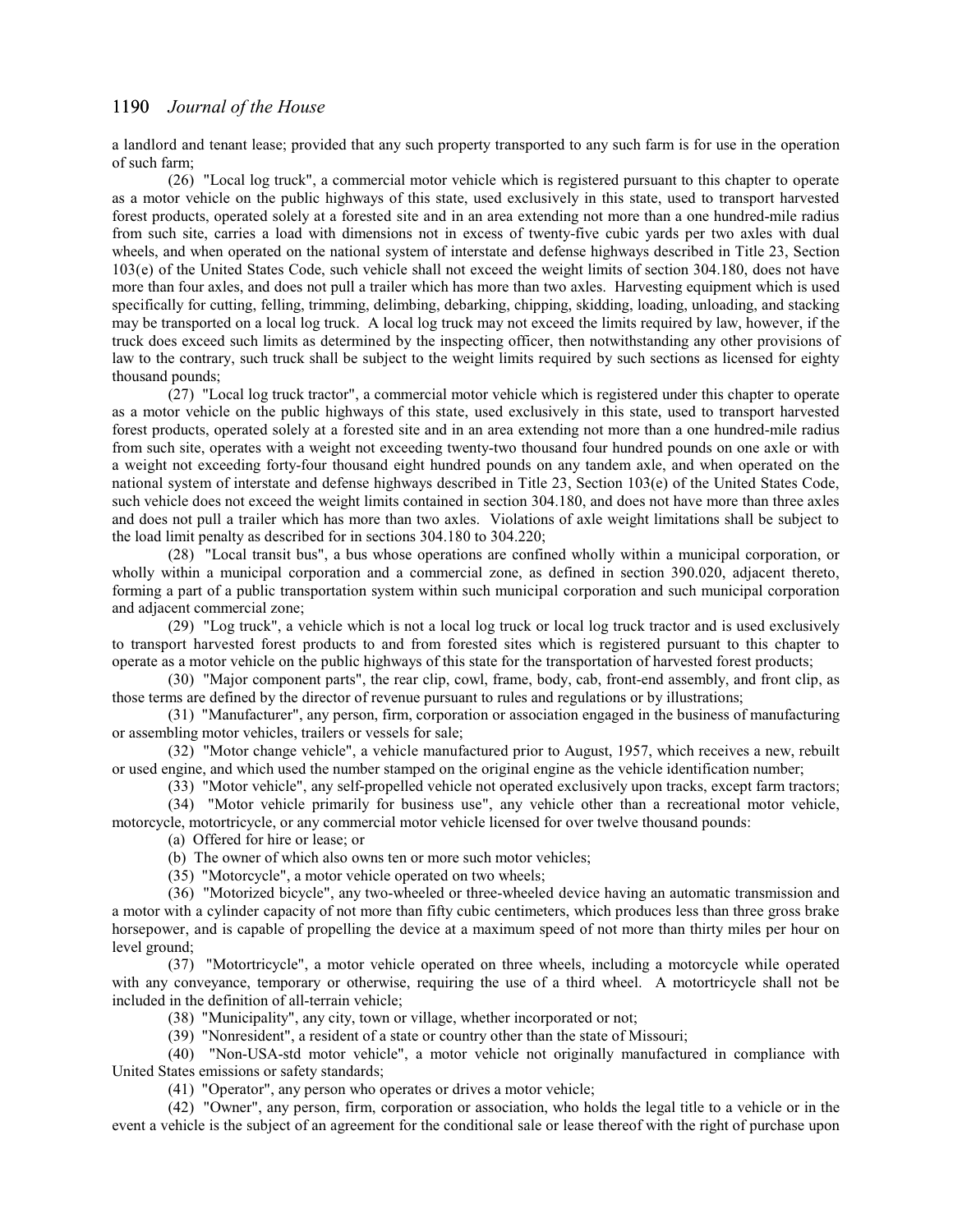performance of the conditions stated in the agreement and with an immediate right of possession vested in the conditional vendee or lessee, or in the event a mortgagor of a vehicle is entitled to possession, then such conditional vendee or lessee or mortgagor shall be deemed the owner for the purpose of this law;

(43) "Public garage", a place of business where motor vehicles are housed, stored, repaired, reconstructed or repainted for persons other than the owners or operators of such place of business;

(44) "Rebuilder", a business that repairs or rebuilds motor vehicles owned by the rebuilder, but does not include certificated common or contract carriers of persons or property;

(45) "Reconstructed motor vehicle", a vehicle that is altered from its original construction by the addition or substitution of two or more new or used major component parts, excluding motor vehicles made from all new parts, and new multistage manufactured vehicles;

(46) "Recreational motor vehicle", any motor vehicle designed, constructed or substantially modified so that it may be used and is used for the purposes of temporary housing quarters, including therein sleeping and eating facilities which are either permanently attached to the motor vehicle or attached to a unit which is securely attached to the motor vehicle. Nothing herein shall prevent any motor vehicle from being registered as a commercial motor vehicle if the motor vehicle could otherwise be so registered;

(47) "Recreational off-highway vehicle", any motorized vehicle manufactured and used exclusively for offhighway use which is more than fifty inches but no more than sixty-seven inches in width, with an unladen dry weight of two thousand pounds or less, traveling on four or more nonhighway tires and which may have access to ATV trails;

(48) "Rollback or car carrier", any vehicle specifically designed to transport wrecked, disabled or otherwise inoperable vehicles, when the transportation is directly connected to a wrecker or towing service;

(49) "Saddlemount combination", a combination of vehicles in which a truck or truck tractor tows one or more trucks or truck tractors, each connected by a saddle to the frame or fifth wheel of the vehicle in front of it. The "saddle" is a mechanism that connects the front axle of the towed vehicle to the frame or fifth wheel of the vehicle in front and functions like a fifth wheel kingpin connection. When two vehicles are towed in this manner the combination is called a "double saddlemount combination". When three vehicles are towed in this manner, the combination is called a "triple saddlemount combination";

(50) "Salvage dealer and dismantler", a business that dismantles used motor vehicles for the sale of the parts thereof, and buys and sells used motor vehicle parts and accessories;

(51) "Salvage vehicle", a motor vehicle, semitrailer, or house trailer which:

(a) Was damaged during a year that is no more than six years after the manufacturer's model year designation for such vehicle to the extent that the total cost of repairs to rebuild or reconstruct the vehicle to its condition immediately before it was damaged for legal operation on the roads or highways exceeds eighty percent of the fair market value of the vehicle immediately preceding the time it was damaged;

(b) By reason of condition or circumstance, has been declared salvage, either by its owner, or by a person, firm, corporation, or other legal entity exercising the right of security interest in it;

(c) Has been declared salvage by an insurance company as a result of settlement of a claim;

(d) Ownership of which is evidenced by a salvage title; or

(e) Is abandoned property which is titled pursuant to section 304.155 or section 304.157 and designated with the words "salvage/abandoned property". The total cost of repairs to rebuild or reconstruct the vehicle shall not include the cost of repairing, replacing, or reinstalling inflatable safety restraints, tires, sound systems, or damage as a result of hail, or any sales tax on parts or materials to rebuild or reconstruct the vehicle. For purposes of this definition, "fair market value" means the retail value of a motor vehicle as:

a. Set forth in a current edition of any nationally recognized compilation of retail values, including automated databases, or from publications commonly used by the automotive and insurance industries to establish the values of motor vehicles;

b. Determined pursuant to a market survey of comparable vehicles with regard to condition and equipment; and

c. Determined by an insurance company using any other procedure recognized by the insurance industry, including market surveys, that is applied by the company in a uniform manner;

(52) "School bus", any motor vehicle used solely to transport students to or from school or to transport students to or from any place for educational purposes;

(53) "Scrap processor", a business that, through the use of fixed or mobile equipment, flattens, crushes, or otherwise accepts motor vehicles and vehicle parts for processing or transportation to a shredder or scrap metal operator for recycling;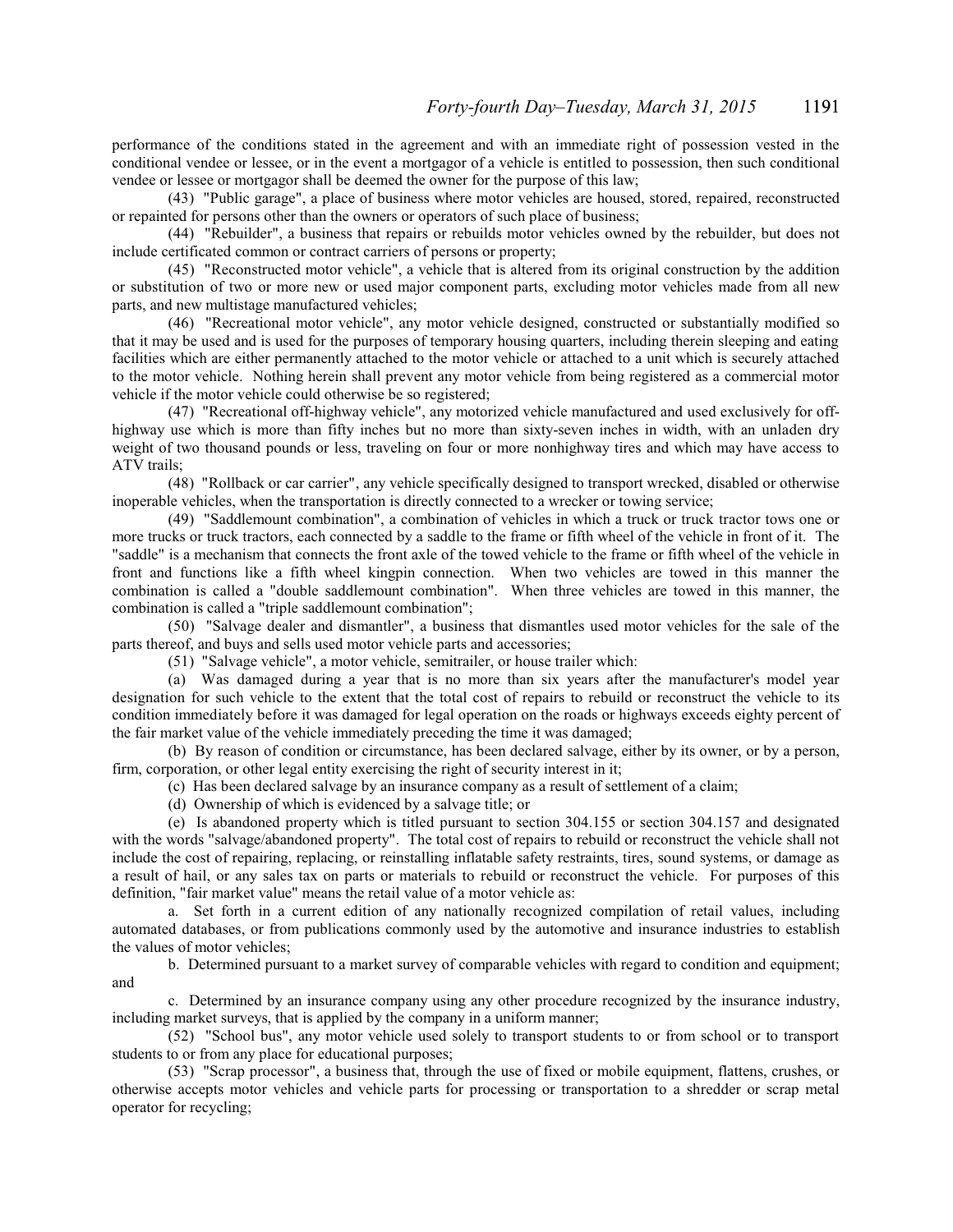(54) "Shuttle bus", a motor vehicle used or maintained by any person, firm, or corporation as an incidental service to transport patrons or customers of the regular business of such person, firm, or corporation to and from the place of business of the person, firm, or corporation providing the service at no fee or charge. Shuttle buses shall not be registered as buses or as commercial motor vehicles;

(55) "Special mobile equipment", every self-propelled vehicle not designed or used primarily for the transportation of persons or property and incidentally operated or moved over the highways, including farm equipment, implements of husbandry, road construction or maintenance machinery, ditch-digging apparatus, stone crushers, air compressors, power shovels, cranes, graders, rollers, well-drillers and wood-sawing equipment used for hire, asphalt spreaders, bituminous mixers, bucket loaders, ditchers, leveling graders, finished machines, motor graders, road rollers, scarifiers, earth-moving carryalls, scrapers, drag lines, concrete pump trucks, rock-drilling and earth-moving equipment. This enumeration shall be deemed partial and shall not operate to exclude other such vehicles which are within the general terms of this section;

(56) "Specially constructed motor vehicle", a motor vehicle which shall not have been originally constructed under a distinctive name, make, model or type by a manufacturer of motor vehicles. The term specially constructed motor vehicle includes kit vehicles;

(57) "Stinger-steered combination", a truck tractor-semitrailer wherein the fifth wheel is located on a drop frame located behind and below the rearmost axle of the power unit;

(58) "Tandem axle", a group of two or more axles, arranged one behind another, the distance between the extremes of which is more than forty inches and not more than ninety-six inches apart;

(59) "Tractor", "truck tractor" or "truck-tractor", a self-propelled motor vehicle designed for drawing other vehicles, but not for the carriage of any load when operating independently. When attached to a semitrailer, it supports a part of the weight thereof;

(60) "Trailer", any vehicle without motive power designed for carrying property or passengers on its own structure and for being drawn by a self-propelled vehicle, except those running exclusively on tracks, including a semitrailer or vehicle of the trailer type so designed and used in conjunction with a self-propelled vehicle that a considerable part of its own weight rests upon and is carried by the towing vehicle. The term "trailer" shall not include cotton trailers as defined in subdivision (8) of this section and shall not include manufactured homes as defined in section 700.010;

(61) "Truck", a motor vehicle designed, used, or maintained for the transportation of property;

(62) "Truck-tractor semitrailer-semitrailer", a combination vehicle in which the two trailing units are connected with a B-train assembly which is a rigid frame extension attached to the rear frame of a first semitrailer which allows for a fifth-wheel connection point for the second semitrailer and has one less articulation point than the conventional A-dolly connected truck-tractor semitrailer-trailer combination;

(63) "Truck-trailer boat transporter combination", a boat transporter combination consisting of a straight truck towing a trailer using typically a ball and socket connection with the trailer axle located substantially at the trailer center of gravity rather than the rear of the trailer but so as to maintain a downward force on the trailer tongue;

(64) "Used parts dealer", a business that buys and sells used motor vehicle parts or accessories, but not including a business that sells only new, remanufactured or rebuilt parts. "Business" does not include isolated sales at a swap meet of less than three days;

(65) "Utility vehicle", any motorized vehicle manufactured and used exclusively for off-highway use which is more than fifty inches but no more than sixty-seven inches in width, with an unladen dry weight of two thousand pounds or less, traveling on four or six wheels, to be used primarily for landscaping, lawn care, or maintenance purposes;

(66) "Vanpool", any van or other motor vehicle used or maintained by any person, group, firm, corporation, association, city, county or state agency, or any member thereof, for the transportation of not less than eight nor more than forty-eight employees, per motor vehicle, to and from their place of employment; however, a vanpool shall not be included in the definition of the term bus or commercial motor vehicle as defined by subdivisions (6) and (7) of this section, nor shall a vanpool driver be deemed a chauffeur as that term is defined by section 303.020; nor shall use of a vanpool vehicle for ride-sharing arrangements, recreational, personal, or maintenance uses constitute an unlicensed use of the motor vehicle, unless used for monetary profit other than for use in a ride-sharing arrangement;

(67) "Vehicle", any mechanical device on wheels, designed primarily for use, or used, on highways, except motorized bicycles, vehicles propelled or drawn by horses or human power, or vehicles used exclusively on fixed rails or tracks, or cotton trailers or motorized wheelchairs operated by handicapped persons;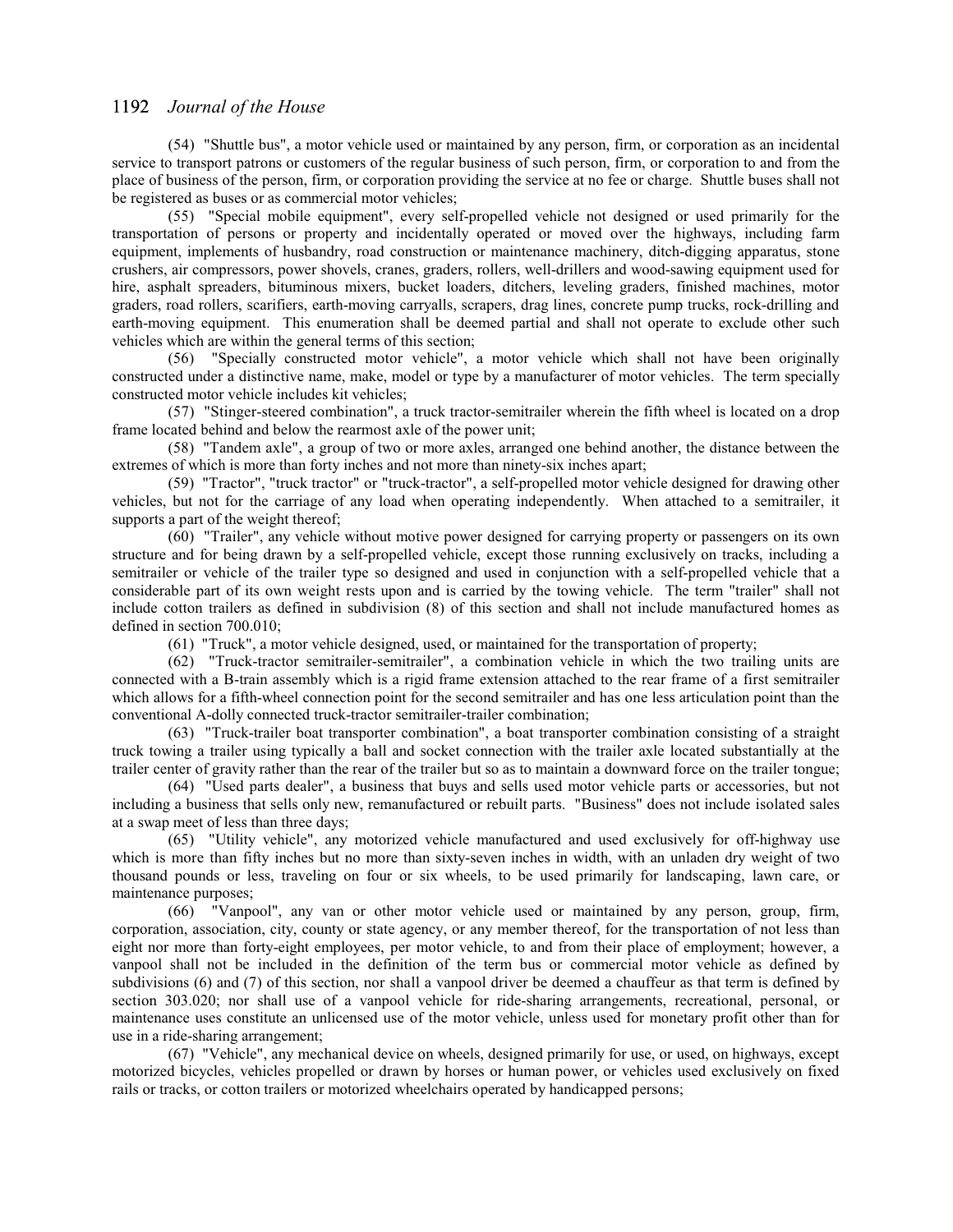(68) "Wrecker" or "tow truck", any emergency commercial vehicle equipped, designed and used to assist or render aid and transport or tow disabled or wrecked vehicles from a highway, road, street or highway rights-ofway to a point of storage or repair, including towing a replacement vehicle to replace a disabled or wrecked vehicle;

(69) "Wrecker or towing service", the act of transporting, towing or recovering with a wrecker, tow truck, rollback or car carrier any vehicle not owned by the operator of the wrecker, tow truck, rollback or car carrier for which the operator directly or indirectly receives compensation or other personal gain."; and

Further amend said bill, page, Section 301.067, Lines 3-5, by deleting all of said lines and inserting in lieu thereof the following:

"in combination with tractors operated under the supervision of the motor carrier and railroad safety division of the department of economic development. The fees for tractors used in any combination with trailers or"; and

Further amend said bill, page, section, Line 16, by inserting after all of said section the following:

"301.227. 1. Whenever a vehicle is sold for salvage, dismantling or rebuilding, the purchaser shall forward to the director of revenue within ten days the certificate of ownership or salvage certificate of title and the proper application and fee of eight dollars and fifty cents, and the director shall issue a negotiable salvage certificate of title to the purchaser of the salvaged vehicle. On vehicles purchased during a year that is no more than six years after the manufacturer's model year designation for such vehicle, it shall be mandatory that the purchaser apply for a salvage title. On vehicles purchased during a year that is more than six years after the manufacturer's model year designation for such vehicle, then application for a salvage title shall be optional on the part of the purchaser. Whenever a vehicle is sold for destruction and a salvage certificate of title, junking certificate, or certificate of ownership exists, the seller, if licensed under sections 301.217 to 301.221, shall forward the certificate to the director of revenue within ten days, with the notation of the date sold for destruction and the name of the purchaser clearly shown on the face of the certificate.

2. Whenever a vehicle is classified as "junk", as defined in section 301.010, the purchaser **[**may**] shall** forward to the director of revenue the salvage certificate of title or certificate of ownership and the director shall issue a negotiable junking certificate **[**to the purchaser of the vehicle**], which shall authorize the holder to possess, transport, or, by assignment, transfer ownership in such parts, scrap, or junk**. The director may also issue a junking certificate to a possessor of a vehicle manufactured twenty-six years or more prior to the current model year who has a bill of sale for said vehicle but does not possess a certificate of ownership, provided no claim of theft has been made on the vehicle and the highway patrol has by letter stated the vehicle is not listed as stolen after checking the registration number through its nationwide computer system. Such certificate may be granted within thirty days of the submission of a request.

3. **[**Upon receipt of a properly completed application for a junking certificate, the director of revenue shall issue to the applicant a junking certificate which shall authorize the holder to possess, transport, or, by assignment, transfer ownership in such parts, scrap or junk, and a certificate of title shall not again be issued for such vehicle; except that, the initial purchaser**] For any junk vehicle, regardless of whether such designation has been subsequently changed erroneously or by law in this or any other state, the department shall only issue a junking certificate, and a salvage or original certificate of title shall not therefore be issued for such vehicle. If the vehicle has not previously been designated as a junk vehicle, the applicant making the original junking certification application** shall, within ninety days, be allowed to rescind his application for a junking certificate by surrendering the junking certificate and apply for a salvage certificate of title in his name. The seller of a vehicle for which a junking certificate has been applied for or issued shall disclose such fact in writing to any prospective buyers before sale of such vehicle; otherwise the sale shall be voidable at the option of the buyer.

4. No scrap metal operator shall acquire or purchase a motor vehicle or parts thereof without, at the time of such acquisition, receiving the original certificate of title or salvage certificate of title or junking certificate from the seller of the vehicle or parts, unless the seller is a licensee under sections 301.219 to 301.221.

5. All titles and certificates required to be received by scrap metal operators from nonlicensees shall be forwarded by the operator to the director of revenue within ten days of the receipt of the vehicle or parts.

6. The scrap metal operator shall keep a record, for three years, of the seller's name and address, the salvage business license number of the licensee, date of purchase, and any vehicle or parts identification numbers open for inspection as provided in section 301.225.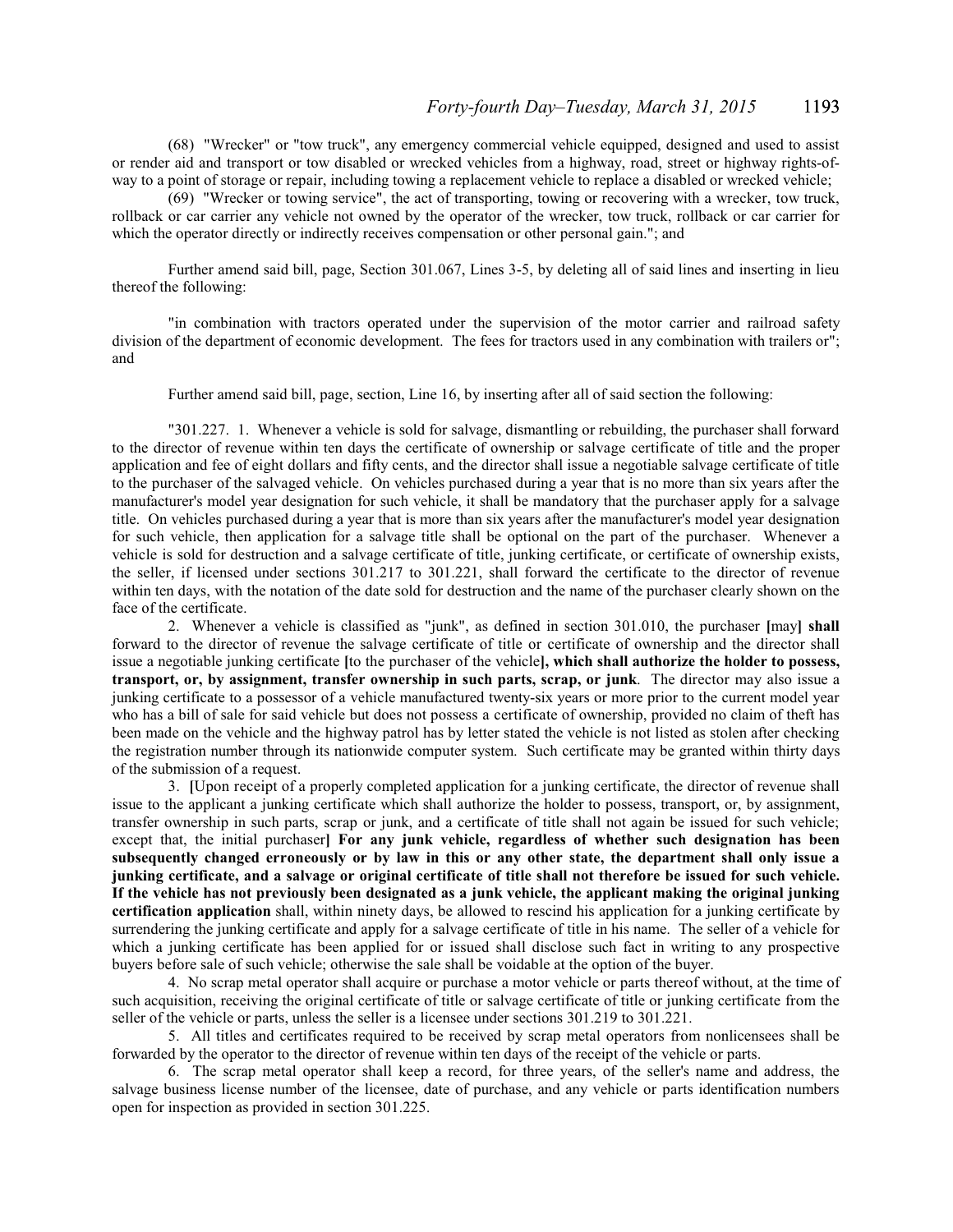7. Notwithstanding any other provision of this section, a motor vehicle dealer as defined in section 301.550 and licensed under the provisions of sections 301.550 to 301.572 may negotiate one reassignment of a salvage certificate of title on the back thereof.

8. Notwithstanding the provisions of subsection 1 of this section, an insurance company which settles a claim for a stolen vehicle may apply for and shall be issued a negotiable salvage certificate of title without the payment of any fee upon proper application within thirty days after settlement of the claim for such stolen vehicle. However, if the insurance company upon recovery of a stolen vehicle determines that the stolen vehicle has not sustained damage to the extent that the vehicle would have otherwise been declared a salvage vehicle pursuant to subdivision (51) of section 301.010, then the insurance company may have the vehicle inspected by the Missouri state highway patrol, or other law enforcement agency authorized by the director of revenue, in accordance with the inspection provisions of subsection 9 of section 301.190. Upon receipt of title application, applicable fee, the completed inspection, and the return of any previously issued negotiable salvage certificate, the director shall issue an original title with no salvage or prior salvage designation. Upon the issuance of an original title the director shall remove any indication of the negotiable salvage title previously issued to the insurance company from the department's electronic records.

9. Notwithstanding subsection 4 of this section or any other provision of the law to the contrary, if a motor vehicle is inoperable and is at least ten model years old, or the parts are from a motor vehicle that is inoperable and is at least ten model years old, a scrap metal operator may purchase or acquire such motor vehicle or parts without receiving the original certificate of title, salvage certificate of title, or junking certificate from the seller of the vehicle or parts, provided the scrap metal operator verifies with the department of revenue, via the department's online record access, that the motor vehicle is not subject to any recorded security interest or lien and the scrap metal operator complies with the requirements of this subsection. In lieu of forwarding certificates of titles for such motor vehicles as required by subsection 5 of this section, the scrap metal operator shall forward a copy of the seller's state identification along with a bill of sale to the department of revenue. The bill of sale form shall be designed by the director and such form shall include, but not be limited to, a certification that the motor vehicle is at least ten model years old, is inoperable, is not subject to any recorded security interest or lien, and a certification by the seller that the seller has the legal authority to sell or otherwise transfer the seller's interest in the motor vehicle or parts. Upon receipt of the information required by this subsection, the department of revenue shall cancel any certificate of title and registration for the motor vehicle. If the motor vehicle is inoperable and at least twenty model years old, then the scrap metal operator shall not be required to verify with the department of revenue whether the motor vehicle is subject to any recorded security interests or liens. As used in this subsection, the term "inoperable" means a motor vehicle that is in a rusted, wrecked, discarded, worn out, extensively damaged, dismantled, and mechanically inoperative condition and the vehicle's highest and best use is for scrap purposes. The director of the department of revenue is directed to promulgate rules and regulations to implement and administer the provisions of this section, including but not limited to, the development of a uniform bill of sale. Any rule or portion of a rule, as that term is defined in section 536.010, that is created under the authority delegated in this section shall become effective only if it complies with and is subject to all of the provisions of chapter 536 and, if applicable, section 536.028. This section and chapter 536 are nonseverable and if any of the powers vested with the general assembly pursuant to chapter 536 to review, to delay the effective date, or to disapprove and annul a rule are subsequently held unconstitutional, then the grant of rulemaking authority and any rule proposed or adopted after August 28, 2012, shall be invalid and void."; and

Further amend said bill by amending the title, enacting clause, and intersectional references accordingly.

Mr. Speaker: Your Committee on Transportation, to which was referred **HB 1091**, begs leave to report it has examined the same and recommends that it **Do Pass**, and pursuant to Rule 27(13) be referred to the Select Committee on State and Local Governments.

#### **Committee on Ways and Means**, Chairman Koenig reporting:

Mr. Speaker: Your Committee on Ways and Means, to which was referred **HB 101**, begs leave to report it has examined the same and recommends that it **Do Pass**, and pursuant to Rule 27(6) be referred to the Select Committee on Financial Institutions and Taxation.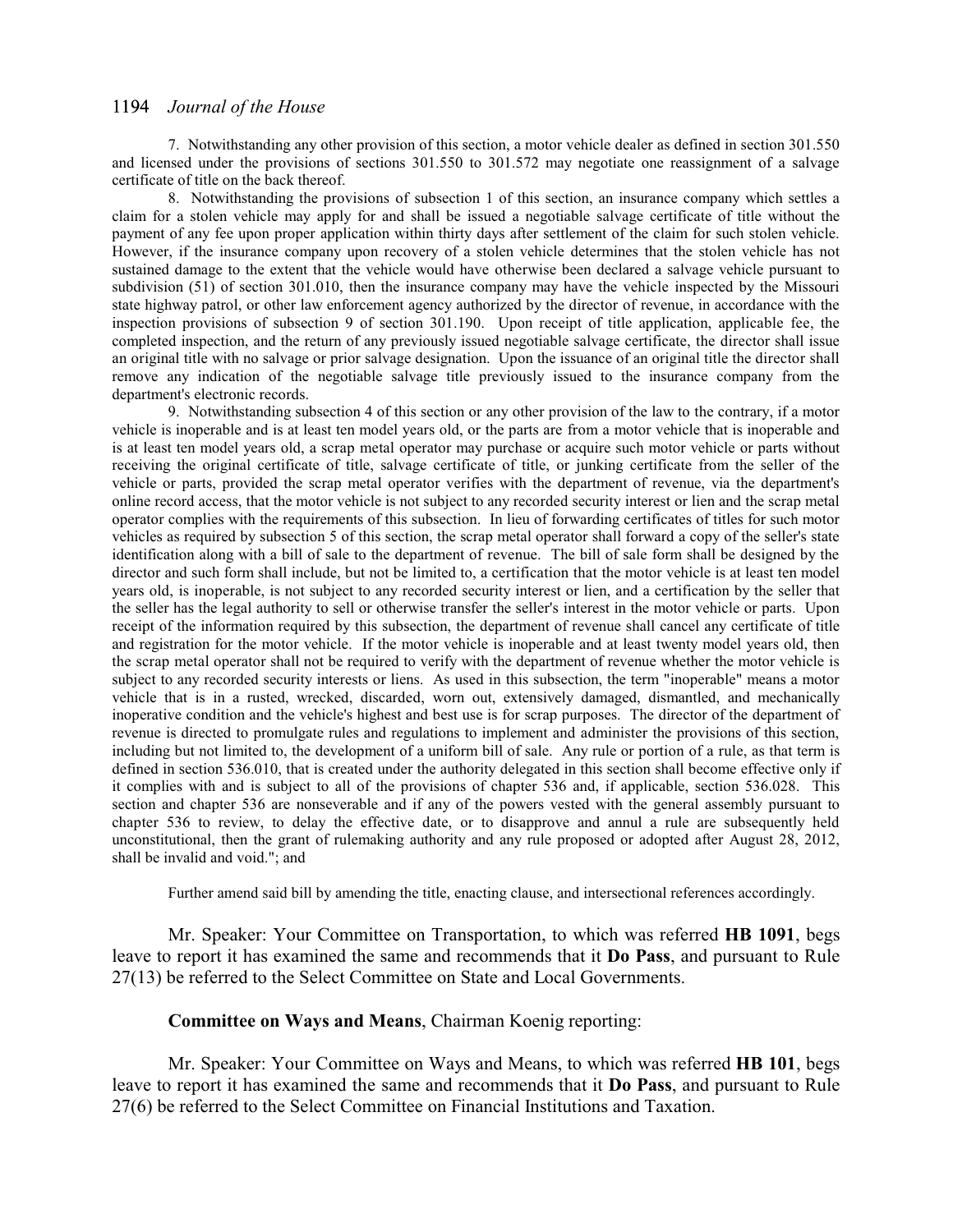### **Select Committee on Budget**, Chairman Flanigan reporting:

Mr. Speaker: Your Select Committee on Budget, to which was referred **HB 14**, begs leave to report it has examined the same and recommends that it **Do Pass with House Committee Substitute**.

**Select Committee on Social Services**, Chairman Allen reporting:

Mr. Speaker: Your Select Committee on Social Services, to which was referred **HB 665**, begs leave to report it has examined the same and recommends that it **Do Pass with House Committee Substitute**.

Mr. Speaker: Your Select Committee on Social Services, to which was referred **HB 672, with House Committee Amendment No. 1 and House Committee Amendment No. 2**, begs leave to report it has examined the same and recommends that it **Do Pass with House Committee Substitute**.

Mr. Speaker: Your Select Committee on Social Services, to which was referred **HB 684, with House Committee Amendment No. 1**, begs leave to report it has examined the same and recommends that it **Do Pass with House Committee Amendment No. 1**.

Mr. Speaker: Your Select Committee on Social Services, to which was referred **HB 787, with House Committee Amendment No. 1**, begs leave to report it has examined the same and recommends that it **Do Pass with House Committee Amendment No. 1**.

Mr. Speaker: Your Select Committee on Social Services, to which was referred **HB 832, with House Committee Amendment No. 1**, begs leave to report it has examined the same and recommends that it **Do Pass with House Committee Amendment No. 1**.

Mr. Speaker: Your Select Committee on Social Services, to which was referred **HB 965**, begs leave to report it has examined the same and recommends that it **Do Pass with House Committee Substitute**.

Mr. Speaker: Your Select Committee on Social Services, to which was referred **HB 976**, begs leave to report it has examined the same and recommends that it **Do Pass with House Committee Substitute**.

Mr. Speaker: Your Select Committee on Social Services, to which was referred **HB 996**, begs leave to report it has examined the same and recommends that it **Do Pass**.

## **MESSAGES FROM THE SENATE**

Mr. Speaker: I am instructed by the Senate to inform the House of Representatives that the Senate has taken up and adopted **HCS SS SCS SB 12, as amended**, and has taken up and passed **HCS SS SCS SB 12, as amended**.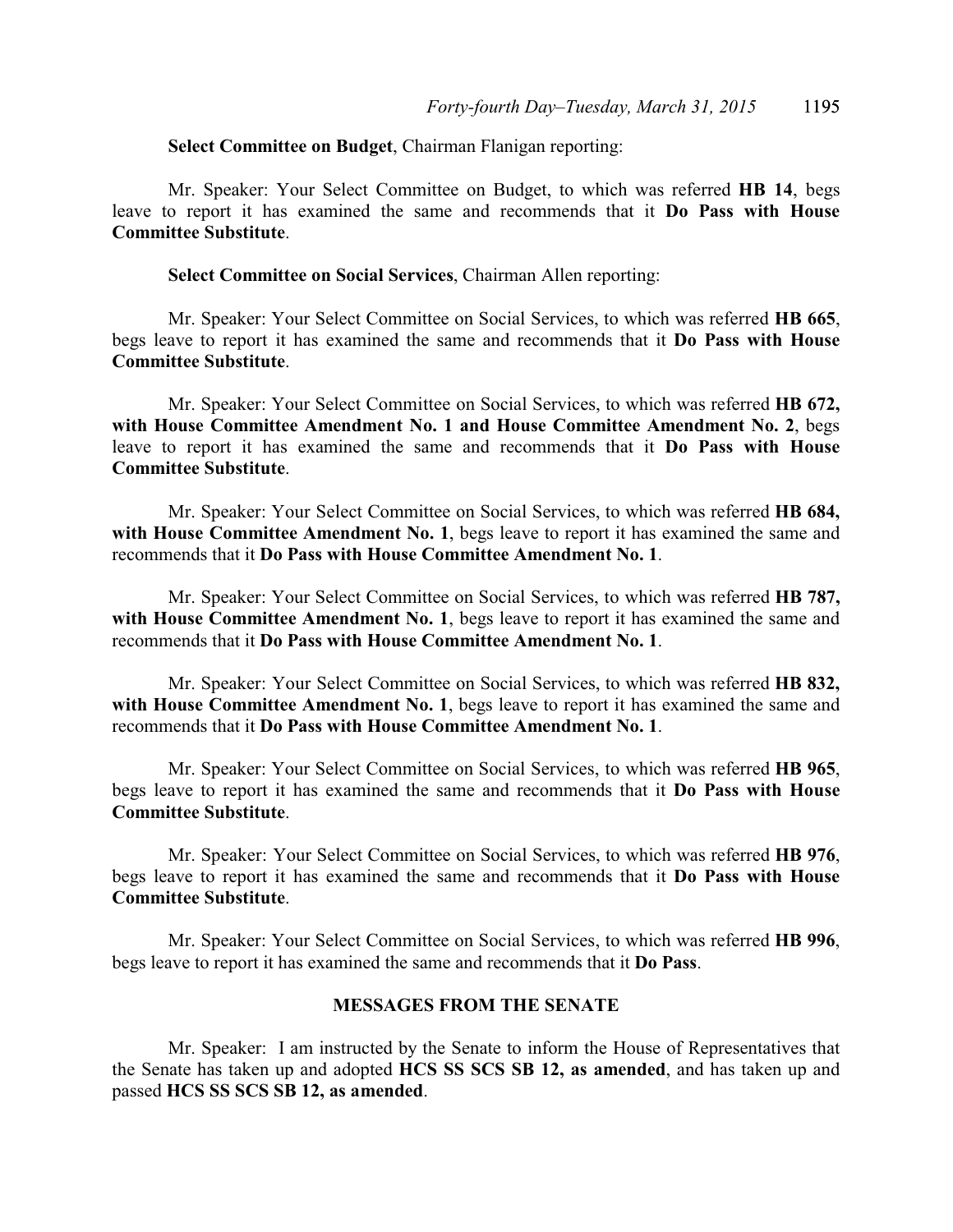Mr. Speaker: I am instructed by the Senate to inform the House of Representatives that the President Pro Tem has appointed the following Conference Committee to act with a like committee from the House on **HCS SS#2 SCS SB 24, as amended**. Senators: Sater, Romine, Riddle, Nasheed and Schupp.

#### **ADJOURNMENT**

On motion of Representative Richardson, the House adjourned until 10:00 a.m., Wednesday, April 1, 2015.

## **COMMITTEE HEARINGS**

CIVIL AND CRIMINAL PROCEEDINGS Wednesday, April 1, 2015, 12:00 PM, House Hearing Room 1. Public hearing will be held: HB 45, HB 309, HB 335, HB 931, HB 1176 Executive session may be held on any matter referred to the committee.

EMERGING ISSUES Wednesday, April 1, 2015, 1:00 PM, House Hearing Room 5. Public hearing will be held: HJR 20, HB 1080, HB 883, HB 1203, HB 1061, HB 1250 Executive session may be held on any matter referred to the committee.

EMPLOYMENT SECURITY Wednesday, April 1, 2015, 9:00 AM, House Hearing Room 7. Executive session will be held: HB 337 Executive session may be held on any matter referred to the committee.

FISCAL REVIEW Wednesday, April 1, 2015, 9:30 AM, South Gallery. Executive session may be held on any matter referred to the committee. Executive Session on bill(s) referred to the committee.

FISCAL REVIEW Thursday, April 2, 2015, 9:30 AM, South Gallery. Executive session may be held on any matter referred to the committee. Executive Session on bill(s) referred to the committee.

HEALTH AND MENTAL HEALTH POLICY Wednesday, April 1, 2015, Upon Morning Recess or Noon, whichever is later, House Hearing Room 7. Public hearing will be held: HB 1014, HB 922, HB 932, HB 1190 Executive session may be held on any matter referred to the committee. Location subject to change if a hearing room becomes available. **CORRECTED**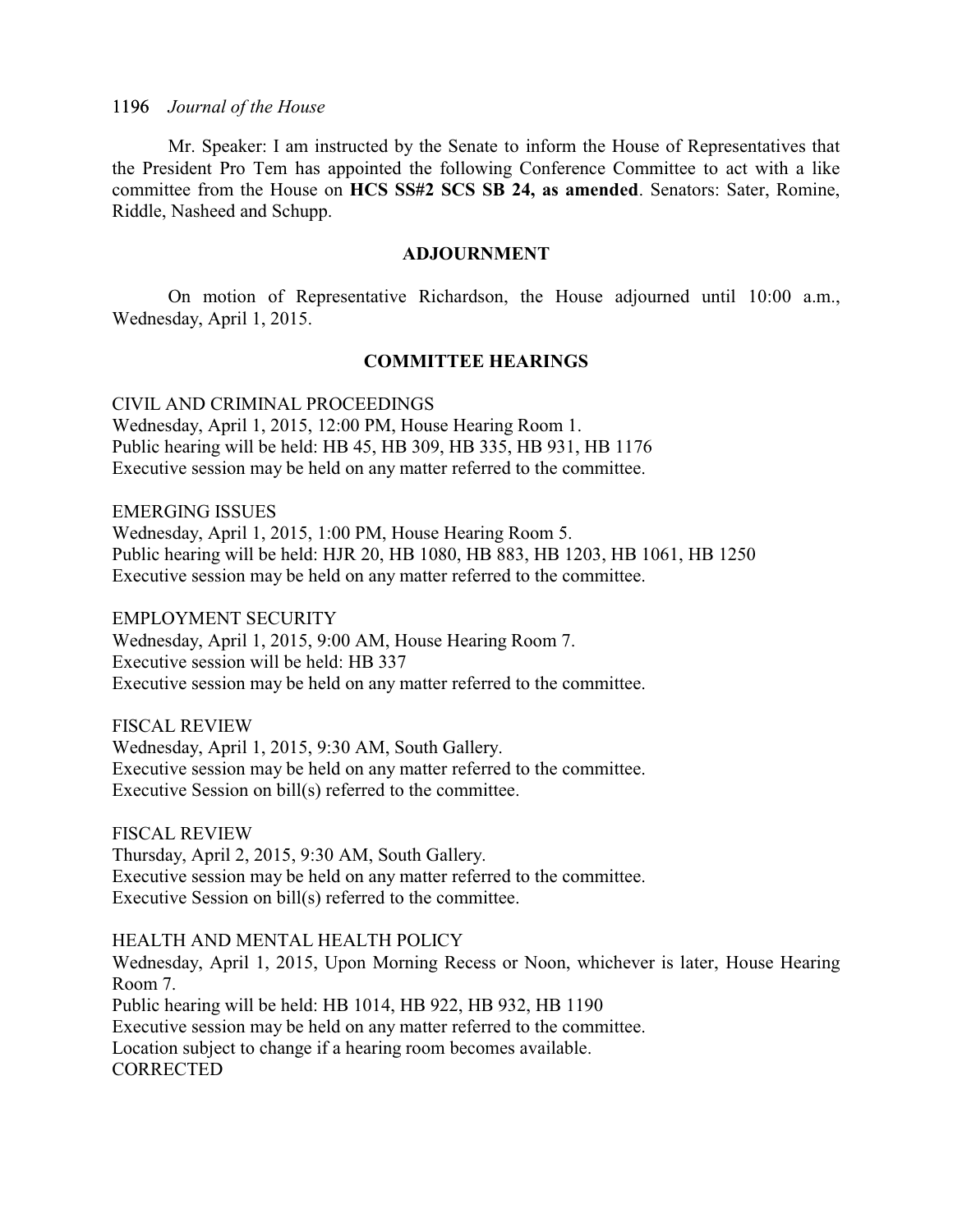### HEALTH INSURANCE

Wednesday, April 1, 2015, 8:00 AM, House Hearing Room 4. Public hearing will be held: HB 1013, HB 1243 Executive session will be held: HB 816 Executive session may be held on any matter referred to the committee.

### SELECT COMMITTEE ON AGRICULTURE

Wednesday, April 1, 2015, 12:30 PM, House Hearing Room 6. Executive session will be held: HB 375, HB 1058, HB 955 Executive session may be held on any matter referred to the committee.

### SELECT COMMITTEE ON COMMERCE

Wednesday, April 1, 2015, Upon Conclusion of Afternoon Session, House Hearing Room 7. Executive session will be held: HB 389, HB 520, HB 892, HB 1070 Executive session may be held on any matter referred to the committee.

SELECT COMMITTEE ON COMMERCE Thursday, April 2, 2015, 8:30 AM, South Gallery. Executive session will be held: HB 1305, HB 1312 Executive session may be held on any matter referred to the committee.

### SELECT COMMITTEE ON EDUCATION

Thursday, April 2, 2015, 8:00 AM, House Hearing Room 5. Public hearing will be held: HB 383, HB 1110 Executive session will be held: HB 1083, HB 696, HB 921, HB 1023 Executive session may be held on any matter referred to the committee. Public Testimony on HB 383 and HB 1110 will be accepted from 8:00-8:15AM. Comments are to be limited to the necessity of term limits, not length.

SELECT COMMITTEE ON FINANCIAL INSTITUTIONS AND TAXATION Thursday, April 2, 2015, 9:00 AM, House Hearing Room 7. Executive session will be held: HJR 9, HB 101, HB 411, HB 444, HB 759, HB 630, HB 940, HB 1086, HB 1087, HB 1134 Executive session may be held on any matter referred to the committee.

## SELECT COMMITTEE ON GENERAL LAWS Wednesday, April 1, 2015, Upon Conclusion of Morning Session, South Gallery. Executive session will be held: HJR 24, HJR 4, HB 519, HB 583, HB 671, HB 1063, HCR 38, HB 634, HB 683, HB 1042, HB 884 Executive session may be held on any matter referred to the committee. Adding HB 634. AMENDED

SELECT COMMITTEE ON GENERAL LAWS Thursday, April 2, 2015, 9:00 AM, South Gallery. Executive session will be held: HB 137, HB 618, HB 619 Executive session may be held on any matter referred to the committee.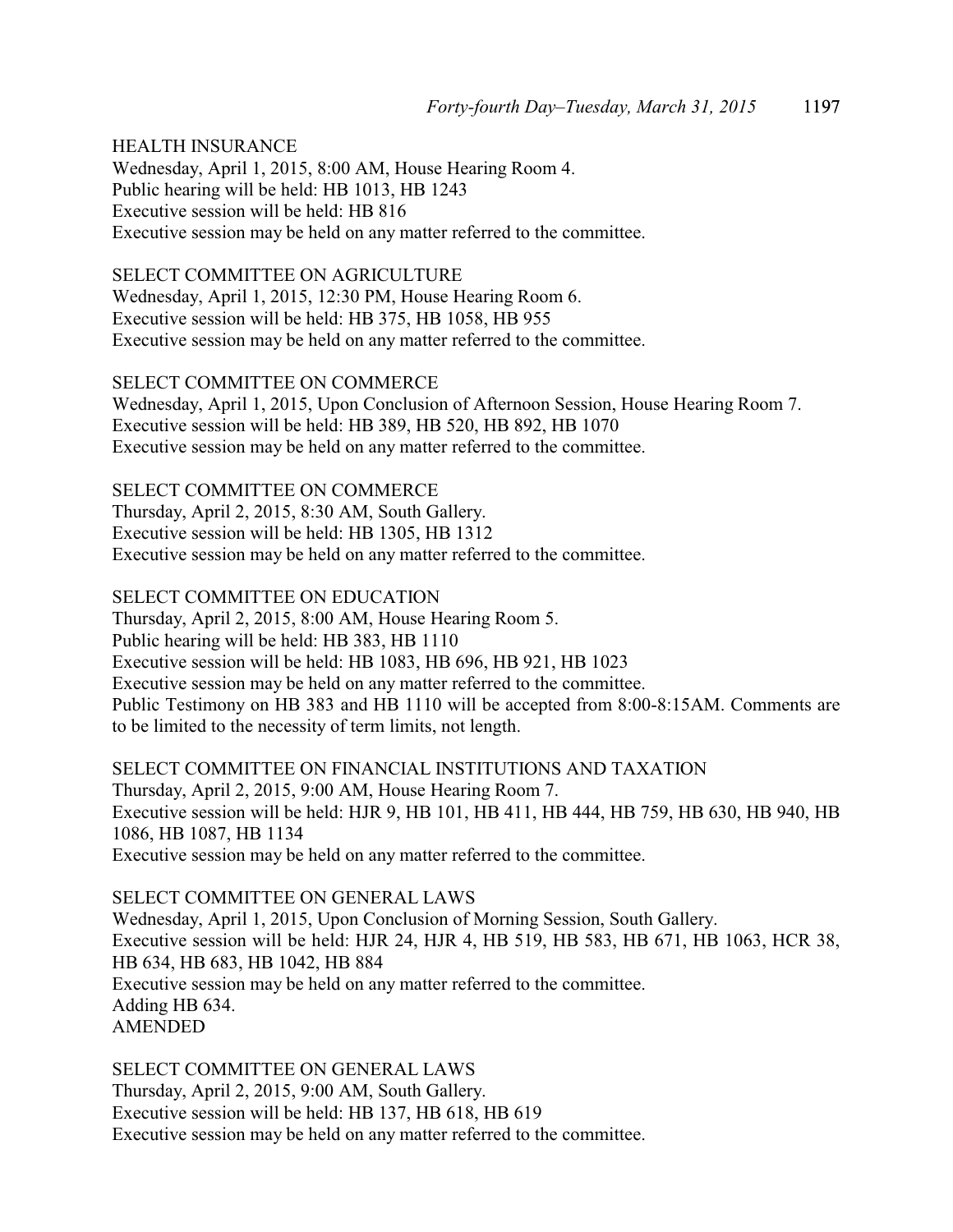SELECT COMMITTEE ON JUDICIARY

Wednesday, April 1, 2015, 5:00 PM, House Hearing Room 1. Executive session will be held: HB 356, HB 571, HB 734, HB 807 Executive session may be held on any matter referred to the committee.

SELECT COMMITTEE ON LABOR AND INDUSTRIAL RELATIONS

Wednesday, April 1, 2015, 5:00 PM or Upon Adjournment, whichever is later, House Hearing Room 3.

Executive session will be held: HB 195, HB 461

Executive session may be held on any matter referred to the committee.

SELECT COMMITTEE ON STATE AND LOCAL GOVERNMENTS

Thursday, April 2, 2015, 8:00 AM, House Hearing Room 1. Executive session will be held: HB 67, HB 692, HB 1039, HB 322, HB 530, HB 741, HB 812, HB 981, HB 994, HB 164, HB 536, HB 1002, HB 218, HB 538, HB 702, HB 762, HB 868 Executive session may be held on any matter referred to the committee.

SELECT COMMITTEE ON UTILITIES Thursday, April 2, 2015, 8:30 AM, House Hearing Room 6. Executive session will be held: HB 923, HB 1084 Executive session may be held on any matter referred to the committee. Reconsideration of HCS for HB 1084

TRADE AND TOURISM Wednesday, April 1, 2015, 9:00 AM, House Hearing Room 1. Public hearing will be held: HB 1313 Executive session may be held on any matter referred to the committee.

UTILITY INFRASTRUCTURE Wednesday, April 1, 2015, 5:00 PM or Upon Adjournment, whichever is later, House Hearing Room 6. Public hearing will be held: HB 1279, HB 824 Executive session will be held: HB 956 Executive session may be held on any matter referred to the committee.

## **HOUSE CALENDAR**

FORTY-FIFTH DAY, WEDNESDAY, APRIL 1, 2015

## **HOUSE BILLS FOR PERFECTION**

HCS HB 138 - Reiboldt HCS HB 587 - Dugger HCS HB 181 - Haahr HCS HB 497 - Austin HB 410 - Kelley HCS HB 478 - Fitzwater (144)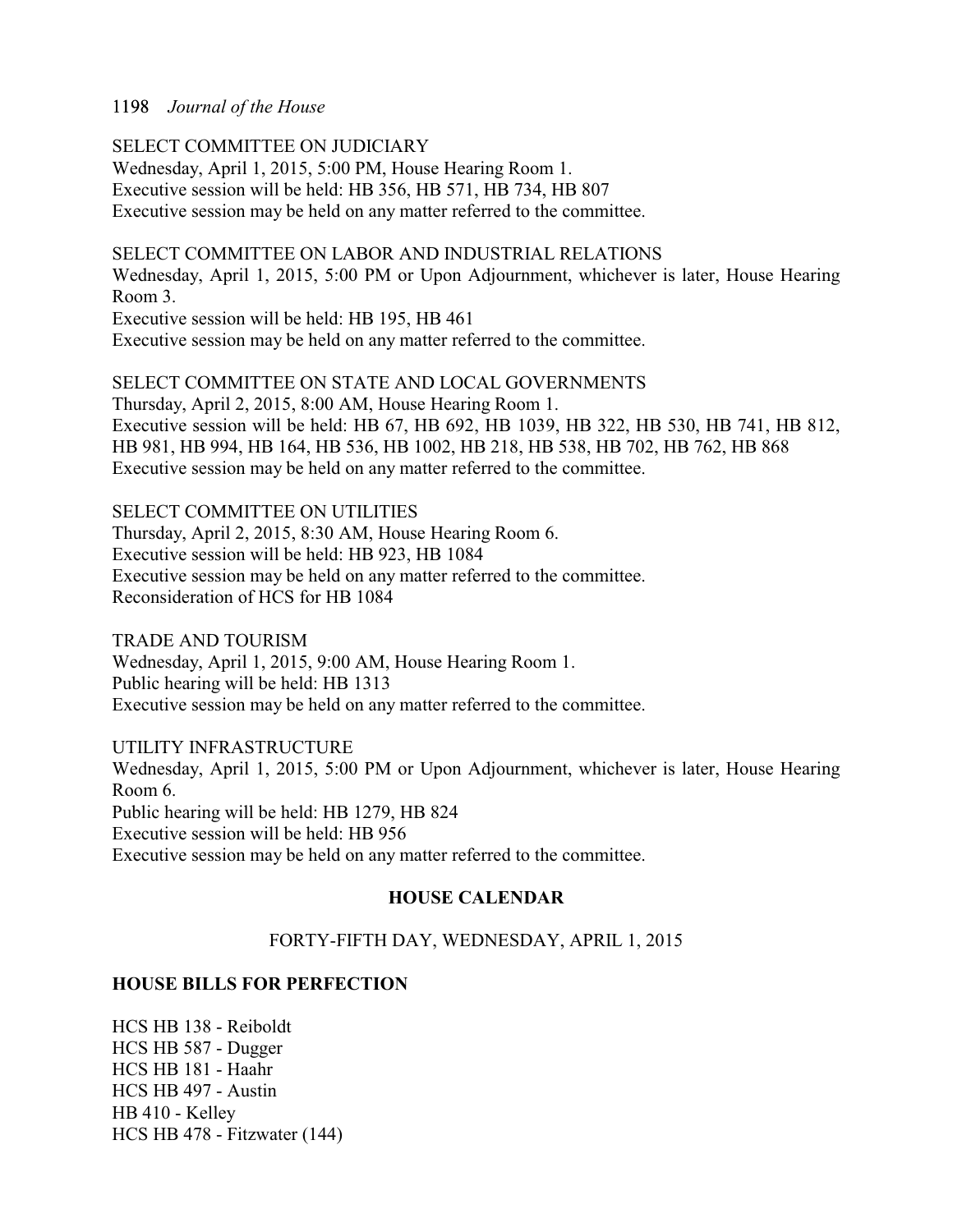HCS HB 203 - Curtman HCS HB 499 - Roden HB 793 - Rizzo HCS HBs 35 & 323 - Walker HCS HB 110 - McCaherty HB 210 - Conway (104) HB 229 - McCaherty HCS HB 258 - Reiboldt HCS HB 296 - Kelley HCS HB 319 - Barnes HCS HB 321 - Jones HB 324 - Shumake HCS HB 339 - McGaugh HCS HB 377 - Swan HCS HB 380 - Swan HB 473 - Higdon HB 511 - Hough HB 523 - Burlison HCS HB 550 - Wood HB 557 - Bahr HCS HB 637 - Pfautsch HCS HB 655 - Love HB 676 - Rowden HCS HB 712 - Solon HB 743 - Shull HB 776 - Higdon HCS HB 811 - Richardson HCS HB 882 - McGaugh HB 918 - Johnson HB 982 - Rowden HCS HB 1019 - Austin

### **HOUSE BILLS FOR PERFECTION - CONSENT**

(03/19/2015)

HB 501 - Montecillo HB 567 - Dunn HB 616 - Dohrman HB 740 - Jones HB 751 - Walker HB 799 - Roeber HB 836 - Ross HB 875 - Hinson HB 947 - Wiemann HB 979 - Dugger HB 1001 - Korman